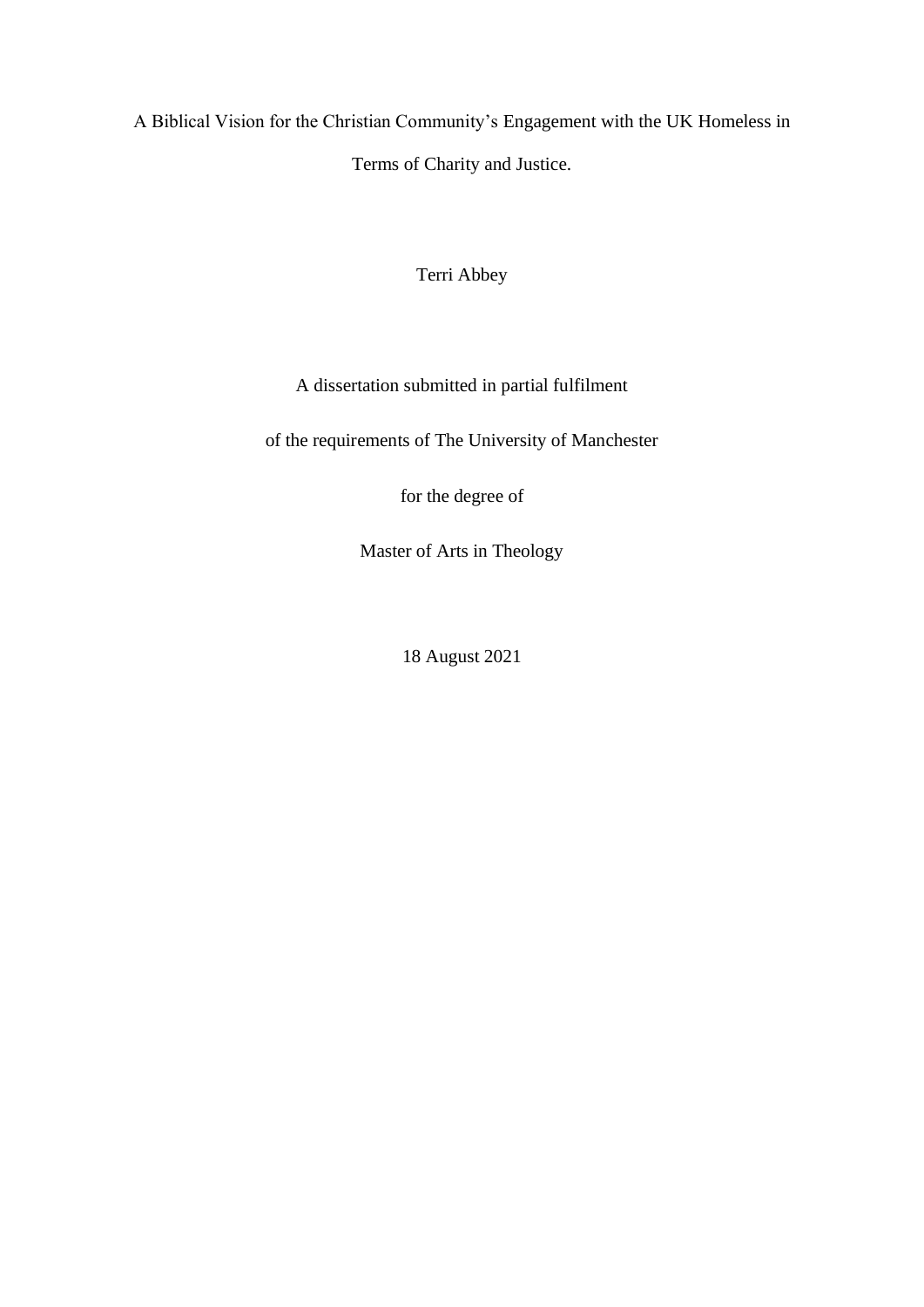#### Abstract

UK homelessness is a very real and complex issue with the root cause being extreme poverty. Treatment of the poor, and God's concern for them was a central in rabbinic Judaism, and in the ministry of Jesus. It should also be a concern for the Christian Community today.

Many across the UK today are homeless or face becoming homeless in the future. While Jesus states in Scripture, "you will always have the poor with you" (Matthew 26:11), I will argue that these words spoken by Jesus are not said to offer an excuse for sitting idly by and doing nothing, but in fact he is showing us the opportunity and responsibility the Christian Community's engagement has for showing the same love and concern that God has for the poor.

Through the use of Scripture, and providing a structure of biblical principles, I will propose that the biblical vision for the Christian Communities engagement with the UK homeless is an inclusive community, generous through charity, while empowering, and advocating on behalf of those with no voice.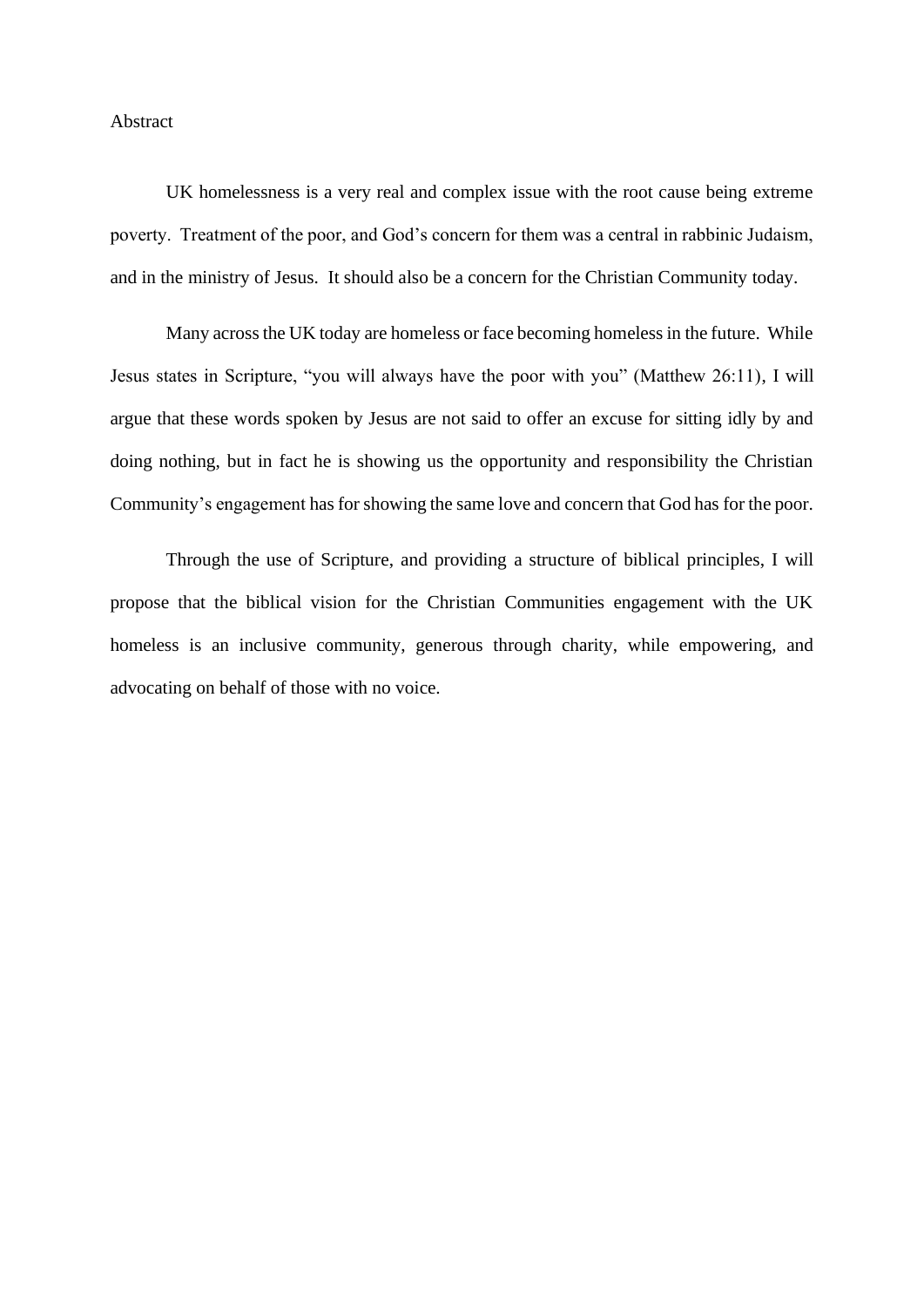*No portion of the work referred to in the dissertation has been submitted in support of an application for another degree or qualification of this or any other university or other institute of learning;*

*(1) Copyright in text of this dissertation rests with the Author. Copies (by any process) either in full, or of extracts, may be made only in accordance with instructions given by the Author and lodged in the Library of Nazarene Theological College. Details may be obtained from the Librarian. This page must form part of any such copies made. Further copies (by any process) of copies made in accordance with such instructions may not be made without the permission (in writing) of the Author.*

*(2) The ownership of any intellectual property rights which may be described in this dissertation is vested in Nazarene Theological College, subject to any prior agreement to the contrary, and may not be made available for use by third parties without the written permission of the College, which will prescribe the terms and conditions of any such agreement.*

*(3) Further information on the conditions under which disclosures and exploitation may take place is available from the Dean of Nazarene Theological College.*

*(4) This dissertation does not involve research on human subjects.* 

Lem, ast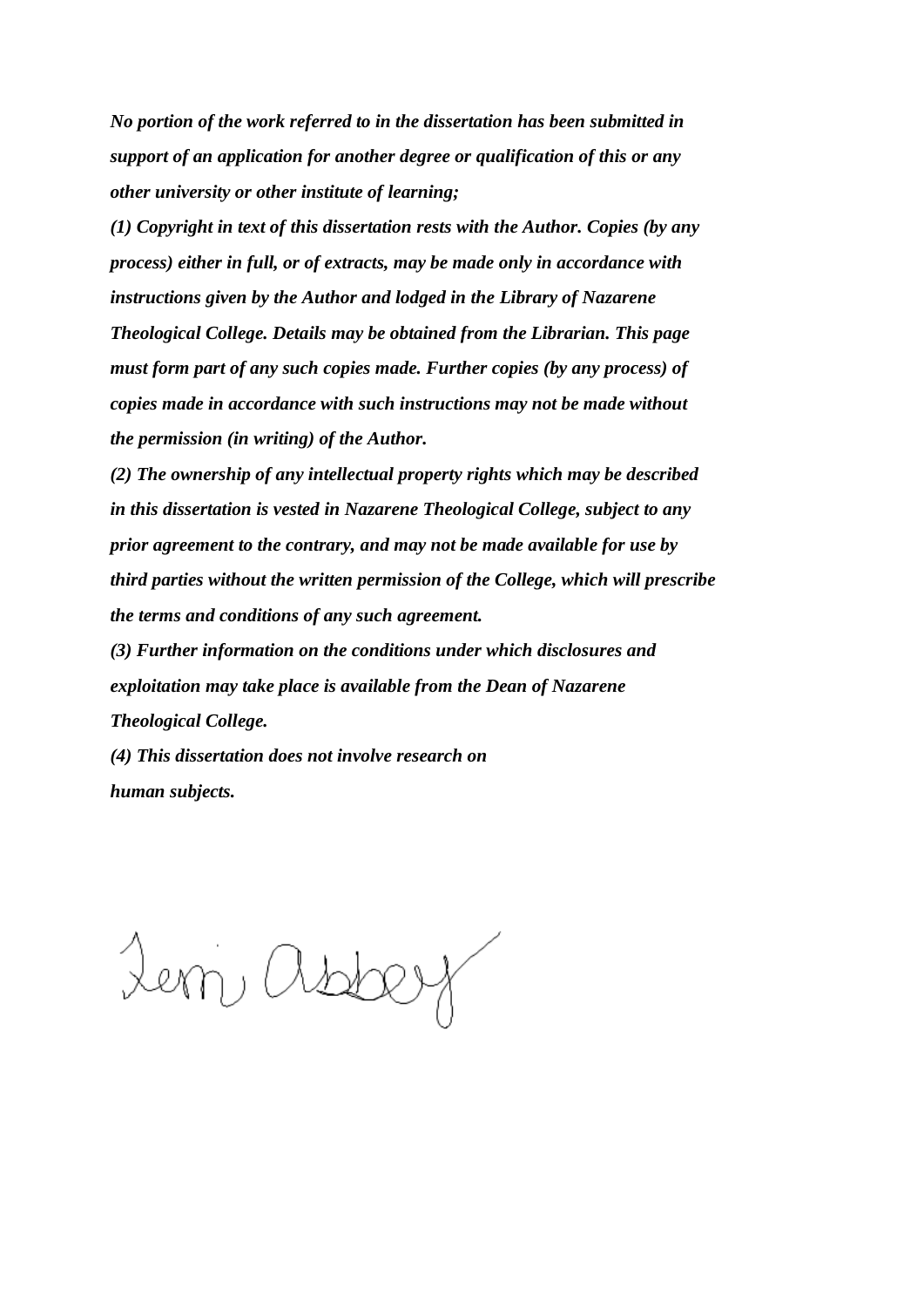# Table of Contents

| A Biblical Vision for the Christian Community's Engagement with the UK Homeless in Terms of Charity |
|-----------------------------------------------------------------------------------------------------|
|                                                                                                     |
|                                                                                                     |
|                                                                                                     |
| The Obligation of Compassion to the Poor through the Means of Charity and Generosity  7             |
| Seeking Justice for the Poor and Marginalised Beyond Charity and Generosity                         |
|                                                                                                     |
|                                                                                                     |
|                                                                                                     |
| Chapter 3 - The Demonstrations of Jesus through the Old Testament Principles  17                    |
|                                                                                                     |
|                                                                                                     |
|                                                                                                     |
|                                                                                                     |
|                                                                                                     |
|                                                                                                     |
|                                                                                                     |
|                                                                                                     |
|                                                                                                     |
| Chapter 5 - The Responsibility of the Christian Community for Engaging with the UK Homeless  33     |
|                                                                                                     |
| The Responsibility to the Christian Community for Generosity and Charity36                          |
|                                                                                                     |
|                                                                                                     |
|                                                                                                     |
|                                                                                                     |
|                                                                                                     |
|                                                                                                     |
|                                                                                                     |

**==**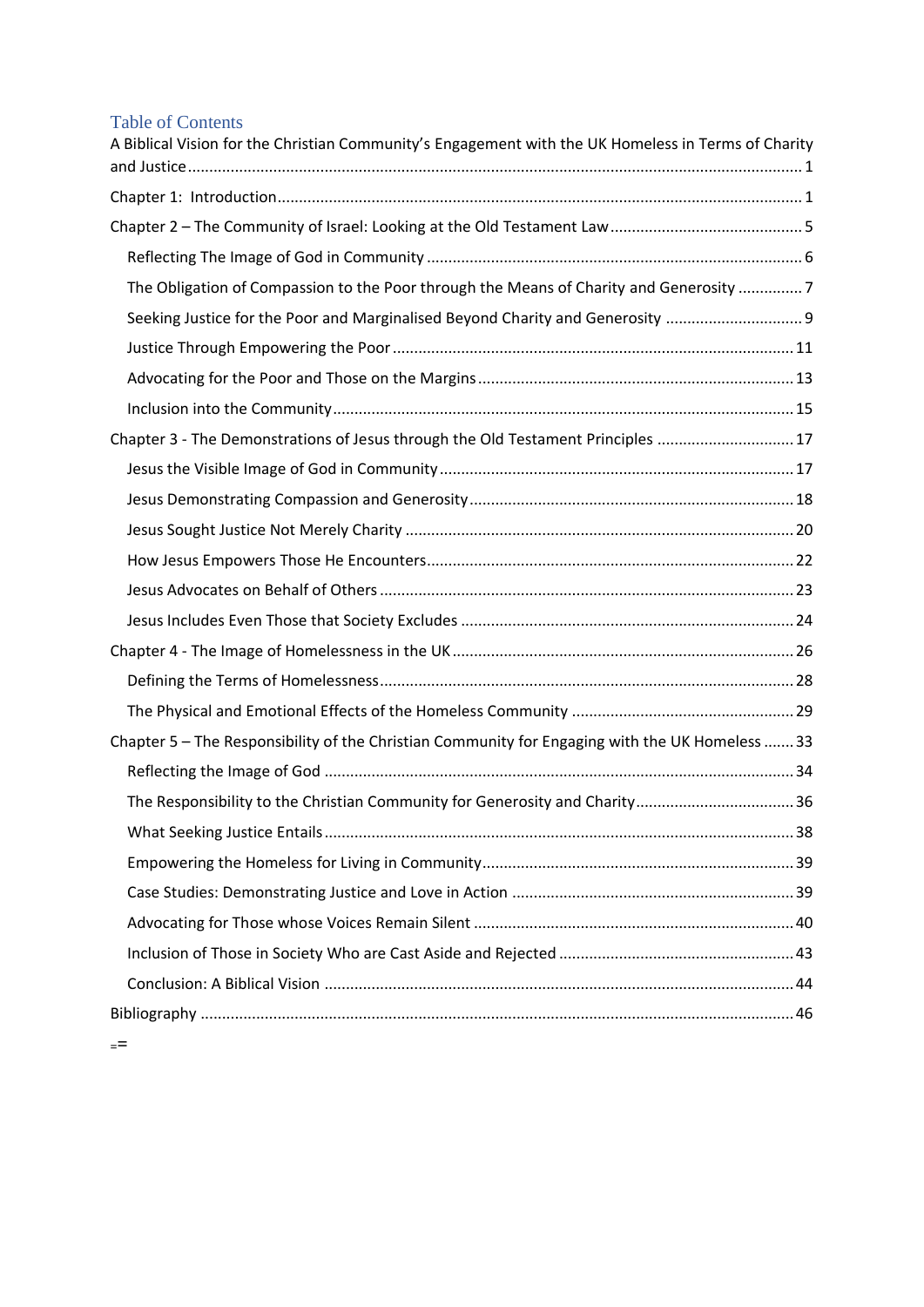<span id="page-4-0"></span>*A Biblical Vision for the Christian Community's Engagement with the UK Homeless in Terms of Charity and Justice*

#### <span id="page-4-1"></span>*Chapter 1: Introduction*

Walter Brueggemann in *The Practice of Prophetic Imagination*, challenges us to "rediscover a narrative of compassion and hope that calls us beyond ourselves, and to reimagine the world as God intends it to be."<sup>1</sup> This narrative is one in which "healing comes to the broken, justice to the poor, peace to the nations, and we all celebrate coming home to a restored creation."<sup>2</sup> This vision of compassion and hope is one that is solely motivated by showing the same love that God has shown to us. Justin Welby argues that "a society that lives in love will flourish and develop and will liberate its members."<sup>3</sup> Brueggemann, Tom Sine, and Welby echo a biblical vision that is one of hope, love, compassion, and justice that focuses on the well-being of society. This image as God intends is extends to all humankind. This is a biblical vision of a community that includes the rich and poor alike, welcoming even the homeless population.

UK homelessness is a very real and complex issue with the root cause being extreme poverty. Treatment of the poor, and God's concern for them was central in rabbinic Judaism, and in the ministry of Jesus. This should also be a concern for the Christian Community today. The society described by Bruggeman, Sine and Welby, is one that the Christian community needs not only to imagine, but through taking action can make a reality.

Today there are many individuals across the UK who are homeless or face becoming homeless in the near future. While Jesus states in Scripture, "you will always have the poor

<sup>1</sup> Tom Sine, *Live like You Give a Damn! Join the Changemaking Celebration* (Eugene: Cascade Books, 2016), 92.

<sup>2</sup> Sine, *Live like You Give a Damn!,* 92.

<sup>3</sup> Justin Welby, *Reimagining Britain: Foundations for Hope* (London: Bloomsbury Publishing, 2021), 8.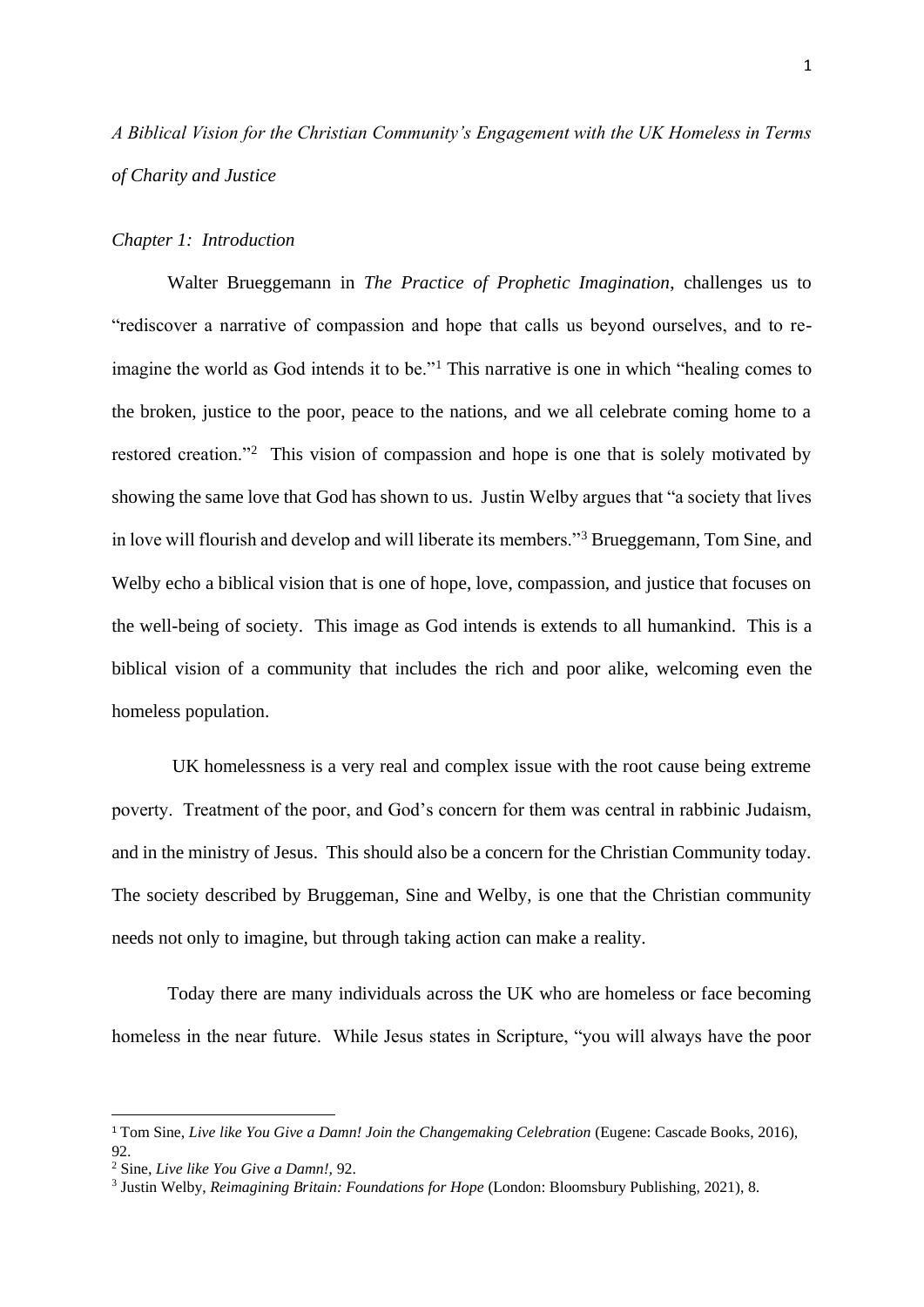with you" (Matthew  $26:11$ ),<sup>4</sup> I will argue that these words spoken by Jesus are not said to offer an excuse for sitting idly by and doing nothing, but in fact he is showing us the opportunity and responsibility the Christian community has in showing the same love and concern God has for the poor. These words are a call to action. The statement of Jesus does not dismiss the Christian community from meeting basic needs while actively seeking justice on behalf of those whose remain on the margins and excluded from society.

In Scripture we find many principles and instructions that were given to the community of Israel and still apply in the Christian community today. A community that is generous in charity and a community that is actively seeking justice for the poor. However, while Scripture calls the Christian community to be generous to the less fortunate, I will also be arguing that there is a distinction between just providing charity and actively seeking justice. I will argue that the Christian Community has a responsibility for both, not only in meeting the immediate needs of the poor, but also seeking justice for those who are homeless or facing homelessness in the UK today.

The aim of this dissertation is to bring an awareness to the many issues affecting many in the UK today while bringing to light the myths surrounding the homeless population. Using Scripture, I will provide a structure of biblical principles, examining what a biblical vision concerning those living in homelessness would look like. This will be accomplished by using principles from both the Old and New Testament. I will argue that the ministry of Jesus is the example we must follow in learning how to 'be with' those on the margins.

Arguing that every human being is not only created in the image of God, but also created for community, I will examine what Scripture says about generosity and charity. I will then examine the responsibility of the Christian Community's engagement with biblical justice

<sup>4</sup> *ESV translation will be used throughout unless otherwise noted*.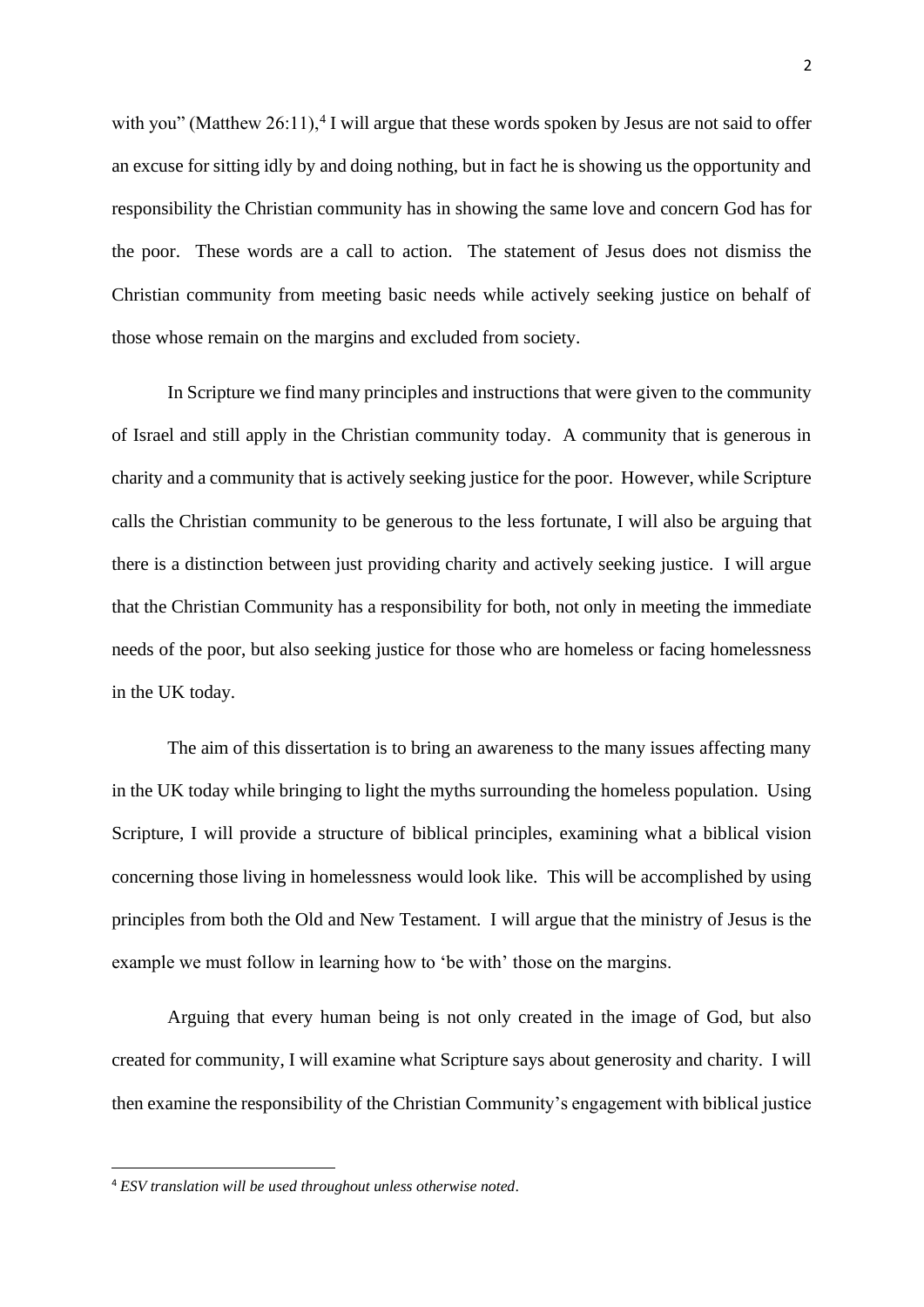and what this entails. To accomplish this, I will explore how empowerment is important to those living in homelessness, how they are to be included into the community instead of being left on the margins and what advocacy on behalf of those who are not being heard or seen looks like.

Because of many complex layers to homelessness, I will examine a holistic approach for engaging with the UK homeless. I will present a vision of pastoral care for the homeless population that is living out God's concern for the poor. Some of the issues being looked at are mental health, addiction, extreme poverty, and physical disabilities causing the spiral of homelessness to continue.

To accomplish the described task, I will begin by investigating what the Old and New Testament texts set forward in the Christian community's engagement with the homeless as it relates to the image of God, charity, and justice. Following the biblical analysis, I will offer an image of the UK homeless today while engaging with social sciences, statistics and research from the local councils, and UK governments.

Kevin Van Hoozer explains the importance of hermeneutics by stating it "is relevant not only to the interpretation of the Bible, but to all of life."<sup>5</sup> By bringing together the biblical, social, and hermeneutical perspectives I will then offer an analysis of the numerous facets of the Christian Community's engagement of 'being with' and 'living with' the homeless population in the UK.

Acknowledging that after spending considerable time working with the homeless population of Glasgow, I do recognise my own personal bias. However, this will not prevent approaching this research objectively, as I recognise the complex situation of each individual and homelessness.

<sup>5</sup> Kevin J. Vanhoozer, *Is There a Meaning in This Text?: The Bible, the Reader, and the Morality of Literary Knowledge* (Grand Rapids: Zondervan Academic, 2009), 22–23.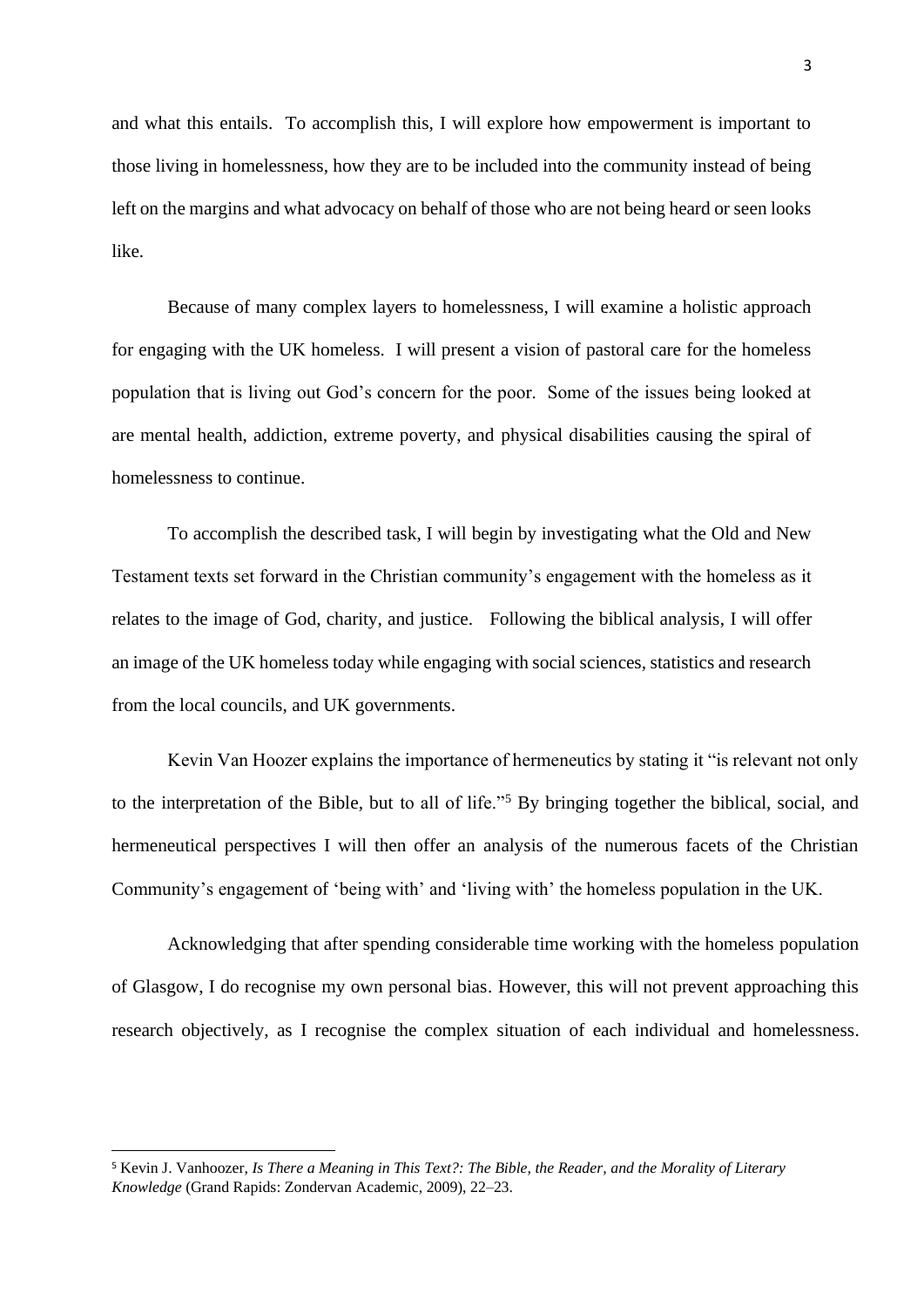Through my own experience, and time spent working with the homeless population it will enable me to offer a fresh perspective.

Desmond Tutu makes a striking argument in which he states, "God relies on us to help make this world all that God has dreamed of it being."<sup>6</sup> The outcome of this research will help provide the principles for partnering with God and imagining God's dream of a biblical vision for the Christian community's engagement with the UK homeless population.

<sup>6</sup> Desmond Tutu and Douglas Abrams, *God Has a Dream: A Vision of Hope for Our Time* (London: Random House, 2005), 18.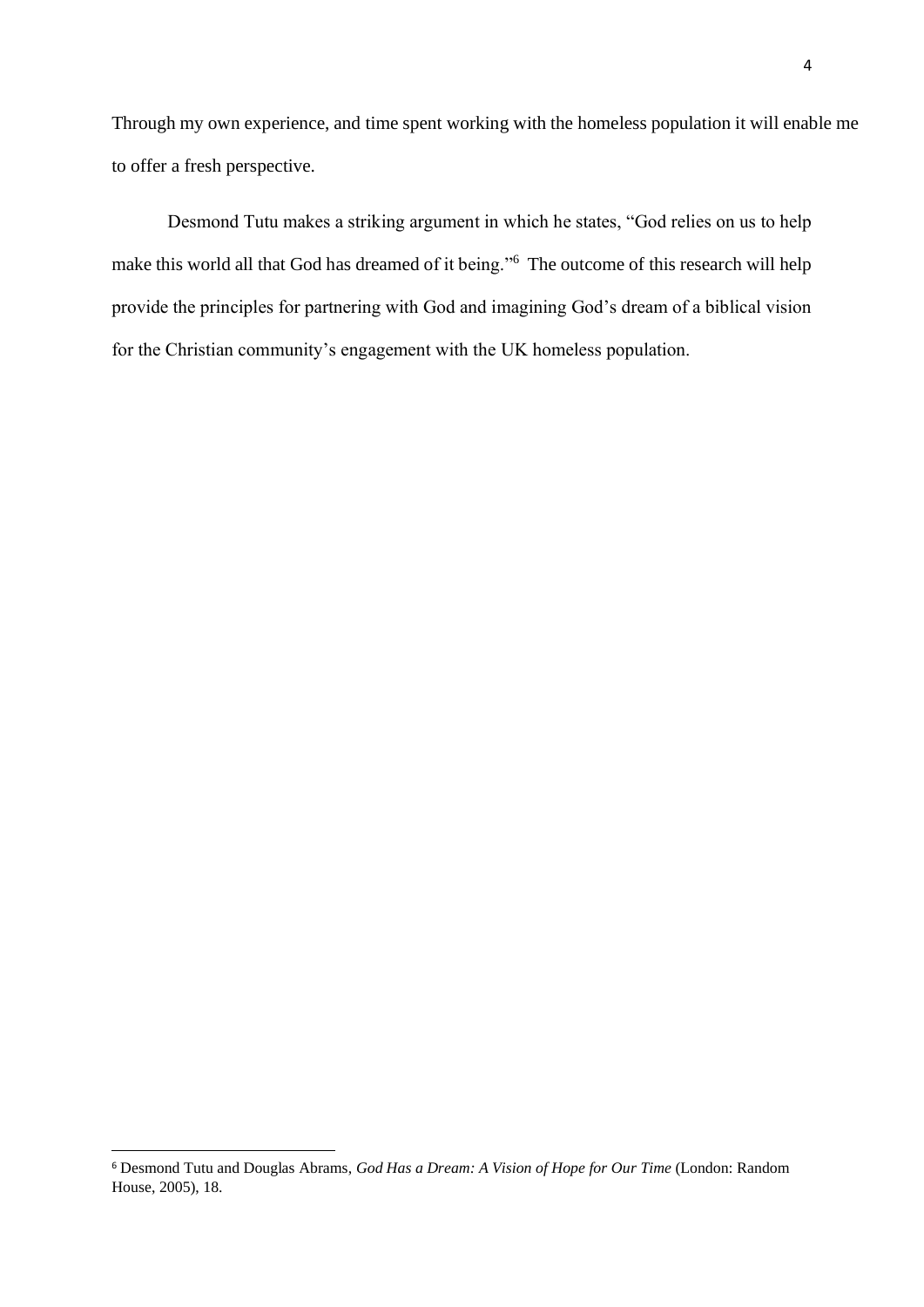#### <span id="page-8-0"></span>*Chapter 2 – The Community of Israel: Looking at the Old Testament Law*

Gordon Fee states "contemporary believers are not expected to express their loyalty to God by keeping the Old Testament law(s), since we are related to God under a new covenant."<sup>7</sup> However, as Fee argues there are some aspects within the Old Testament law that are still applicable to Christians today, those laws that support the new covenant. $8$  The two commands that are the same in the Old Testament , and the New Testament are to love the Lord with all your heart, and to love your neighbour as yourself.<sup>9</sup>

The Old Testament law gives important principles in caring for the poor amongst Israel, with God giving numerous commands to Moses for the people. In Deuteronomy, laws can be found that call attention to the value of human life and human dignity, $10$  as well as laws encouraging a positive attitude toward those at the margins of society (Deut  $15$ ).<sup>11</sup> These same laws and principles are still relevant and apply to the Christian community today despite living in the modern world. The very law given by God to Moses and the Israelites in ancient biblical times will lay the groundwork for a biblical vision engaging with the UK homeless today. Richard Hiers concurs that the "biblical law represents legislative visions of conditions that would constitute a good society."<sup>12</sup>

When God created humankind, the purpose was more than to just create individuals, but to create a community of people that would become his image bearers. Bruggeman argues that that 'image of God' is "an explicit call to form a new kind of human community in which

<sup>7</sup> Gordon D. Fee, Douglas Stuart, *How to Read the Bible for All Its Worth*, Fourth (Grand Rapids: Zondervan, 2014), 170.

<sup>8</sup> Gordon D. Fee, Douglas Stuart, *How to Read the Bible for All Its Worth,* 174.

<sup>9</sup> Deuteronomy 6:5, Leviticus 19:18

<sup>10</sup> Deuteronomy 21:10-14, 22-23; 22:8; 23:16; 25: 1-3

<sup>&</sup>lt;sup>11</sup> Blessing Onoriode Boloje, "Deuteronomy 15:1–11 and Its Socio-Economic Blueprints for Community Living," *Hervormde Teologiese Studies* 74 (2018), 3.

<sup>12</sup> Richard H. Hiers, *Justice and Compassion in Biblical Law* (London: Continuum, 2009), 175.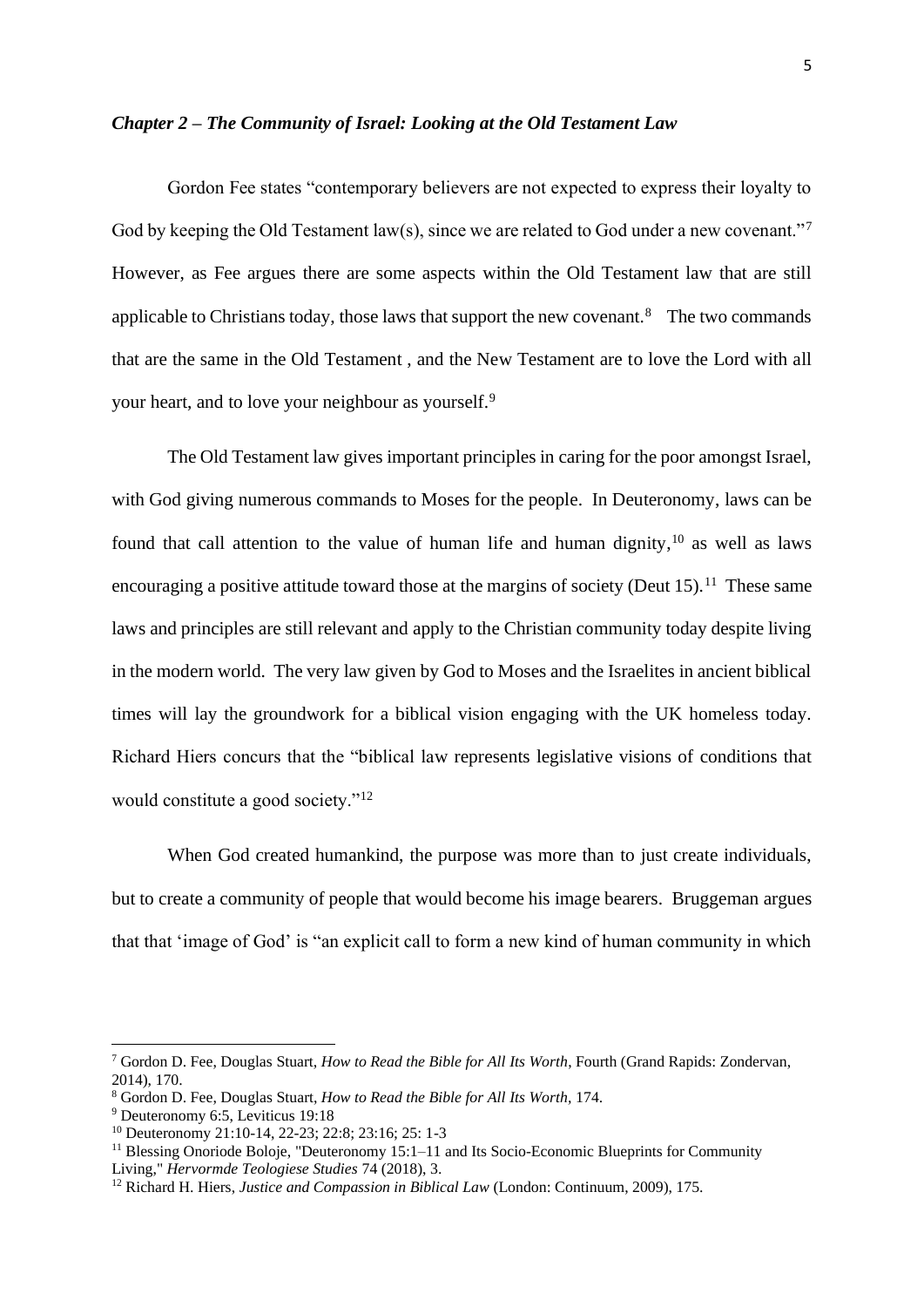the members after the manner of the gracious God are attentive in calling each other to full being in fellowship."<sup>13</sup>

The purpose of the law given to Israel through Moses was that Israel would become a light to the nations around them, reflecting the image of God by being formed by the characteristics of God. Israel was required to be faithful to God and the covenant, reflecting the character of God and demonstrated in their love to each other.<sup>14</sup> According to Thomas Noble "justice lay in loving the neighbour."<sup>15</sup>

#### <span id="page-9-0"></span>**Reflecting The Image of God in Community**

The beginning of Genesis, after creation was complete, God says, "let us make man/ 'woman' (my emphasis) in our image, after our likeness," (Gen 1:26). Seeing the echo of Trinitarian language in the use of the word *us* this could suggest that humankind was meant to be a reflection of this community of the Trinity. A community that worked together and in relationship with each other, a community that was whole. Godlikeness, for Alan Kreider, is "wholeness and God has a passion for wholeness in every area of life."<sup>16</sup>

Scripture states male was first created in the image of God (Gen 1:27), but there was something still missing. God said that it is not good for man to be alone (Gen 2:18), so he then created female. The idea that humankind was never created to be alone is echoed again in the book of Ecclesiastes. It is written that two are better than one, and they will have someone to help if they fall, (Ecclesiastes 4:9-12) suggesting that in community there is a sense of safety, help when needed and fellowship with others in relationship.

<sup>13</sup> Walter Brueggemann, *Genesis: Interpretation: A Bible Commentary for Teaching and Preaching* (Atlanta: Westminster John Knox Press, 2010), 34–35.

<sup>&</sup>lt;sup>14</sup> T. A. Noble, *Holy Trinity: Holy People: The Theology of Christian Perfecting* (Cambridge: James Clarke & Co, 2013), 27.

<sup>15</sup> Noble, *Holy Trinity: Holy People,* 27.

<sup>16</sup> Alan Kreider, *Social Holiness: A Way of Living for God's Nation* (Eugene: Wipf and Stock Publishers, 2008), 41.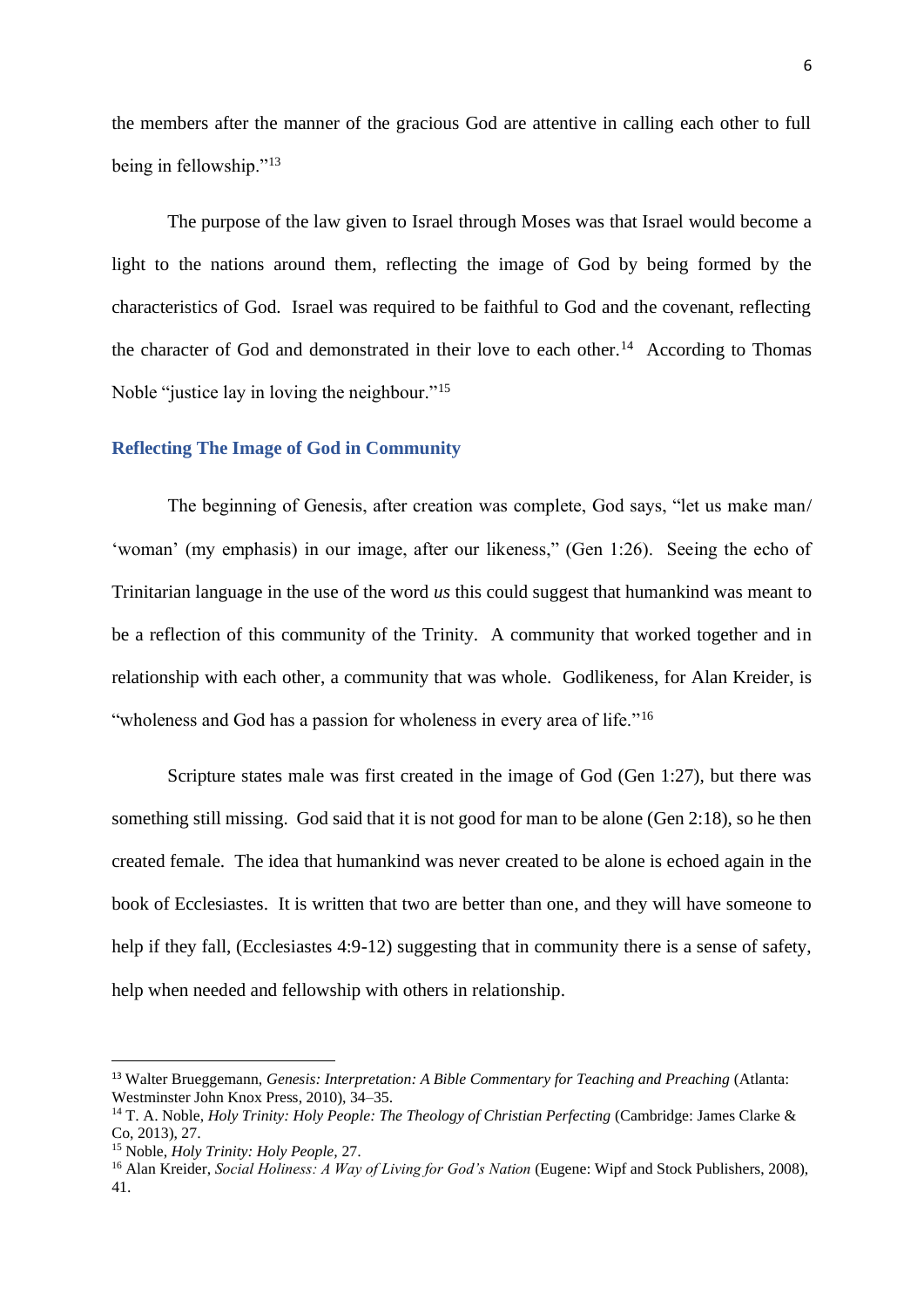Through the exodus from Egypt, there was a new community who emerged from the slavery that once held them in bondage and oppression. This was not the beginning of a new religion, religious ideas or vision of freedom, it was "the emergence of a new social community in history."<sup>17</sup> Bruggeman argues that humankind is a community consisting of male and female, and only within this "community of humankind is God reflected."<sup>18</sup>

Within this new community came laws, governance that provided order, and a new normal of right and wrong with accountability.<sup>19</sup> Isaiah 58 provides a glimpse into what this new normal of right and wrong looks like. It is an image of those who are oppressed going free, providing shelter for the homeless, helping those who are in trouble, sharing with those who are hungry and providing clothing. Isaiah provides a structure for providing charity and of seeking justice.

#### <span id="page-10-0"></span>**The Obligation of Compassion to the Poor through the Means of Charity and Generosity**

Through the many instructions God gave Moses, and the people of Israel, generosity remained a common theme. Moses stated, "*if among you, one of your brothers should become poor, in any of your towns within your land that the Lord is giving you, you shall not harden your heart of shut your hand against your poor brother, but you shall open your hand to him and lend him sufficient for his need, whatever it may be."* (Deut. 15:7-8)*.* These Scriptures suggest that within the community of Israel that there would be times where there would be some who were poor among them. Peter Craigie arguing, that for a variety of reasons there would be those within the community that depended on other for their welfare, those who were not self-sufficient.<sup>20</sup>

<sup>17</sup> Walter Brueggemann, *The Prophetic Imagination: 40th Anniversary Edition* (Minneapolis: Fortress Press, 2018), 6.

<sup>18</sup> Brueggemann, *Genesis*, 34.

<sup>19</sup> Brueggemann, *The Prophetic Imagination*, 7.

<sup>20</sup> Peter C. Craigie, *The Book of Deuteronomy* (Grand Rapids: Wm. B. Eerdmans Publishing, 1976), 234.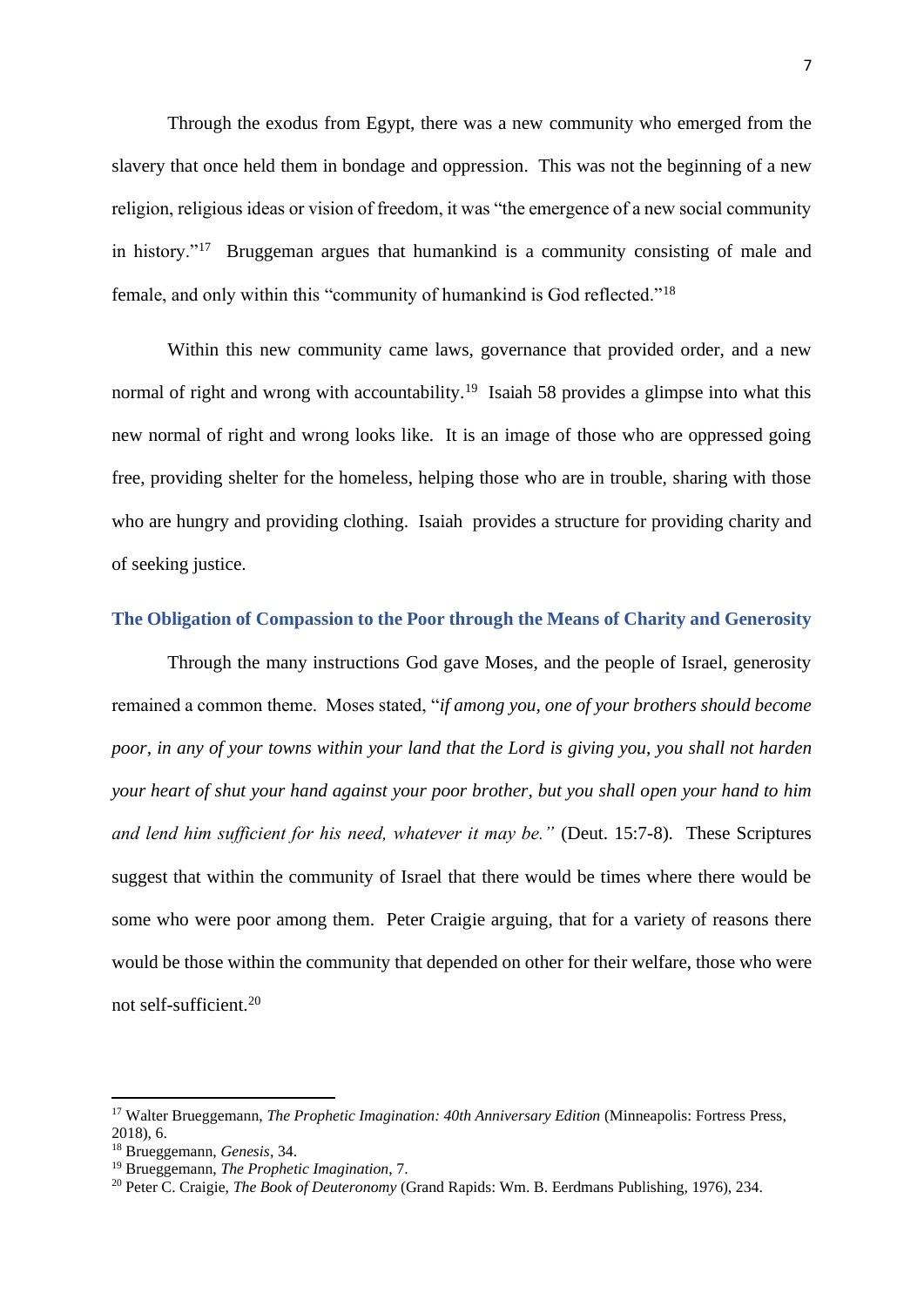The community of Israel would have brothers or sisters that needed help. They were called upon to perform acts of *tzedakah*, the Hebrew word that *"*literally means righteousness, but Hebrew speakers use it in reference to giving and charity."<sup>21</sup> Giving according to Jeremiah is "those who harvest grapes always leave a few for the poor," (Jeremiah 49:9). This demonstrates generosity and concern for others instead of just looking after their own interests.

One important thing to note from Scripture is where it says "within the land that the Lord is giving you." Everything that Israel possessed was given to them by God to provide for their needs, to provide for them a prosperous life. Everything that was given to them by God was also meant to be shared, as written that "whoever is generous to the poor lends to the LORD, and he will repay him for his deed," (Proverbs 19:17). God was faithful in his generosity to Israel. The proper response to God's generosity through their act of worship required that they extend that same generosity to those who are in need, whatever that need may be.

St. Basil the Great admonished that "those who love their neighbour as themselves possess nothing more than their neighbour."<sup>22</sup> Craig Blomberg argues that while wealth can turn one's heart from God, "one may give one's riches generously and compassionately to glorify God and help the needy."<sup>23</sup> God's people living in their new community by being generous and sharing what they had with others in the community would help alleviate the poor among them. This would distribute the wealth among them so that everyone had what they needed. As Basil suggested loving your neighbour meant that they had the same material possessions and opportunities. Generosity, however, is a conscious decision that required action. The New Living Translation bible states, "generous people plan to do what is generous,

<sup>21</sup> Firm Staff, "The Hebrew Meaning of Generosity: In Giving We Receive," n.p. [cited 24 June 2021]. Online: https://firmisrael.org/learn/the-hebrew-meaning-of-generosity/.

<sup>22</sup> St. Basil the Great, *On Social Justice* (New York: St. Vladimir's Seminary Press, 2009), 43.

<sup>23</sup> Craig L. Blomberg, *Neither Poverty Nor Riches: Biblical Theology Of Possessions*. Kindle Edition. 2020. n.p.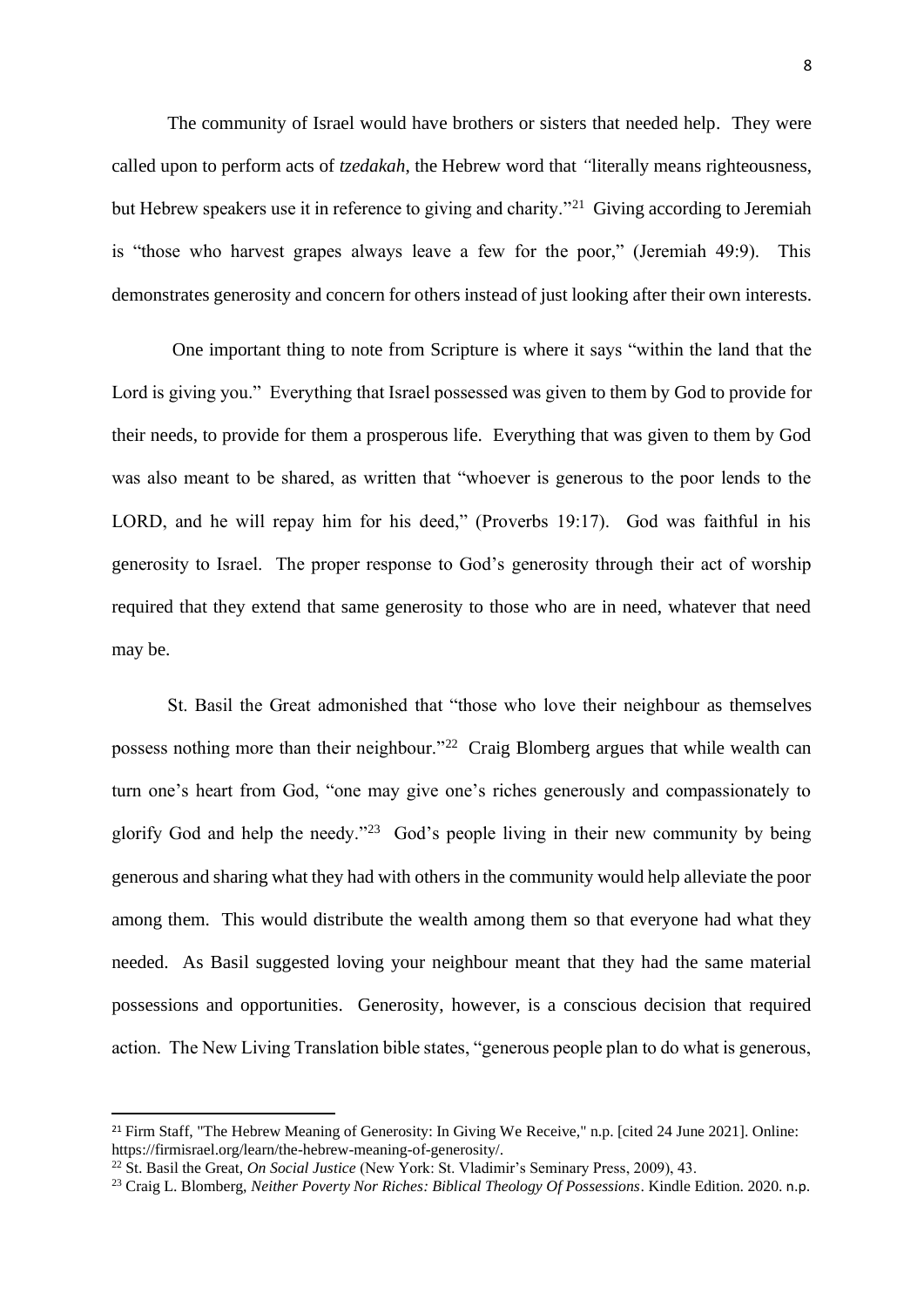and they stand firm in their generosity," (Isa 32:8). This suggests deciding to be generous and then acting upon it.

While Israel was called to be generous to the poor, it is also found in Scripture the call to seek justice for the poor and oppressed. Behaviour towards others "cannot be understood apart from a deep awareness of the character of the Lord."<sup>24</sup> Providing charity and seeking justice are quite different. Generosity is giving the things that are needed such as food and clothing. However, while it is commanded to give those things to those in need the responsibility of Israel did not end there. Generosity and compassion is also to seek justice on behalf of the poor among them. This raises the question of what seeking justice for the poor and marginalised among the community of Israel entailed?

# <span id="page-12-0"></span>**Seeking Justice for the Poor and Marginalised Beyond Charity and Generosity**

Biblical justice according to Paul Louis Metzger "involves making individuals, communities, and the cosmos whole, by upholding both goodness and impartiality."<sup>25</sup> Justice is about making situations right. While charity involves meeting immediate needs, justice extends beyond meeting immediate needs moving towards the causes of injustice and challenging the structures leading to oppression in individuals, communities, and the cosmos as a whole. It works to break dependency and restores dignity instead of taking it away from others.

By examining what it means to seek justice for the poor the prophet Amos shows that all nations are held responsible by God to pursue social justice (Amos 1:1-2:3). Walter Houston states, "justice depends on the fortunate recognising their responsibilities to the less

<sup>24</sup> Tom Finley, "Social Justice in Amos," n.p. [cited 28 June 2021]. Online: https://www.biola.edu/blogs/goodbook-blog/2015/social-justice-in-amos.

<sup>25</sup> Paul Louis Metzger, "What Is Biblical Justice?," n.p. [cited 29 June 2021]. Online: https://www.christianitytoday.com/pastors/2010/summer/biblicaljustice.html.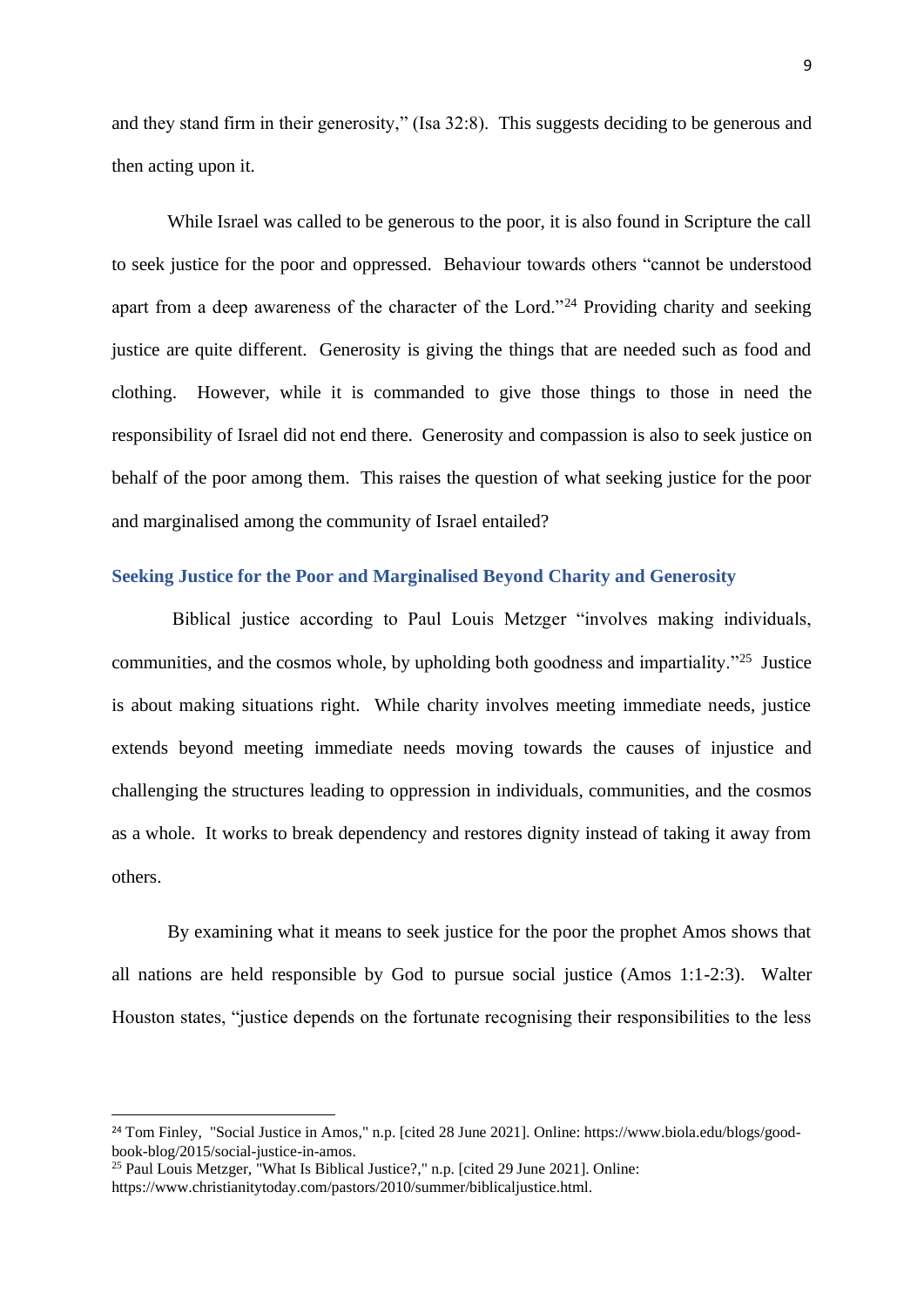fortunate."<sup>26</sup> In Jeremiah we find God instructing Jeremiah to speak to the king of Judah. In these instructions the king was told to be fair-minded and just and to do what is right. Some of the ways this was to be accomplished was to help those who have been robbed and those being oppressed; and to not mistreat foreigners, orphans and widows, (Jeremiah 22:1-3 NLT). Scripture states that the Lord loves justice and hates robbery and wrongdoing, (Isa 61:8). Isaiah offers similar words to those of Jeremiah about learning to do good, seeking justice, helping the oppressed and defending and fighting for the causes of those who are less fortunate or vulnerable in the community, (Isa 1:17). David also instructs to "turn from evil and do good, and you will live in the land forever. For the Lord loves justice," (Psalms 37:27-28 NLT).

Ezekiel describes a man who is righteous, doing what is just and right. In his description this man is described as a merciful creditor who does not keep items given by poor debtors, who does not rob the poor instead giving food to the hungry and providing clothes for the needy. This man grants loans without charging interest, avoids injustice and is fair when judging others, (Ezekiel 18:5-8).

God not only loves justice, but he executes justice on behalf of the fatherless and widow. Scripture states that God loves the sojourner and gives him food and clothing, (Deuteronomy 10:18-19). Israel is also instructed to love the sojourner for they themselves were once sojourners in the land of Egypt, $27$  with The New Living Translations stating that he ensures orphans and widows receive justice. He is working on their behalf, but the responsibility also falls upon the people of Israel to act justly in dealing with others.

I will now propose three principles found in the law of Moses that will help with demonstrating what justice for the poor requires. While this is not a complete list, the principles

<sup>26</sup> Walter J. Houston, *Justice for the Poor?: Social Justice in the Old Testament in Concept and Practice*

<sup>(</sup>Eugene: Cascade Books, 2020), 49.

<sup>27</sup> Deuteronomy 10:19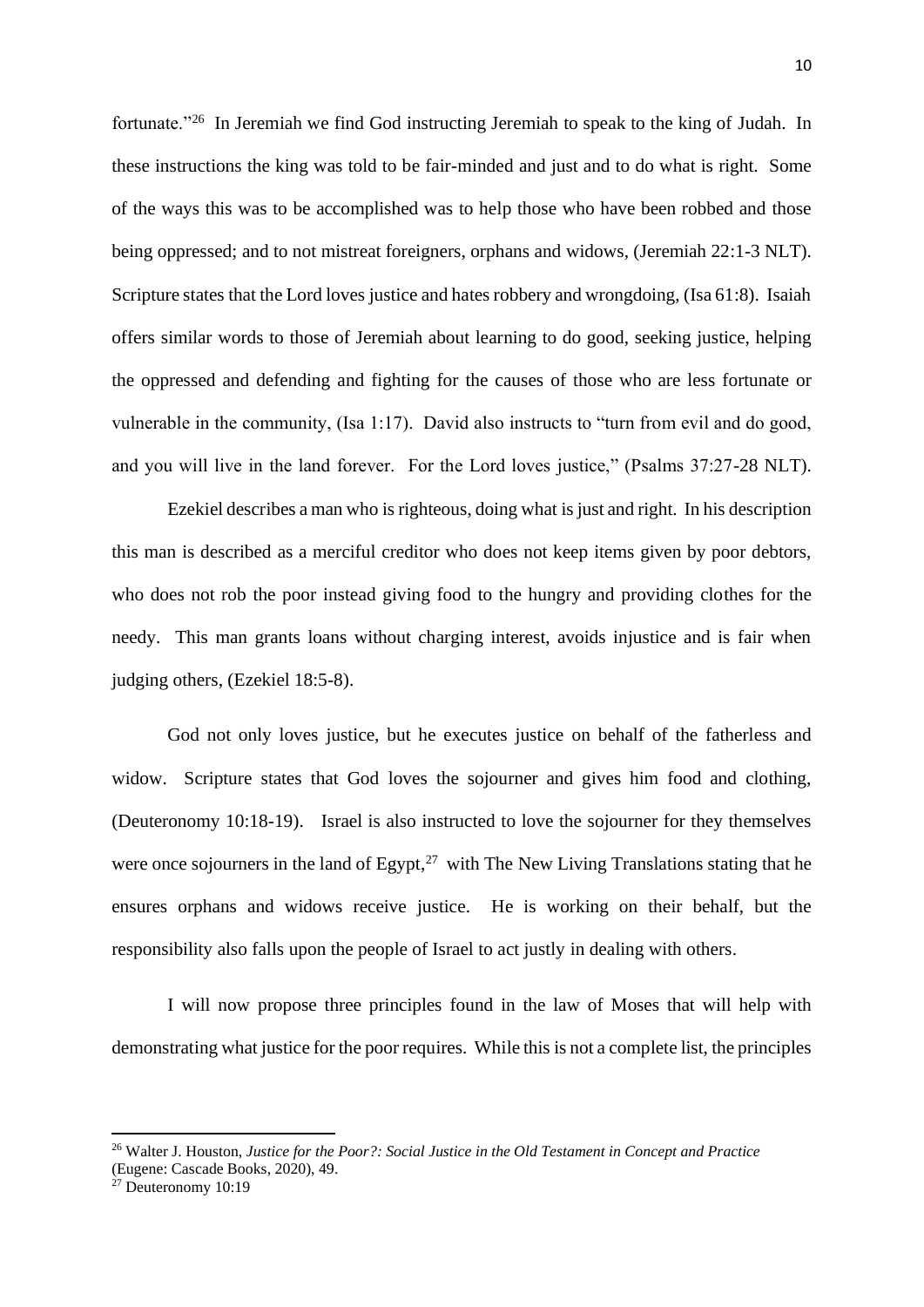that will be examined are empowerment, advocacy, and inclusion. This will attempt to lay the foundation of what seeking justice on behalf of the poor must look like.

## <span id="page-14-0"></span>**Justice Through Empowering the Poor**

The Old Testament Scripture not only gave instruction to Israel regarding charity to the poor, but it also included instructions to the poor themselves. These instructions were for those who were able to work, the rich and the poor alike.

Bryant Meyers in *Walking with the Poor* argues that work is fruitful. Just as God is productive, he argues it also every human being's responsibility to be productive, stating "that every human being has the responsibility to work and to enable or allow others to work so that they can fulfil their purpose."<sup>28</sup> The first man and woman created were placed in the Garden of Eden not just to enjoy it, although that was one of the benefits they would receive. The man and woman were meant to work in the garden and tend to it (Gen 2:15). Humankind was not created to just let God or someone else do everything for them when they had the ability to do for themselves, but they were meant to work, doing those things that will be productive and fruitful.

The gleaning system provides an example of empowering the poor. God says, "*when you reap the harvest of your land, you shall not reap your field right up to its edge, neither shall you gather the gleanings after your harvest. And you shall not strip your vineyard bare, neither shall you gather the fallen grapes of your vineyard. You shall leave them for the poor and for the sojourner*" (Lev 19:9-10). Gleaning is an example of providing justice, that also highlights the distinction between charity and justice. Blomberg argues, "gleaning rights are not voluntary acts of charity of the rich toward the poor; they are the poor's right to

<sup>28</sup> Bryant L. Myers, *Walking with the Poor: Principles and Practices of Transformational Development* (Maryknoll: Orbis Books, 2011), 63.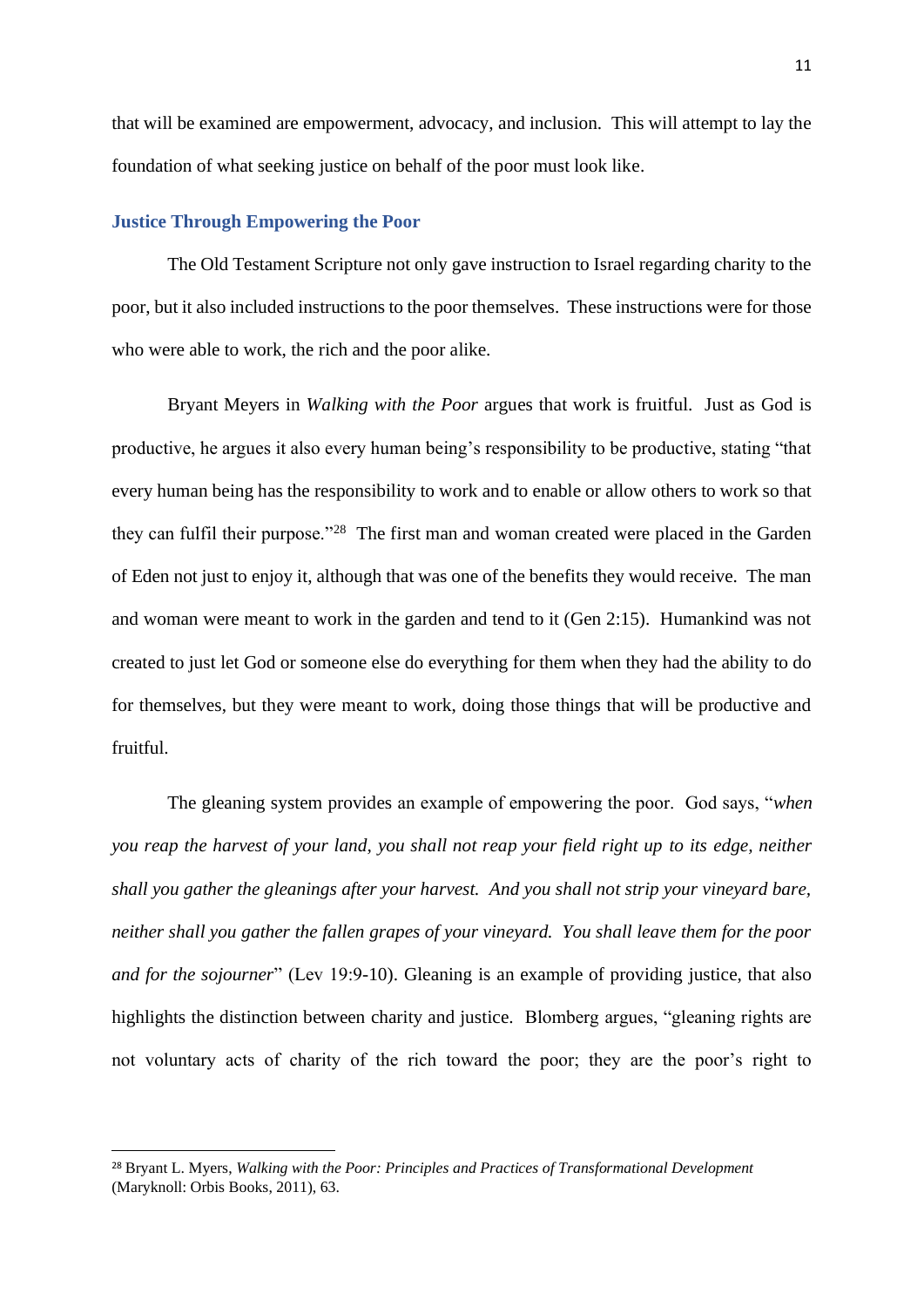livelihood."<sup>29</sup> Charity involves voluntarily giving to others, while gleaning is the process of landowners having an obligation in providing access to the poor through means of production or the land.<sup>30</sup> They did not voluntarily give the gleanings to the poor, the poor were given access and the freedom to work for a living, receiving a right to the provisions provided by God.

The gleaning system not only helped to empower the poor but helped to restore their dignity by providing a way for them to work and care for their families.<sup>31</sup> This responsibility fell not only to the landowners, but also to those who were poor. Empowerment came through a shared responsibility, mutual support and accountability. Deuteronomy 23: 24-25, Blomberg argues, also "protects the farmer from others who might try to glean too much too quickly."<sup>32</sup> The provision was there for the poor, but they needed to work to gather it instead of relying on everything to be done for them and there were boundaries in place to protect the landowner.

We find another example of empowerment by the prophet Elisha. When a widow cried out how a creditor was threating to take her two sons as slaves, Elisha asked what he could do to help her. He listened to her problem and then by asking what she had available Elisha offered her advice on what to do. By listening to his advice, she was not only empowered to provide for herself but to also get her debts paid off.<sup>33</sup> Elisha did not provide charity but showed her how to use what she already had to make a living for herself and her two sons while getting herself out of debt.

While the gleaning system provided a form of justice for the poor, we cannot ignore the consideration of those who were unable to work. The question that needs to be asked is what

<sup>29</sup> Blomberg, *Neither Poverty Nor Riches*. Kindle Edition. 2020. n.p.

<sup>30</sup> Theology of Work, "Gleaning (Leviticus 19:9-10)," n.p. [cited 22 May 2021]. Online:

https://www.theologyofwork.org/old-testament/leviticus-and-work/holiness-leviticus-1727/gleaning-leviticus-19910.

<sup>&</sup>lt;sup>31</sup> The book of Ruth is an example of gleaning and providing for her mother-in-law

<sup>32</sup> Blomberg, *Neither Poverty Nor Riches*. Kindle Edition. 2020. n.p.

<sup>33</sup> 2 Kings 4:1-7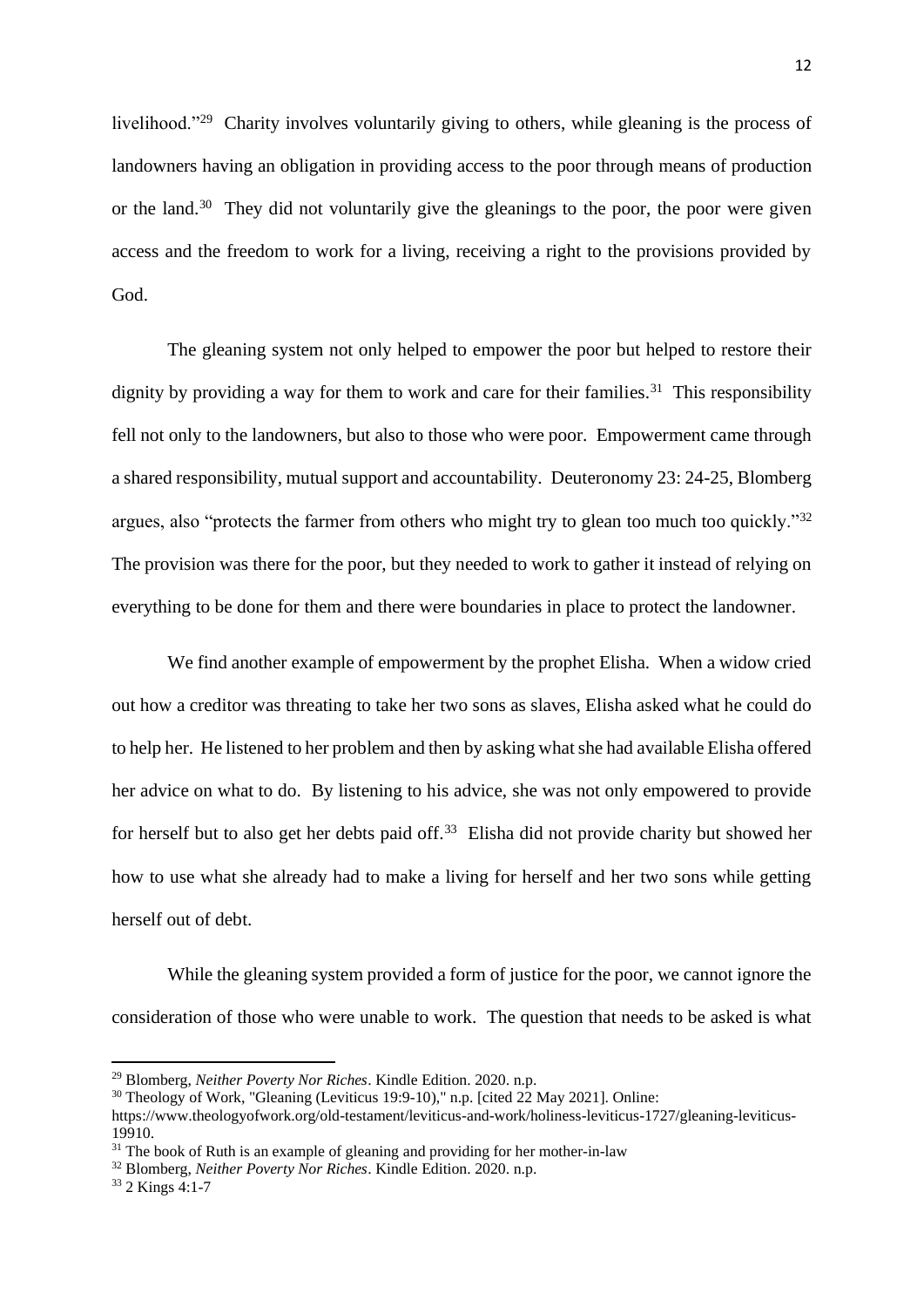about those who were disabled or unable to go out and work in the fields. What systems were in place for those in the community who could not go out and collect food?

In the case of those with disabilities or other reasons why they could not go out and work, they needed someone to speak up on their behalf. They needed someone to defend their rights, and challenge those who were not acting justly towards them or taking advantage of them. They needed someone to be their voice when it appeared that their cries were not being heard. They needed someone who would be willing to help and advocate on their behalf.

#### <span id="page-16-0"></span>**Advocating for the Poor and Those on the Margins**

God created structured power through laws that governed economic, political, and social system, giving this power to individuals and institutions with the intent of empowering humankind to flourish.<sup>34</sup> These laws were put in place to give power and protection to everyone including the poor and vulnerable among them.

Enforcement of these laws "was a matter of justice" concerning the whole society and they were given "warning about what would happen if power was used to oppress rather than empower."<sup>35</sup> Sorrow awaits those unjust judges and the ones issuing unfair laws depriving the poor of justice and ignoring the rights of the needy, preying and taking advantage of those who are vulnerable (Isa 10:1-2).

In terms of advocacy a simple definition is the support or help given to those who are unable to speak for themselves.<sup>36</sup> In any instance where oppression hinders another from flourishing is a cause for speaking up. There are many places in Scripture that call for speaking up for those who cannot speak for themselves. "*Open your mouth for the mute, for the rights* 

<sup>34</sup> Stephen Offutt, David F. Bronkema, Krisanne Vaillancourt Murphy, Robb Davis, Gregg Okesson, *Advocating for Justice: An Evangelical Vision for Transforming Systems and Structures* (Grand Rapids, Michigan: Baker Academic, 2016), 11.

<sup>35</sup> Offutt, *Advocating for Justice,* 11.

<sup>36</sup> 'Oxford Learner's Dictionaries, "Advocacy," n.p. [cited 1 July 2021]. Online: https://www.oxfordlearnersdictionaries.com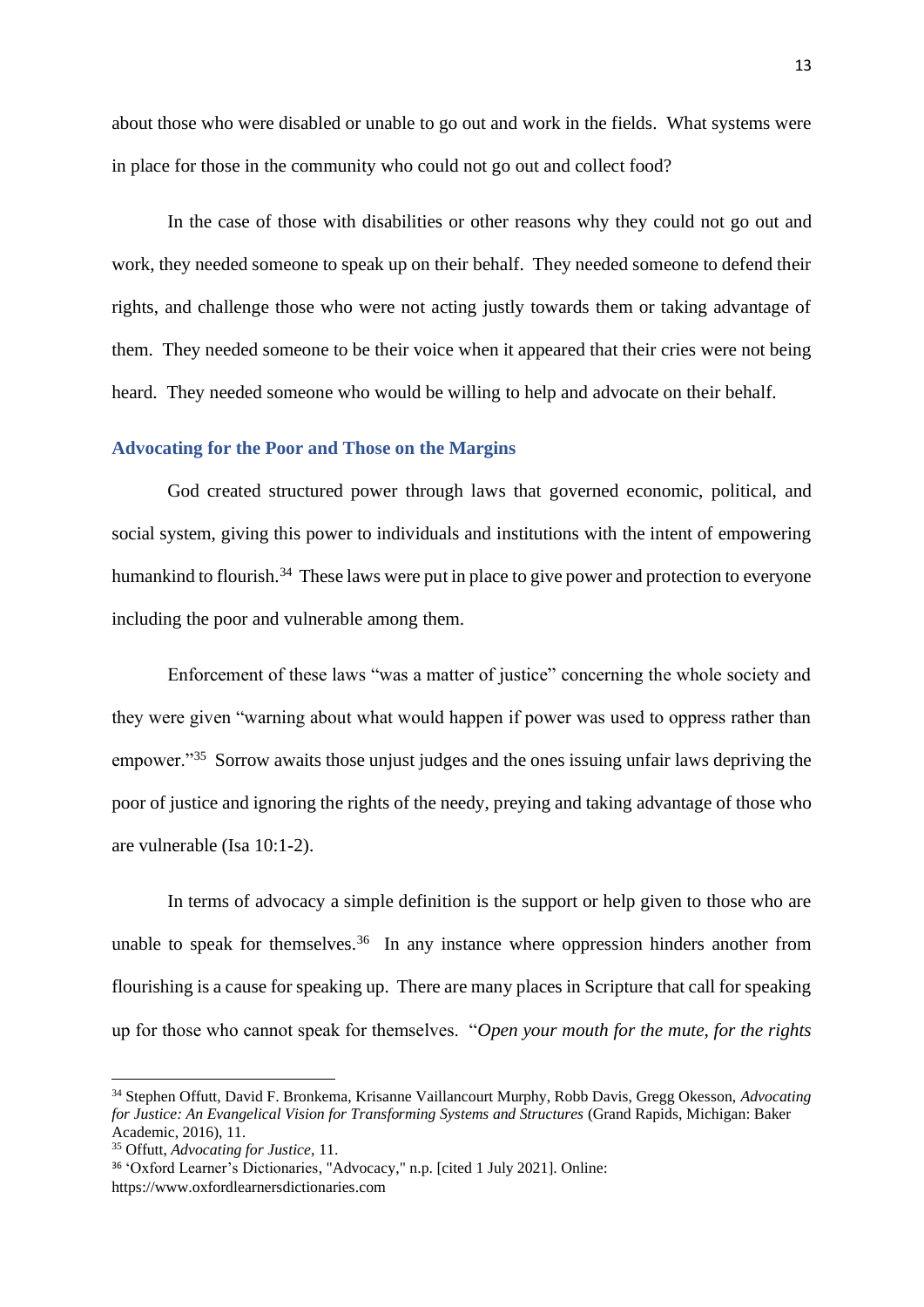*of all who are destitute. Open your mouth, judge righteously, defend the rights of the poor and needy*" (Proverbs 31:8-9). We find Jeremiah calling for justice and righteousness, doing no wrong to others (Jeremiah 22:3), and Isaiah stating, "*learn to do good; seek justice, correct oppression; bring justice to the fatherless, plead the widow's cause*" (Isaiah 1:17). This verses all call for action, both in speech and in action.

Gehazi the servant of Elisha demonstrated advocacy on behalf of a woman from Shunem. When Elisha asked her what could be done for her, he even offered to speak to the king and commander of the army on her behalf. However, Gehazi spoke up and told Elisha that she does not have a son and that her husband is an old man.<sup>37</sup> She needed an heir since her husband was already an old man and she would be left on her own if something were to happen to him. Again, it can be found where Gehazi advocated on her behalf when she had eventually returned to her land and went to see the king about getting her house and land restored to her. Because Gehazi spoke up for her the king made sure that everything that she had lost had been restored to her.<sup>38</sup> Gehazi was instrumental in helping this woman get what was rightfully hers.

Esther is another example of advocating on behalf of her people in the Old Testament. The Jews were in danger of being killed, however Esther in her position of Queen could do something about it. She could have chosen to be silent ensuring her own safety, but was challenged to speak, "who knows whether you have not come to the kingdom for such a time as this?" (Esther 4:14). Using her position of power, she advocated for her people, and they were not only saved from death, but their status was positively changed (Esther 9). Esther saw the wrong that was being committed against the Jews and made the decision to act on their behalf even if it meant that she could be placed in danger.

<sup>37</sup> 2 Kings 4:11-14

<sup>38</sup> 2 Kings 8:1-6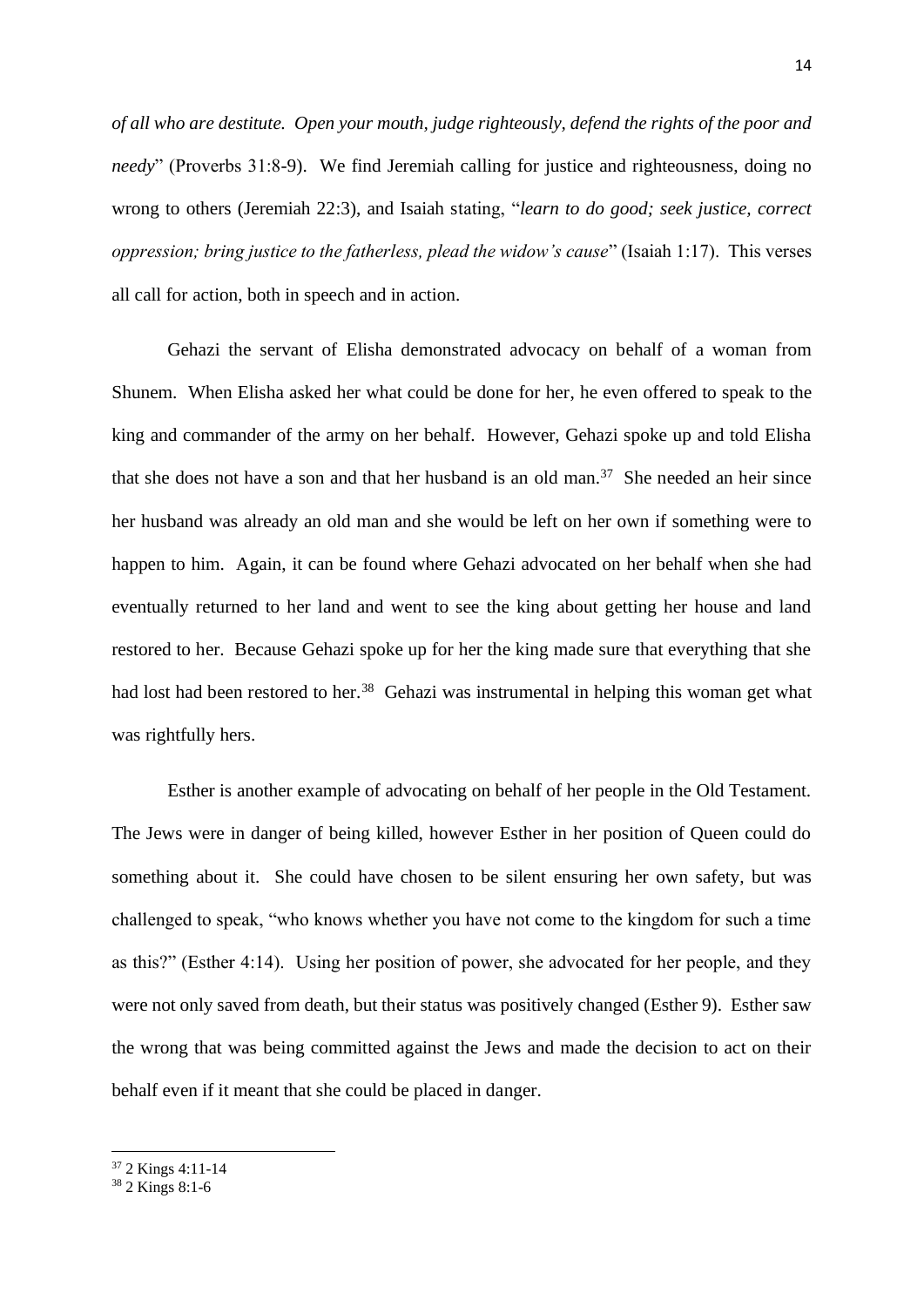Scripture also gives warnings about exploitation of the poor and vulnerable. "Don't rob the poor just because you can or exploit the needy in court. For the Lord is their defender. He will ruin anyone who ruins them," (Proverbs 22:22-23 NLT). Scripture warns that "*whoever closes his ear to the cry of the poor will himself call out and not be answered*" (Proverbs 21:13 ESV).

The Mishna Bava Metzia, a collection of Jewish oral traditions, states "just as there is a prohibition against exploitation [ona'a] in buying and selling, so is there ona'a in statements, i.e verbal mistreatment."<sup>39</sup> This verbal mistreatment could be in the form discrimination or exclusion. The Israelites were faced with verbal mistreatment while in the land of Egypt, harsh labour and they cried out to God in their trouble.<sup>40</sup> God heard their cries and because of his covenant to Abraham, Isaac, and Jacob, he acted. He delivered them from the land of Egypt. God did not only deliver certain individuals, but he delivered all of the Israelites, creating a people for his name (Exodus 2:23-25). All of the Israelites were rescued from the oppression that they were faced with. God did not only choose those who he felt deserved to be delivered but everyone was included in the rescue. Justice is inclusive to all.

#### <span id="page-18-0"></span>**Inclusion into the Community**

After the exodus from Egypt, Ben Greenberg argues, this large and diverse group of Jews in the wilderness become unified in heart. He continues saying that each one was valued in the community, no one being used to reach a greater goal. He states, "every member of the community was valued. Every member of the community was welcome. Every member of

<sup>39</sup> Sefaria, "Exploitation | Texts & Source Sheets from Torah, Talmud and Sefaria's Library of Jewish Sources," n.p. [cited 1 July 2021]. Online: https://www.sefaria.org/topics/exploitation.

 $40$  Exodus 5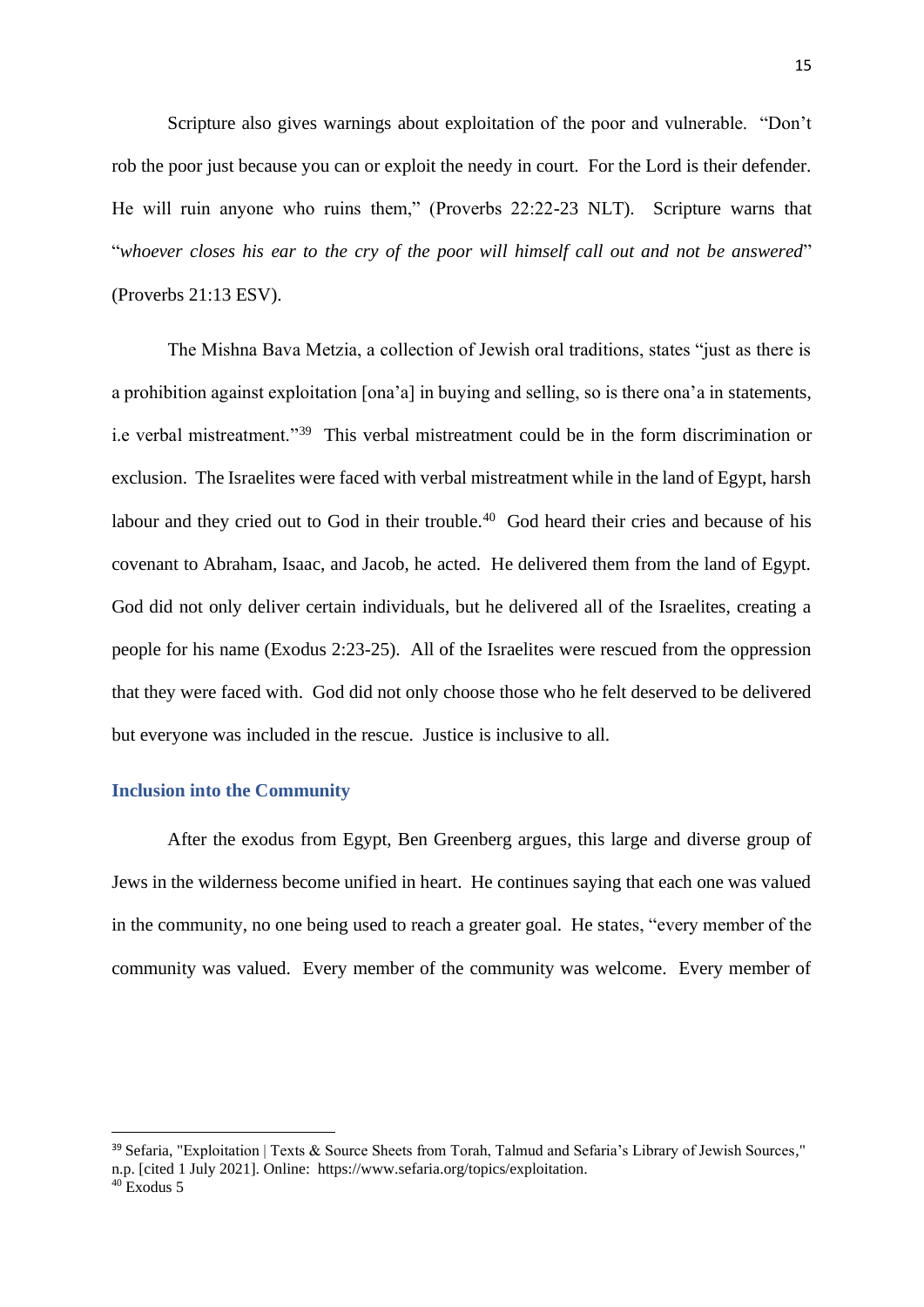the community was powerfully present."<sup>41</sup> Exclusion or discrimination was not meant to take place within this new community.

Leviticus 19:18 suggests inclusiveness and the application applies to any kind of neighbour. Inclusion is a central biblical theme. "At the heart of the covenant given to Moses was the statement that the Hebrew tribes were rescued slaves, a cause for gratitude and humility. For that reason, they were always to care for the stranger and the disadvantaged (Exodus 20:2; Leviticus 19:32-37), in a network of responsible and supportive relationships."<sup>42</sup>

The story of Jonah is a wonderful example of inclusion. Jonah ran from the call of God not wanting the people of Nineveh to experience the mercy of God. God, however, not only saved the Gentile crew,<sup>43</sup> but upon hearing the message of Jonah the Ninevites repented. Jonah in his anger forgot the word of the Lord given by Jeremiah, "If at any time I declare concerning a nation or a kingdom, that I will pluck up and break down and destroy it, and if that nation, concerning which I have spoken, turns from its evil, I will relent of the disaster that I intended to do to it," (Jeremiah 18:7-8). While Jonah did finally do what God had asked of him, he also portrayed negative characteristics that was not intended by God. He showed discrimination against the people of Nineveh and was willing to see them excluded instead of being included.

After examining the Old Testament texts regarding the image of God, generosity, and justice in the form of empowerment, advocacy, and inclusion I will now demonstrate how the life of Jesus and his ministry was demonstrated through these principles.

<sup>41</sup> Ben Greenberg, "Inclusion Is a Jewish Imperative," *n.p.* [cited 1 July 2021]. Online: https://www.myjewishlearning.com/2013/06/07/inclusion-is-a-jewish-imperative/.

<sup>42</sup> Paul Ballard and Lesley Husselbee, *Community and Ministry: An Introduction to Community Development in a Christian Context* (London: SPCK, 2007), 95.

<sup>43</sup> Leslie C. Allen, *The Books of Joel, Obadiah, Jonah, and Micah* (Grand Rapids: Wm. B. Eerdmans Publishing, 1976), 193.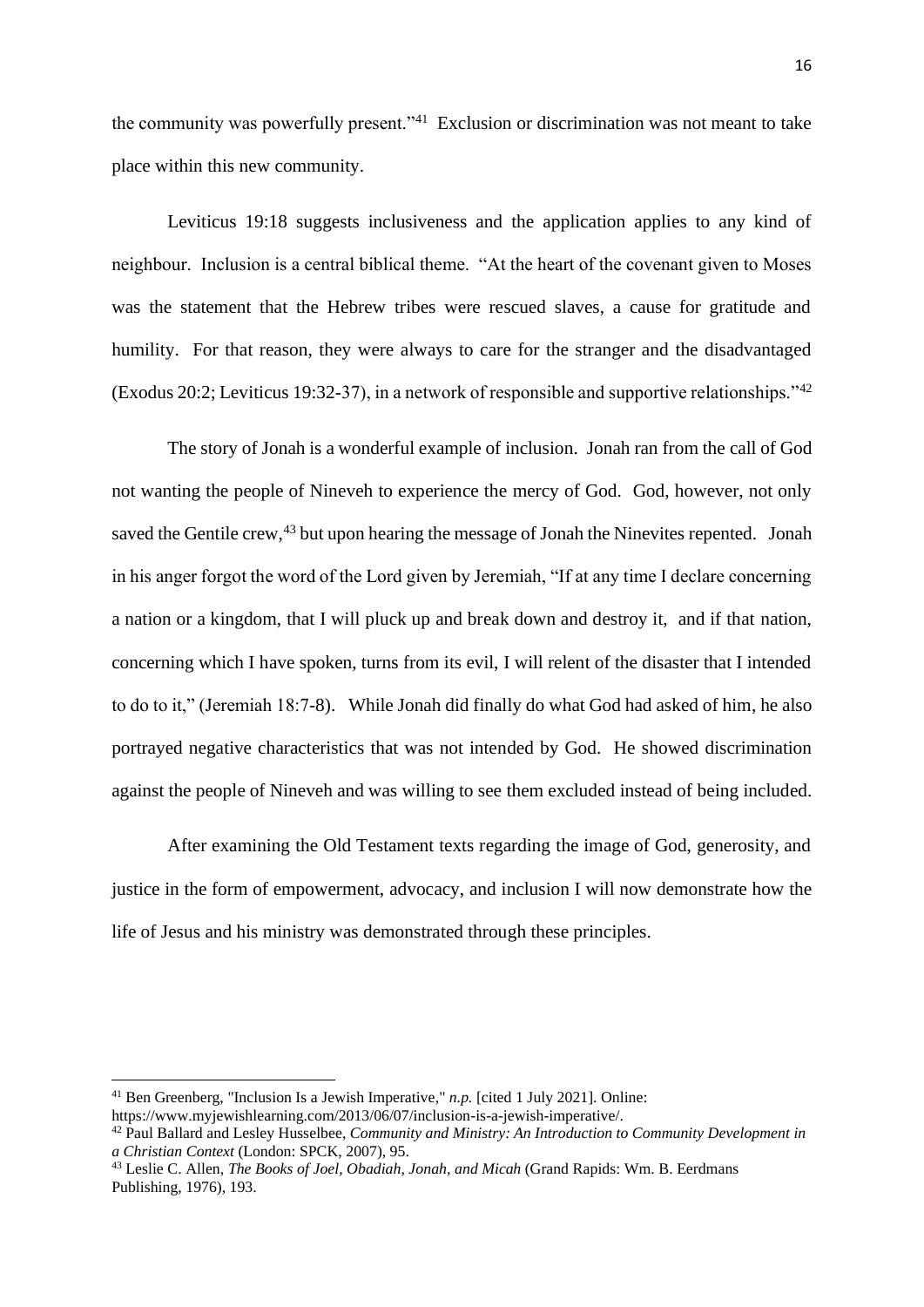#### <span id="page-20-0"></span>*Chapter 3 - The Demonstrations of Jesus through the Old Testament Principles*

"February 15, 2015, Pope Francis very directly challenged leaders in the church to follow Jesus by embracing a gospel of 'compassion and action.' Declaring 'the gospel of the marginalized is where our credibility is found and revealed."<sup>44</sup> The Old Testament principles for living in community with the marginalized are demonstrated in the ministry of Jesus. We find this throughout the New Testament text; Jesus did not only remind his followers of these principles but through his actions he showed how to put them into action. The principles lived out in the ministry of Jesus is the model for the Christian Community today.

Samuel Wells argues for the concept of not working for, working with, or being for the marginalised.<sup>45</sup> His argument is that we need to be like Jesus and be with those who are rejected in society. Being with is walking alongside them through difficulty, building relationships that work to bring about transformation in the lives of others and in society as a whole. This idea is clearly demonstrated in the life and ministry of Jesus. Jesus came to dwell and be with people during his life.

#### <span id="page-20-1"></span>**Jesus the Visible Image of God in Community**

Jesus the visible image of God came to dwell among humankind (Colossians 1:15). Jesus throughout his ministry did not live alone or keep himself hidden away from others. He wanted to be with people. This can be seen after his baptism and temptation in the wilderness. It was after this that he chose his first disciples (Matthew 4:18-22). These disciples consisted of "Jews, uneducated commoners, and simple men of faith."<sup>46</sup> Jesus chose ordinary and

<sup>44</sup> Sine, *Live like You Give a Damn! Join the Changemaking Celebration*. Kindle Edition. 2016. n.p.

<sup>45</sup> Samuel Wells, *A Nazareth Manifesto: Being with God* (Oxford: John Wiley & Sons, 2015), 23.

<sup>46</sup> Allyson Holland, "Who Were the 12 Disciples and What Should We Know about Them?," n.p. [cited 18 July 2021]. Online: https://www.crosswalk.com/faith/bible-study/who-were-the-12-disciples-and-what-should-weknow-about-them.html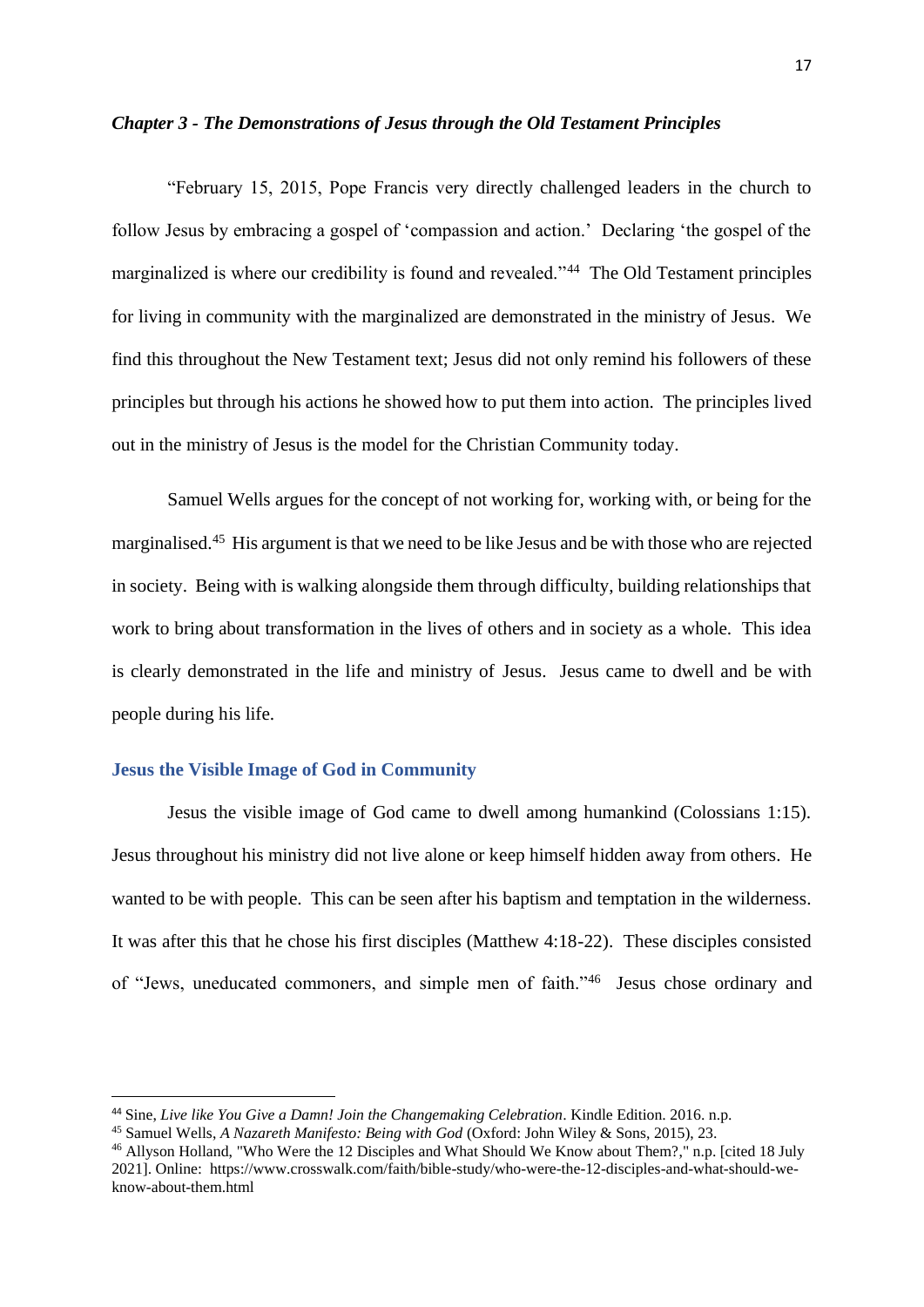common men purposely passing over the rich and influential in society. $47$  Jesus was building a community through a diverse group of individuals and throughout his ministry his focus was on the wellbeing and new life of this community.

The Lord's Prayer that Jesus taught<sup>48</sup>, Shane Claiborne argues the 'our' in the first words of the prayer are a prayer of community and reconciliation. He argues it is belonging to a new humanity, and an "interconnectedness, grace and liberation in a new social order."<sup>49</sup> Jesus taught the new social order by choosing those who were weak according to the world's standards to shame the strong. He chose what the world considered as foolish to shame those who thought that they were wise.<sup>50</sup> Jesus had compassion for people and when he saw an individual in need he acted on their behalf.

# <span id="page-21-0"></span>**Jesus Demonstrating Compassion and Generosity**

Throughout Scripture there is the call to be compassionate to others.<sup>51</sup> It is "part of our job description as followers of Jesus (Matthew  $25:31-46$ ).<sup>52</sup> Showing compassion to others goes hand in hand with generosity. Scripture states, "if someone has enough money to live well and sees a brother or sister in need but shows no compassion how can God's love be in that person?" (1 John 3:17 NLT). Jesus not only saw the needs of those around him but in his compassion, he generously met their needs.

The feeding of the five thousand is one example of the compassion and generosity of Jesus (Matthew 14:13-21; Mark 6:30-44; Luke 9:10-17; John 6:1-15). Jesus had compassion

<sup>47</sup> Holland, "Who Were the 12 Disciples and What We Should Know abot Them?," "Who Were the 12 Disciples and What Should We Know about Them?," n.p. [cited 18 July 2021]. Online:

https://www.crosswalk.com/faith/bible-study/who-were-the-12-disciples-and-what-should-we-know-aboutthem.html

<sup>48</sup> Matthew 6:9-13

<sup>49</sup> Shane Claiborne and Jonathan Wilson-Hartgrove, *Becoming the Answer to Our Prayers: Prayer for Ordinary Radicals* (Downers Grove: InterVarsity Press, 2008), 18.

<sup>50</sup> 1 Corinthians 1:27

<sup>51</sup> Some examples found in Ephesians 4:32, 1 Peter 3:8, Colossians 3:12

<sup>52</sup> Brian Fikkert Corbett, Steve, *When Helping Hurts: How to Alleviate Poverty without Hurting the Poor...and Yourself* (Chicago: Moody Publishers, 2012), 13.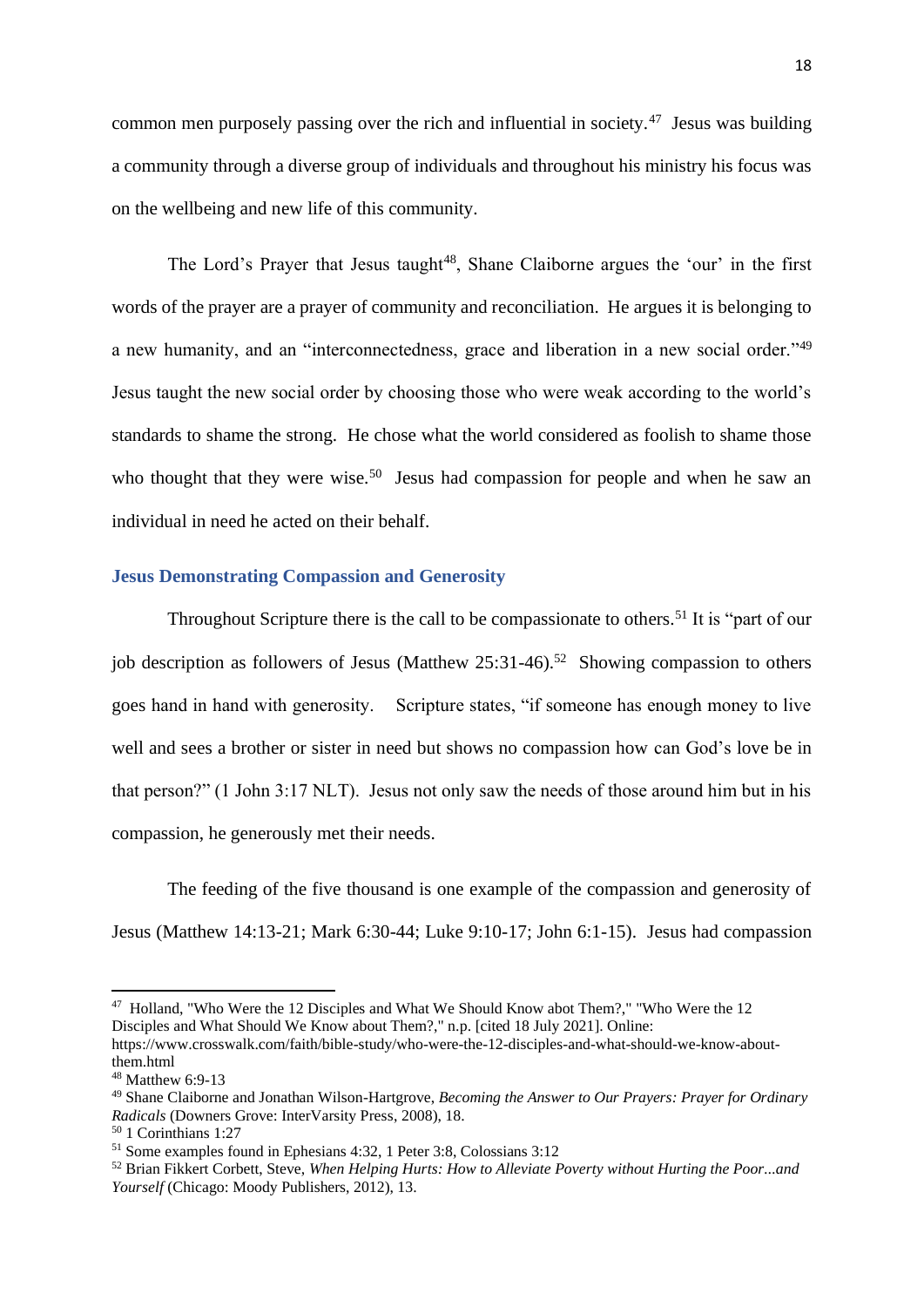on this huge crowd (Mark 6:34). He knew that they were hungry, and he met their physical need. Although Jesus could have fed them without any help from his disciples, he told his disciples to feed them (Mark 6:37). Jesus already knowing that the crowd would be fed, he put the responsibility upon his disciples to do something for these people. Jesus was teaching his disciples that they not only could but needed to provide for others when the opportunity arose. Larry James argues that this "signals Jesus' intention that his people will never be content to send the hungry away or sever communication from the practical action of being a neighbour to those in need of a human touch no matter how overwhelming the challenge may seem."<sup>53</sup>

Another perspective on generosity from this narrative can be found in John's gospel. Andrew told Jesus that there was a young boy in the crowd who had five barley loaves and two fish.<sup>54</sup> This young boy in his generosity gave all the food he had so that others could be fed. Scripture does not say that the boy was told to give this food but rather suggests that this young boy also had compassion on the hungry crowd and was willing to give up what he had in order to help them. The young boy seeing the need around him wanted to do something and even though his small amount of food may have seemed insignificant to the overwhelming need around him, instead of being discouraged he chose to give what had. Through this seemingly small action on his part, through his generosity many were fed.

Another example of generosity that Jesus taught can be found in the narrative of the widow's offering.<sup>55</sup> Jesus watching the crowd putting money into the collection box saw that out of their abundance the rich were putting in large amounts. Then came the poor widow and put in only two small coins. It states that Jesus called his disciples to him to illustrate the generosity of this widow. While the rich only gave a tiny part of their wealth, this poor widow

<sup>53</sup> Larry M. James, *The Wealth of the Poor: How Valuing Every Neighbor Restores Hope in Our Cities* (Dallas: Abilene Christian University Press, 2013), 12.

<sup>54</sup> John 6:8-9

<sup>55</sup> Mark 12:41-44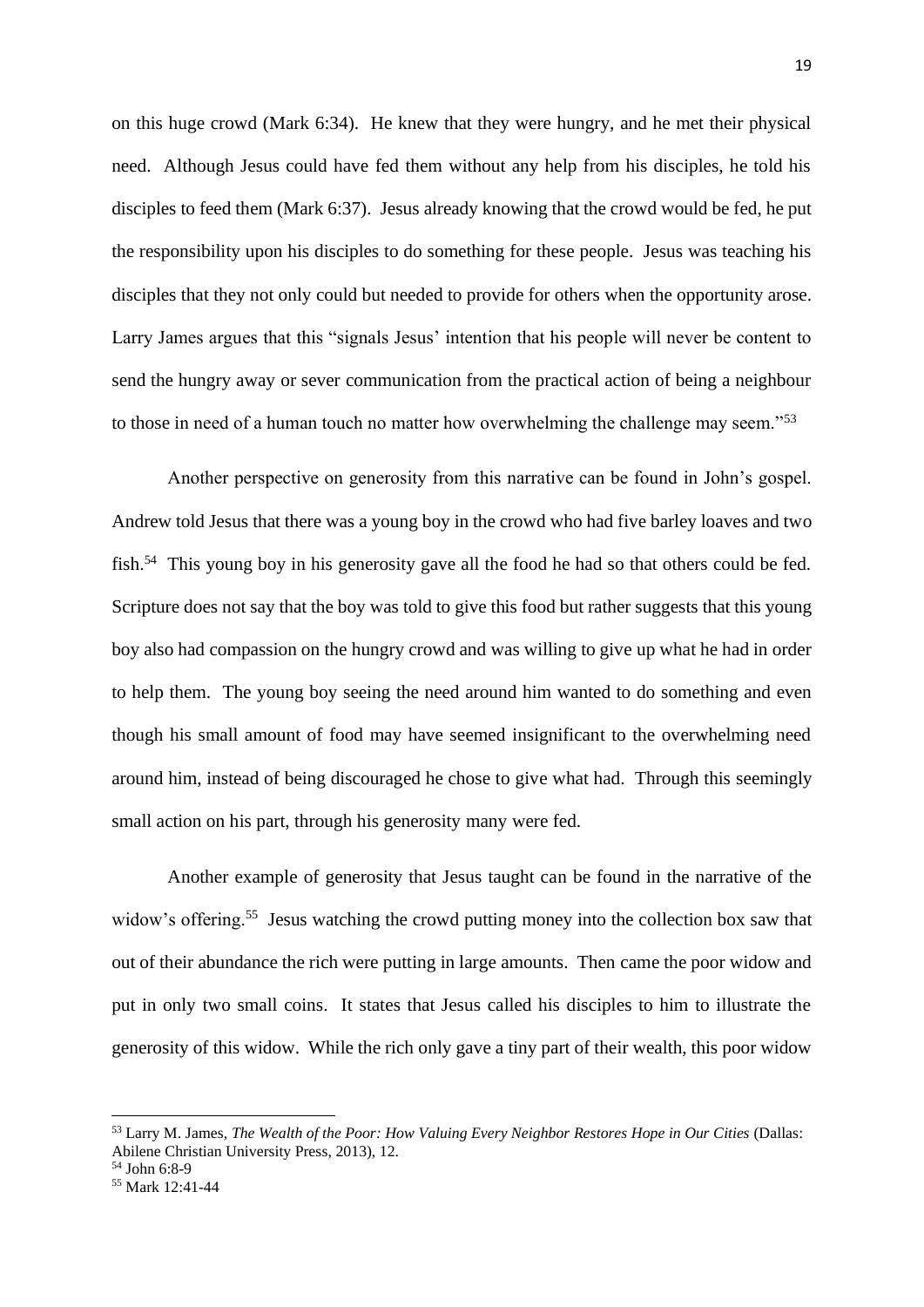gave everything that she had. This generosity by this poor widow was recorded twice in Scripture showing the importance of her act.<sup>56</sup>

Jesus showed compassion to a man with leprosy and healed him. It is found in Scripture that Jesus was moved with compassion<sup>57</sup> when the man asked if Jesus was willing to heal him. Out of compassion and his generosity Jesus told the man "I am willing."<sup>58</sup> Jesus never walked away from those who were in need, no matter what that need was or who they were.

When considering charity and giving, Jesus instructs his followers to not store up treasures on earth but instead store your treasures in heaven.<sup>59</sup> He goes further stating that you cannot serve both God and money.<sup>60</sup> To serve God is to show God's generosity to others and show them compassion. On the other hand, serving money or material possessions leads to not thinking of others or loving one's neighbour. Jesus taught that the greatest commandment is to love the Lord with all your heart, soul and mind and equally important is to love your neighbour as yourself.<sup>61</sup>

Loving God and loving one's neighbour is not only about generosity and compassion or giving charity to others in need. Loving God and loving others include seeking justice on behalf of those who face injustice, discrimination, and oppression by others.

# <span id="page-23-0"></span>**Jesus Sought Justice Not Merely Charity**

Jesus not only taught and demonstrated compassion and generosity, but he also taught about seeking justice. Jesus sought justice for society through "the call to love neighbours, to bring healing into broken contexts, and to offer forgiveness and restoration."<sup>62</sup> Jesus

<sup>56</sup> Mark 12: 41-44 and Luke 21:1-4

<sup>57</sup> Mark 1:41

<sup>58</sup> Mark 1:41

<sup>59</sup> Matthew 6:19

 $60$ Matthew 6:24

<sup>61</sup> Matthew 22:37-40

<sup>62</sup> Ted Grimsrud, "Jesus and Justice," n.p. [cited 18 July 2021]. Online: https://peacetheology.net/restorativejustice/6-jesus-and-justice/.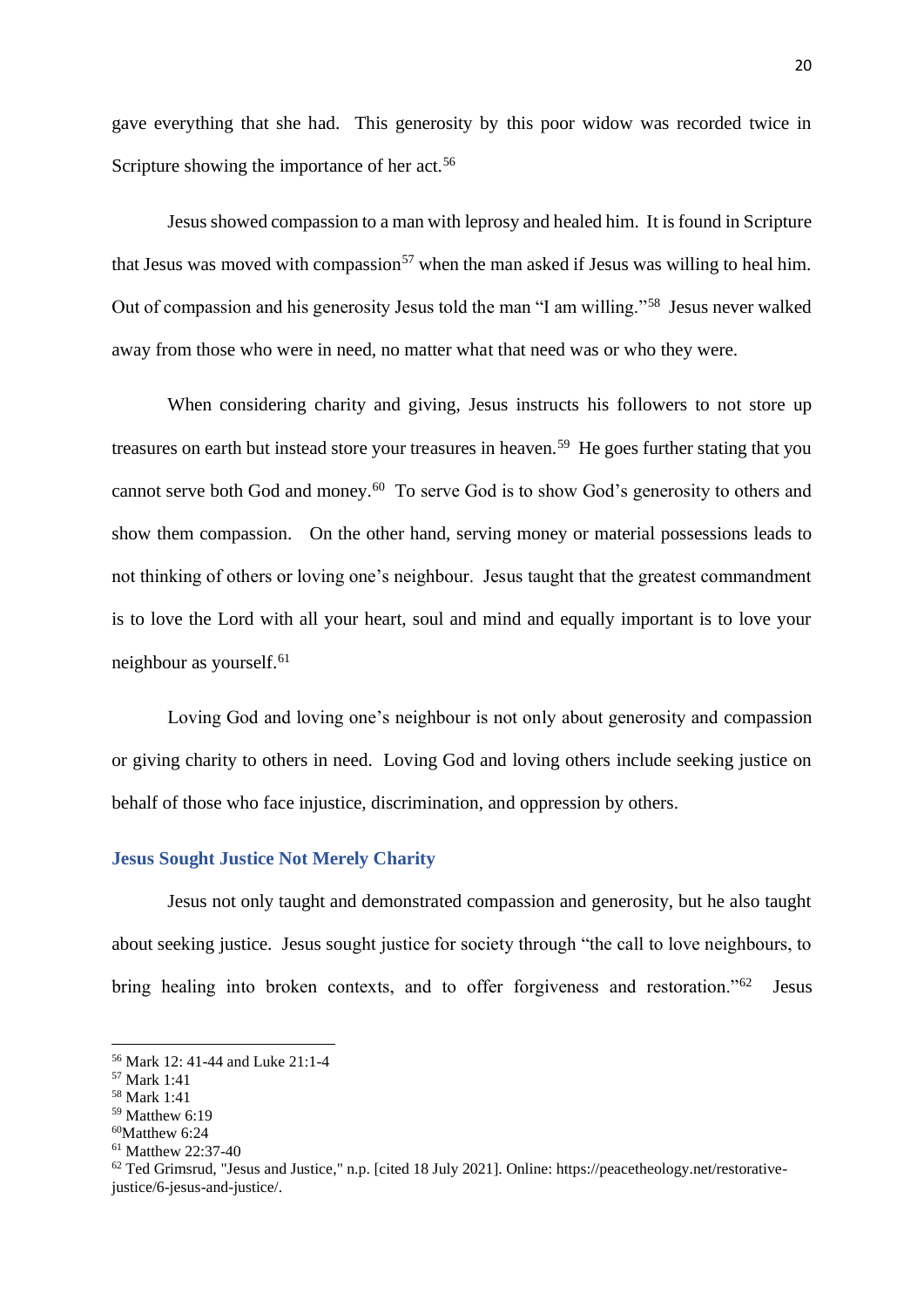announced that he came for those who were broken and needed healing (Mark 2:17). He demonstrated this through the many healings of people with diseases that kept them on the margins, those who had physical disabilities that kept them in poverty and unable to care for themselves, and those who were in bondage or demon possessed such as the man who many probably feared and was avoided by everyone (Mark 5:20). He sought justice for those who were excluded from society.

The justice Jesus came to demonstrate did not only include bringing healing to those who were oppressed or broken or excluded but he also demonstrated seeking justice in confronting those who were responsible for the oppression and structures that brought harm to others.<sup>63</sup> This is evident in his encounters with the religious leaders.

The gospel of Matthew shows Jesus confronting the religious leaders. He challenged them on their exclusion of others, for being concerned with the gold in the Temple, and their lack of justice, mercy, and faith. Jesus confronts them on their greed, self-indulgence, and the motivations of their hearts.<sup>64</sup> These who were educated in the law failed to do what the prophets of the Old Testament spoke of seeking justice and caring for the needs of the poor, widow, and orphans.

The ministry of Jesus demonstrated justice on behalf of others through empowering those who he encountered, he advocated on behalf of those who were being treated unjustly and included those in his inner circle whom society often excluded. He did not only just teach on these matters, but the very actions of Jesus demonstrated how to put them into practice.

<sup>63</sup> Grimsrud, "Jesus and Justice," n.p. [cited 18 July 2021]. Online: https://peacetheology.net/restorativejustice/6-jesus-and-justice

 $64$  Matthew 23:1-36 NLT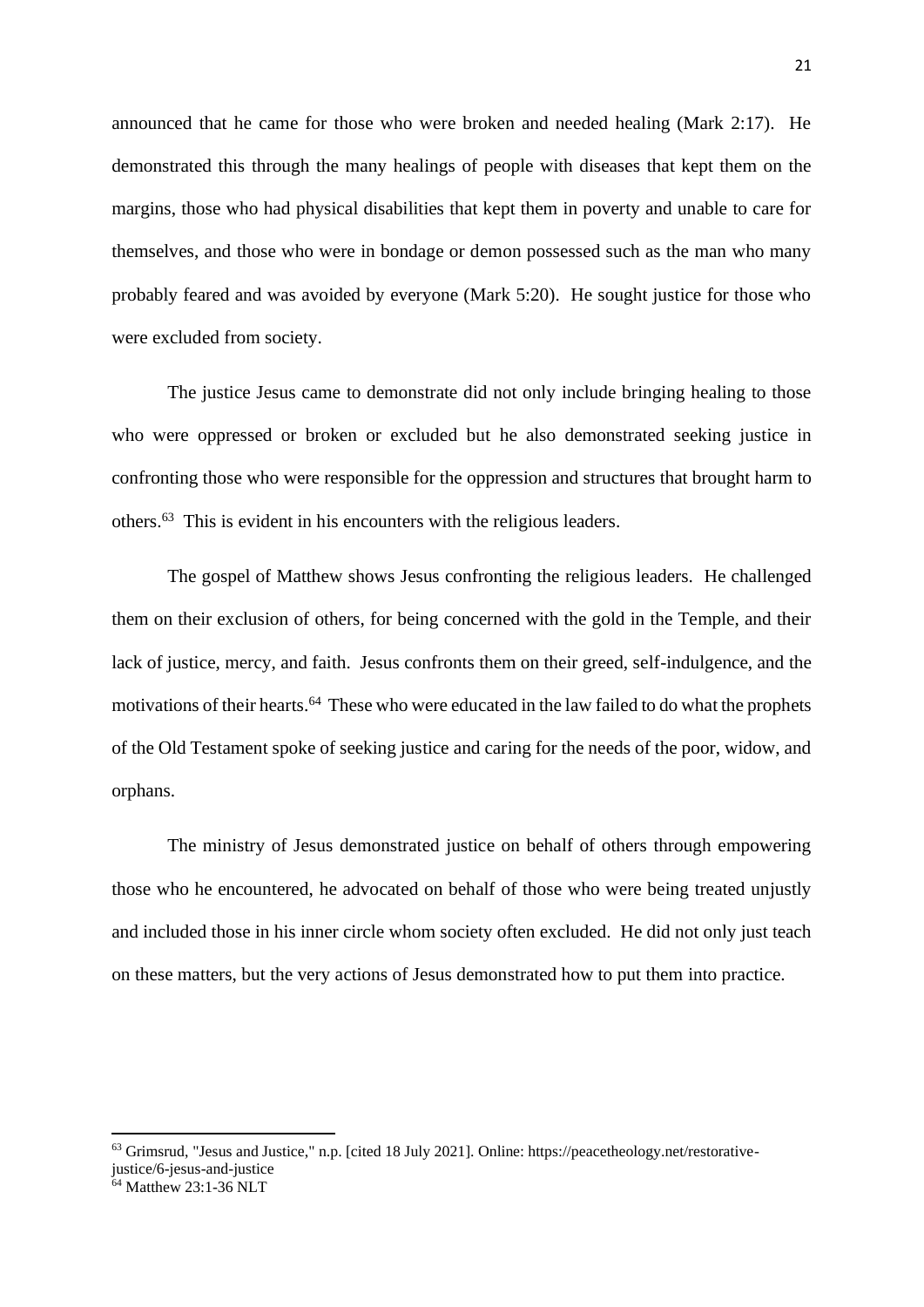#### <span id="page-25-0"></span>**How Jesus Empowers Those He Encounters**

Throughout the Gospels many of the miracles performed by Jesus are recorded. While all Jesus had to do was simply touch an individual and they would be healed, speak and it would happen, there were times that the miracles received by others called for action on the part of the other person.

An example of this can be found in John's gospel. There was man who had been lying sick for thirty-eight years. (John 5:3). In the encounter with this man, Jesus asked him a very important question. He asked the man if he wanted to be made well, (John 4:6). He did not ask the man why he was not well but if he wanted to be made well and whole. This man had been dependent on others for many years, and although Jesus could instantly heal him if he chose to, he required a response from the man. After listening to the man give his reasons for why he could not or has not already been healed, Jesus tells him to "get up, take up your bed, and walk," (John 5:8).

This narrative suggests that the healing that took place was out of the response by the man. Jesus was willing to do something that the man could not do on his own, however, he expected the man to do the things that he could do. The man needed to take a form of action to see his situation changed and by getting up and doing the things that he could do is what brought about his healing (John 5:9). The man needed to participate in his healing instead of just having everything done for him.

Jesus also empowered his disciples for ministry. Jesus delegated tasks to them such as sending Peter fishing so that the temple tax could be paid $65$ , or sending two disciples to go and fetch a colt<sup>66</sup>. Jesus taught his disciples that there were things that they could do. Jesus sent seventy disciples ahead of him to go to the places he was planning to visit and gave them

 $65$  Matthew  $17.27$ 

<sup>66</sup> Matthew 21:1-2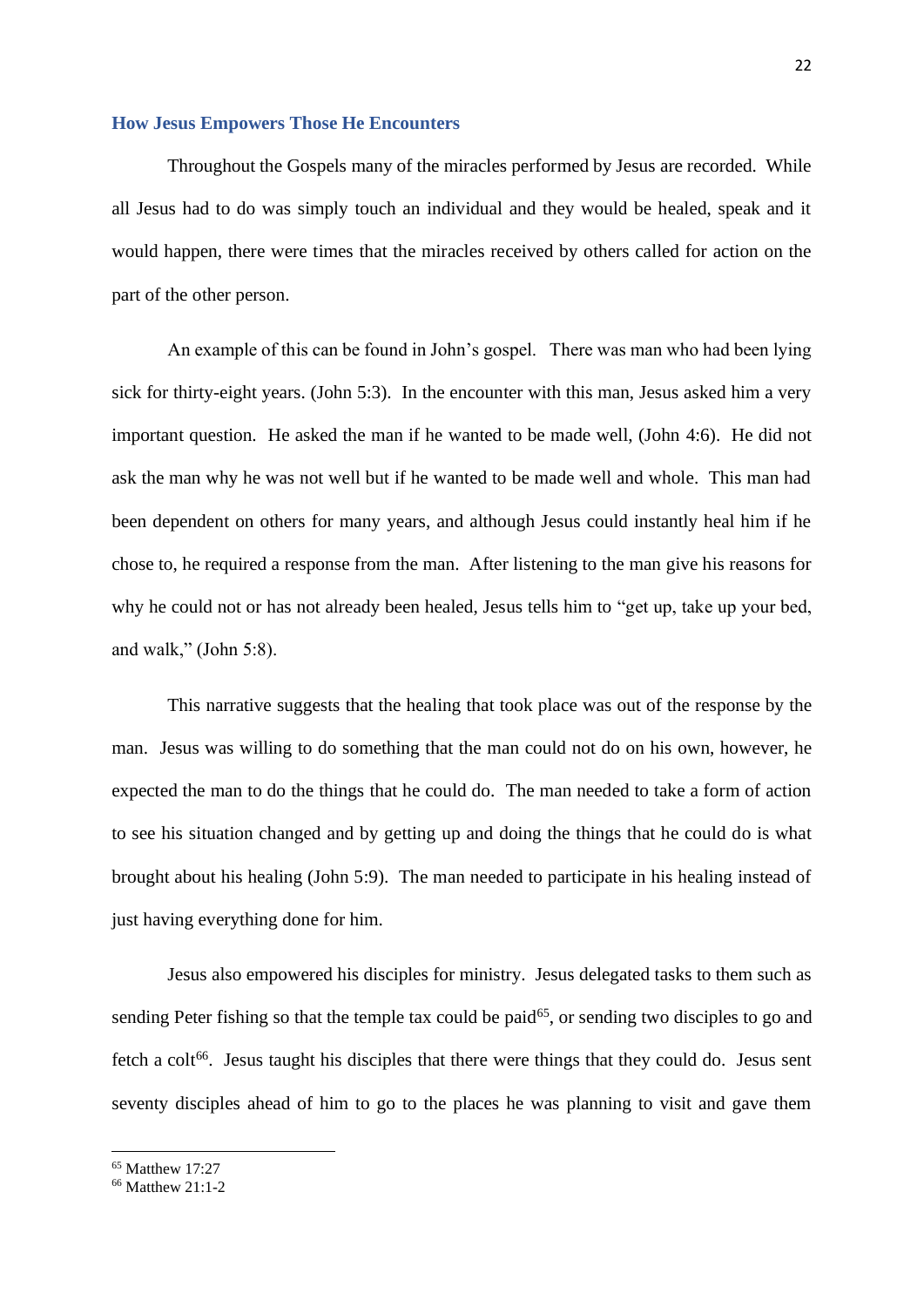authority.<sup>67</sup> Jesus had Peter stretch his faith and his human abilities by calling him to walk on the water.<sup>68</sup>

While Jesus empowered the people that he was in contact with showing them that they were able to take part in situations changing, or stretching their abilities there were also times when Jesus defended others who were being mistreated or looked down upon. Jesus advocated on behalf of others.

#### <span id="page-26-0"></span>**Jesus Advocates on Behalf of Others**

One example of the advocacy of Jesus is found when he advocated on behalf of a woman who was caught in adultery. After the religious leaders brought the woman to Jesus expecting him to judge her, Jesus replied to them that anyone who has never sinned throw the first stone (John 8:7). In this passage Jesus not only did deal with the woman's sin, but also those who were accusing her. The religious leaders thinking they had a solid case for stoning this woman were challenged by Jesus. Their sins were no different from hers, so they had no right to judge her in her situation. The woman's accusers had to walk away. While Jesus was advocating and defending the woman there was also a lesson for her. This woman was offered forgiveness and a new life but was told to go and sin no more (John 8:11). The woman was offered a new opportunity without judgement so that she could go and have fullness of life. Jesus not only advocated on her behalf but sought out her wholeness of life.

When Jesus visited the home of Lazarus, Mary took an expensive jar of perfume and anointed the feet of Jesus. She was showing love and generous giving, but she was quickly criticised by one of the disciples for not giving the money to the poor. Jesus came to her

<sup>67</sup> Luke 10:1-9

<sup>68</sup> Matthew 14:22:32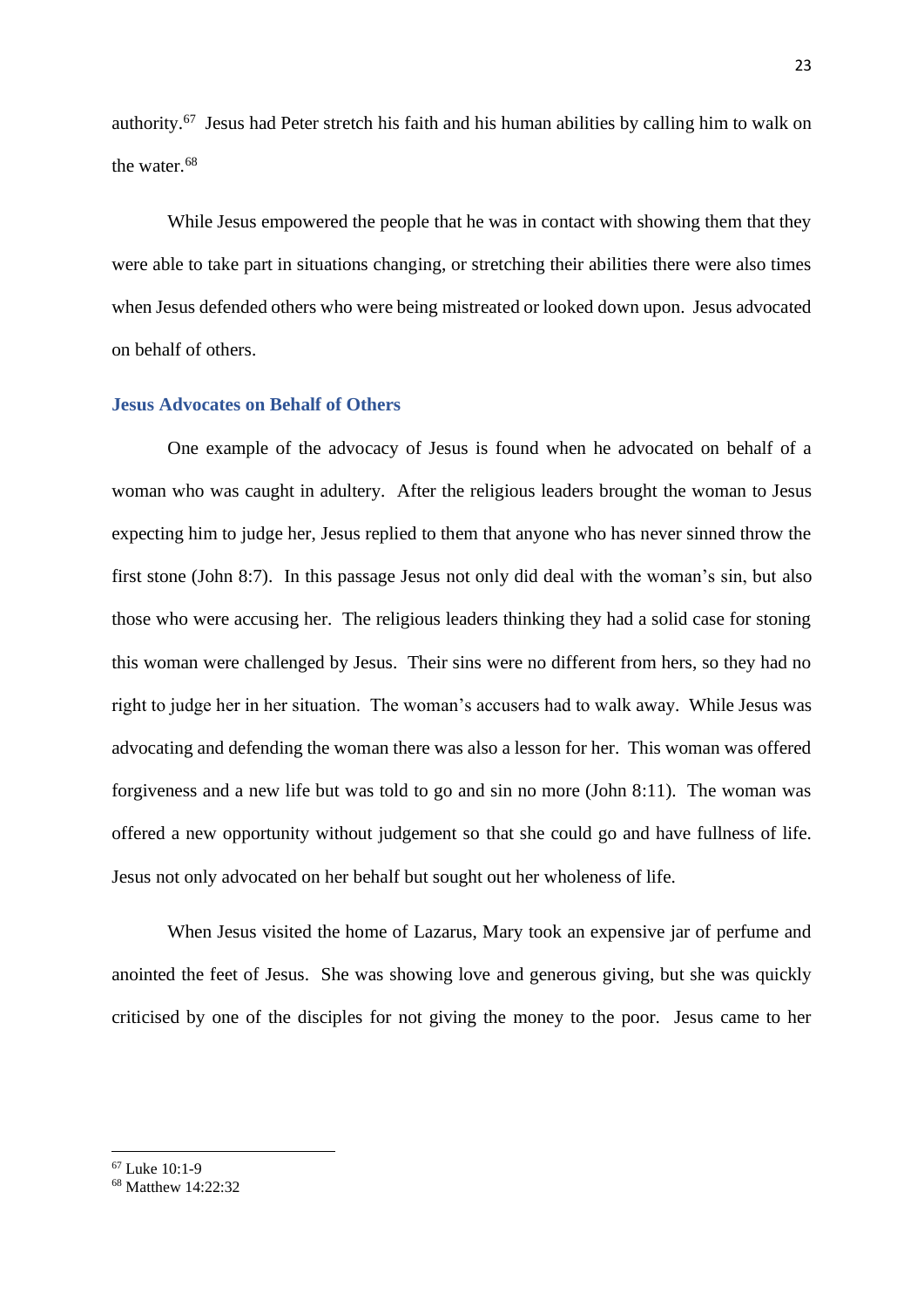defence telling the disciple to leave her alone.<sup>69</sup> Jesus spoke up on behalf of her against the accusation that she was facing.

John's gospel tells the narrative of a man who had been born blind from birth. The disciples assumed that it was because of sin or the parent's sins that this man was blind. Jesus spoke up for this man who was being looked at as though he was to blame for his condition. Jesus stated to the disciples that it was not because of his sins or the sins of his parents that he was in this condition.<sup>70</sup> He quickly dismissed the stereotype that this man faced by those who he came into contact with. Jesus showed that not everything was as it appeared and that the label put on this man was incorrect.

While these are only a few examples of Jesus advocating on behalf of others they show that he did not sit by and watch others being falsely accused, mistreated by others. Jesus did not care whether someone was a woman, from a different religious tradition, or someone who society had rejected. Every individual no matter what their situation, mattered to Jesus and he included everyone.

#### <span id="page-27-0"></span>**Jesus Includes Even Those that Society Excludes**

The entire ministry of Jesus was based on being with and including those that had been excluded. There are many examples of this in Scripture. One criticism Jesus faced from the religious leaders was that Jesus socialised with those who were drunkards, tax collectors and sinners (Luke 7:34). Women can also be included in this group of people.

Jesus even shocked his disciples when they found him in conversation with a Samaritan women (John 4:27). Not only was Jesus talking to a woman, but a Samaritan woman. A Samaritan who Jews refused social contact with; this was something that was not supposed to

<sup>69</sup> John 12:1-7

 $70$  John 9.1-3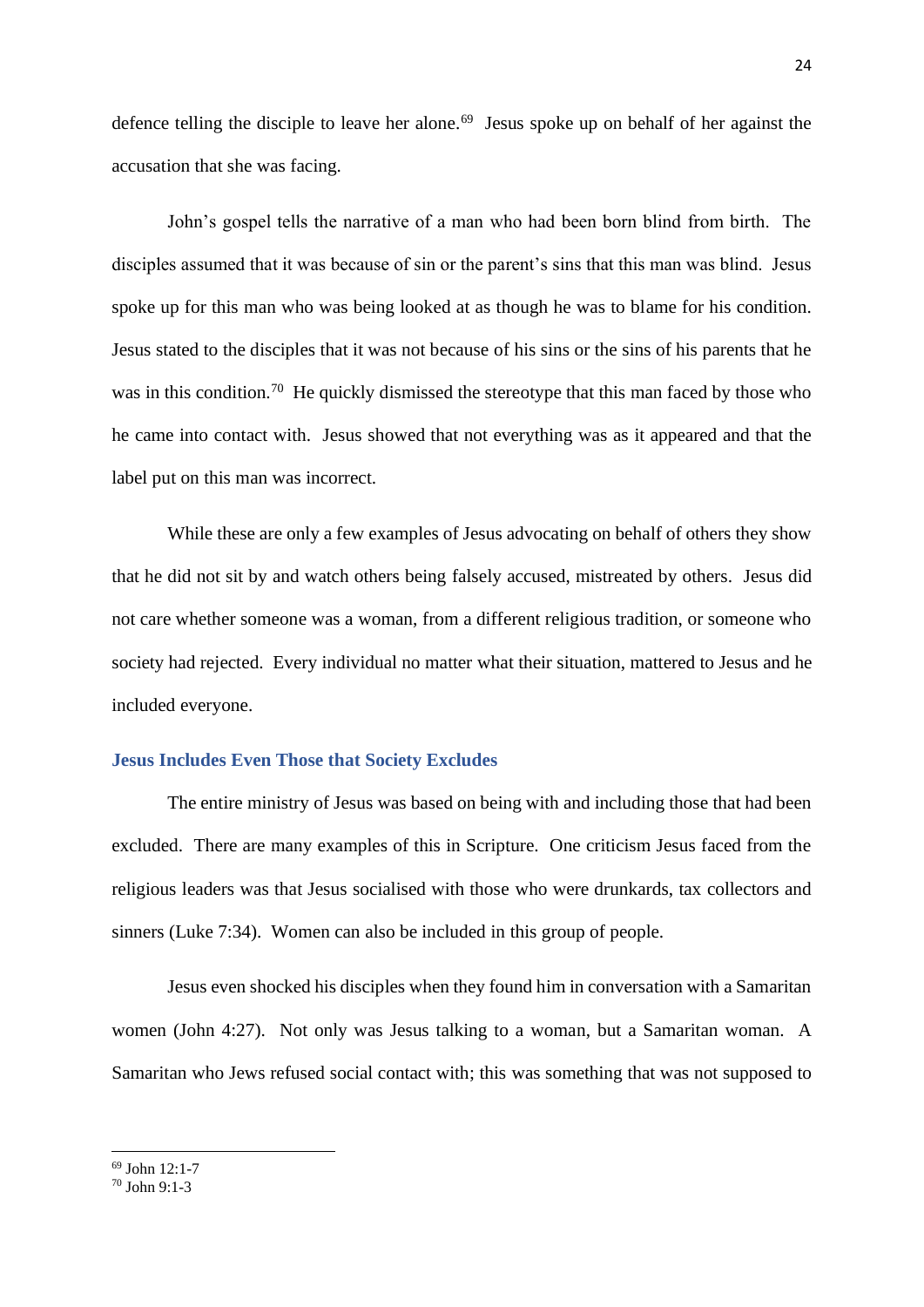25

happen.<sup>71</sup> Jesus took time to talk to this woman and the encounter changed not only her, but because of Jesus welcoming her into conversation many others became changed as well.<sup>72</sup>

Jesus healed those who "were not recognised socially"<sup>73</sup> showing compassion to those who were suffering. He showed compassion regardless of a person's background, social standing, or religious beliefs.<sup>74</sup> An example of this is also found in the healing of a Roman officers slave.<sup>75</sup> Another example is the woman who had a medical condition causing her to bleed for twelve years. In her condition she was considered unclean, and she touched Jesus. Instead of Jesus getting angry or turning her away, he healed her. Even an unclean woman was welcomed by Jesus.

Jesus loved all people, and not just those that society accepted. His ministry is the model for how the Christian Community is meant to engage with the homeless population. Jesus also had something in common with those who are homeless or facing homelessness today. Jesus says, "foxes have holes, and birds of the air have nests, but the Son of Man has nowhere to lay his head," (Luke (9:58). The situations of the people that Jesus encountered are similar to the situations that people still face today. The image of the UK homeless is the same type of exclusion, discrimination, and stereotypes that Jesus encountered throughout his ministry.

<sup>71</sup> Robin A. Brace, "The Gospel of Jesus Christ; An Inclusive Message," n.p. [cited 18 July 2021]. Online: http://www.ukapologetics.net/08/gospelinclusive.htm.

<sup>72</sup> John 4:39-42

<sup>73</sup> Brace, "The Gospel of Jesus Christ; An Inclusive Message," n.p. [cited 18 July 2021]. Online: http://www.ukapologetics.net/08/gospelinclusive.htm.

<sup>74</sup> Brace, "The Gospel of Jesus Christ; An Inclusive Message," n.p. [cited 18 July 2021]. Online: http://www.ukapologetics.net/08/gospelinclusive.htm.

 $^{75}$  Luke 7:1-9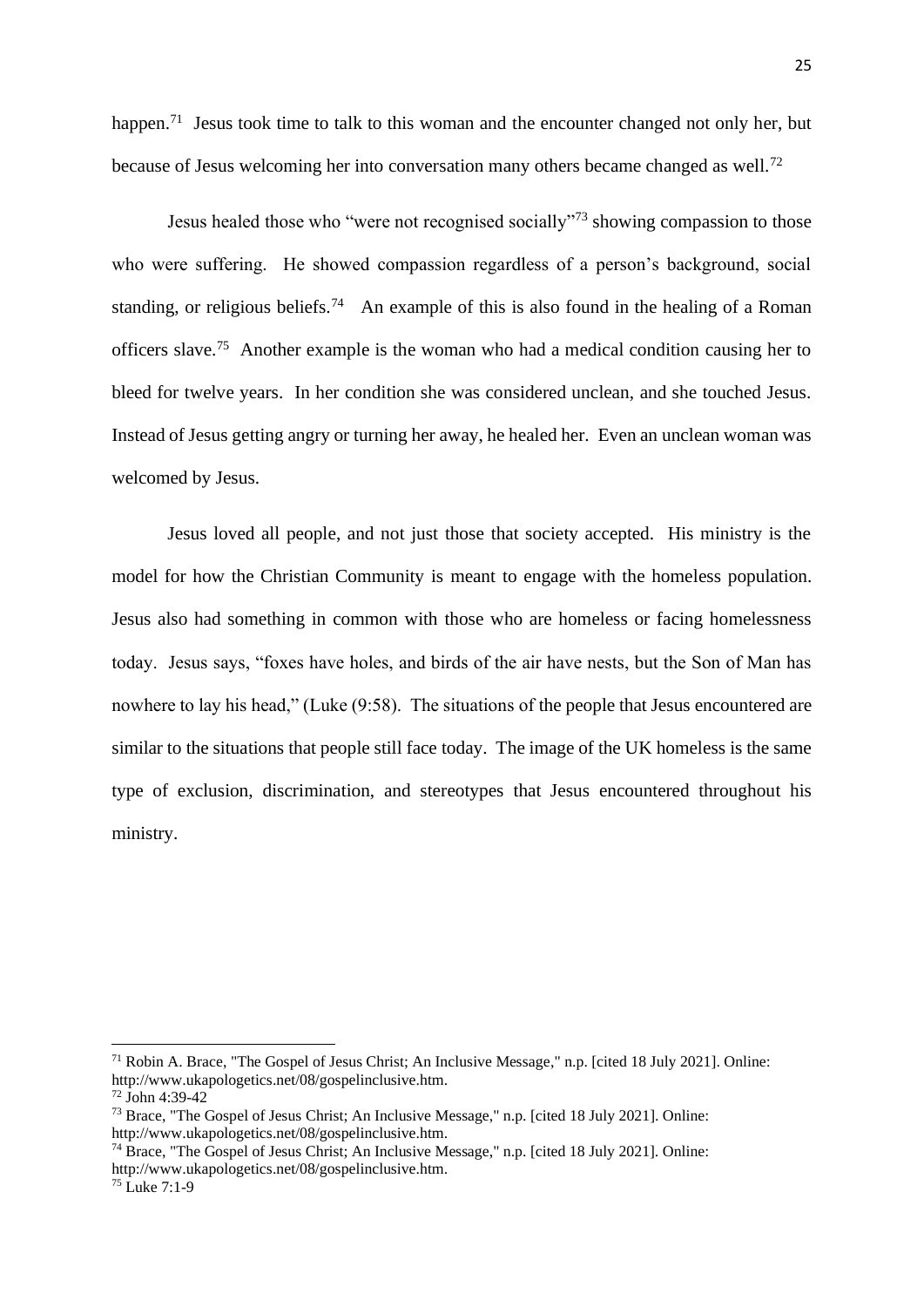#### <span id="page-29-0"></span>*Chapter 4 - The Image of Homelessness in the UK*

The numbers for homelessness in the UK today show that this is a very present problem that needs to be addressed. Before the COVID-19 pandemic the number of homeless households was already high. Despite the protections that were in place during the pandemic statistics show that homelessness in the UK is still on the rise.

The British Medical Association (BMA), a trade union that represents and negotiates on behalf of doctors and medical students in the UK, is a leading voice that advocates "for outstanding health care and a healthy population."<sup>76</sup> They report that before the pandemic between 2010 and 2019 the number of households in temporary accommodation in England increased by 75%, while rough sleeping increased by 141% during this period not including the population of 'hidden homelessness.'<sup>77</sup>

Figures released by the government show that December 2020 closed with 95,370 homeless households living in temporary accommodation. It was reported that despite the eviction ban that was in place during the pandemic, 62,250 households were found to be homeless or were at risk between the months of October and December 2020.<sup>78</sup> Scotland reported that 33,792 applications for homelessness assistance had been filed and as of 31st March 2021, it was at 25,226.<sup>79</sup>

<sup>76</sup> BMA, "Impact of COVID-19 (Coronavirus) on homelessness and the private rented sector," n.p. [cited 17 July 2021]. Online: https://www.bma.org.uk/media/3582/bma-submission-impact-of-covid-on-homelessnessand-prs.pdf

<sup>77</sup> BMA, "Impact of COVID-19 (Coronavirus) on homelessness and the private rented sector," n.p. [cited 17 July 2021]. Online: https://www.bma.org.uk/media/3582/bma-submission-impact-of-covid-on-homelessnessand-prs.pdf

<sup>78</sup> Shelter England, "Almost 100,000 Households Recorded as Homeless at the Start of 2021," n.p. [cited 16 July 2021]. Online:

https://england.shelter.org.uk/media/press\_release/almost\_100000\_households\_recorded\_as\_homeless\_at\_the\_st art\_of\_2021\_.

<sup>79</sup> Homeless Network Scotland, "Homelessness in Scotland: 2020-21 Statistics," n.p. [cited 16 July 2021]. Online: https://homelessnetwork.scot/2021/06/29/homelessness-in-scotland-2020-21-statistics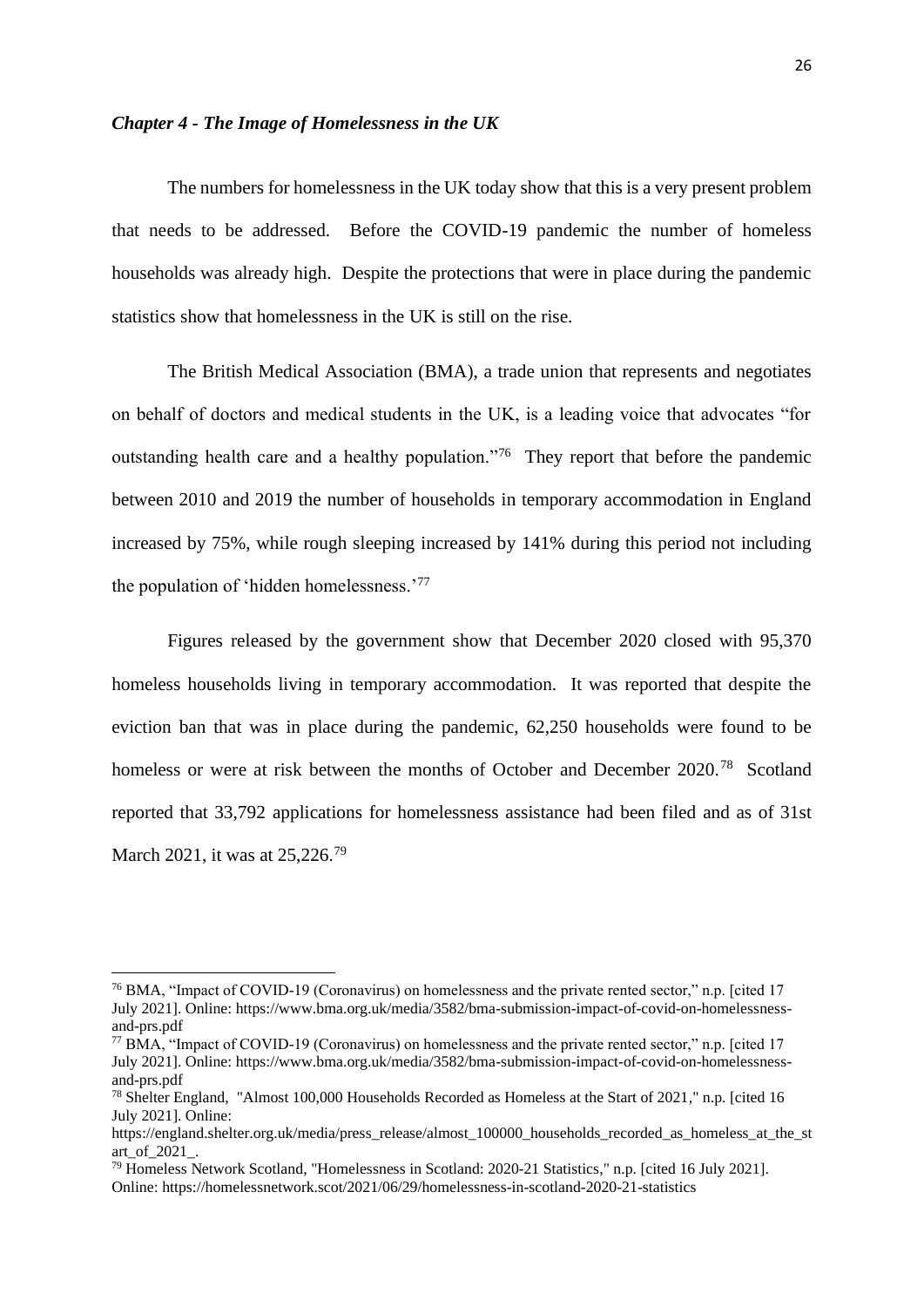The chief executive of Shelter, Polly Neate states, "to say the last year has been difficult for homeless families is a gross understatement."<sup>80</sup> She goes on to say that it has been atrocious with the lockdown, school closures and no space to learn or work with no access to the basics such as internet or a washing machine. With the eviction ban set to soon lift she is concerned that more struggling families will end up in the same situation. $81$  According to figures released by a social justice group, almost 1,000 individuals of the homeless population died in 2020 across the UK.<sup>82</sup>

During the pandemic the director of StreetLink, delivered by Homeless Link and St Mungo's connecting rough sleepers with local outreach teams, Matt Harrison reported seeing an increase in alerts, high numbers were from people sleeping rough. Many were concerned about the pandemic and "did not know where to turn for help, particularly as many of the services they usually relied on for support, such as day centres, were asked to close."<sup>83</sup>

Streetlink saw the number of alerts rise from 16,371 recorded in January to March 2020 to 16,976 in April to June and increase of 4%. "The rise comes despite the government claiming that more than 90% of homeless people have been accommodated during the

<sup>80</sup> Shelter England, "Almost 100,000 Households Recorded as Homeless at the Start of 2021," n.p. [cited 16 July 2021]. Online:

https://england.shelter.org.uk/media/press\_release/almost\_100000\_households\_recorded\_as\_homeless\_at\_the\_st art\_of\_2021\_.

<sup>81</sup> Shelter England, "Almost 100,000 Households Recorded as Homeless at the Start of 2021," n.p. [cited 16 July 2021]. Online:

https://england.shelter.org.uk/media/press\_release/almost\_100000\_households\_recorded\_as\_homeless\_at\_the\_st art\_of\_2021\_.

<sup>82</sup> Ahmet Gürhan Kartal, "UK: Almost 1,000 Homeless People Died in 2020," n.p. [cited 16 July 2021]. Online: https://www.aa.com.tr/en/europe/uk-almost-1-000-homeless-people-died-in-2020/2153400.

<sup>&</sup>lt;sup>83</sup> Inside Housing, "Homelessness Outreach Teams Reported Rise in Rough Sleeping Numbers during Lockdown, New Study Finds," n.p. [cited 1 July 2021]. Online:

https://www.insidehousing.co.uk/news/news/homelessness-outreach-teams-reported-rise-in-rough-sleepingnumbers-during-lockdown-new-study-finds-67580.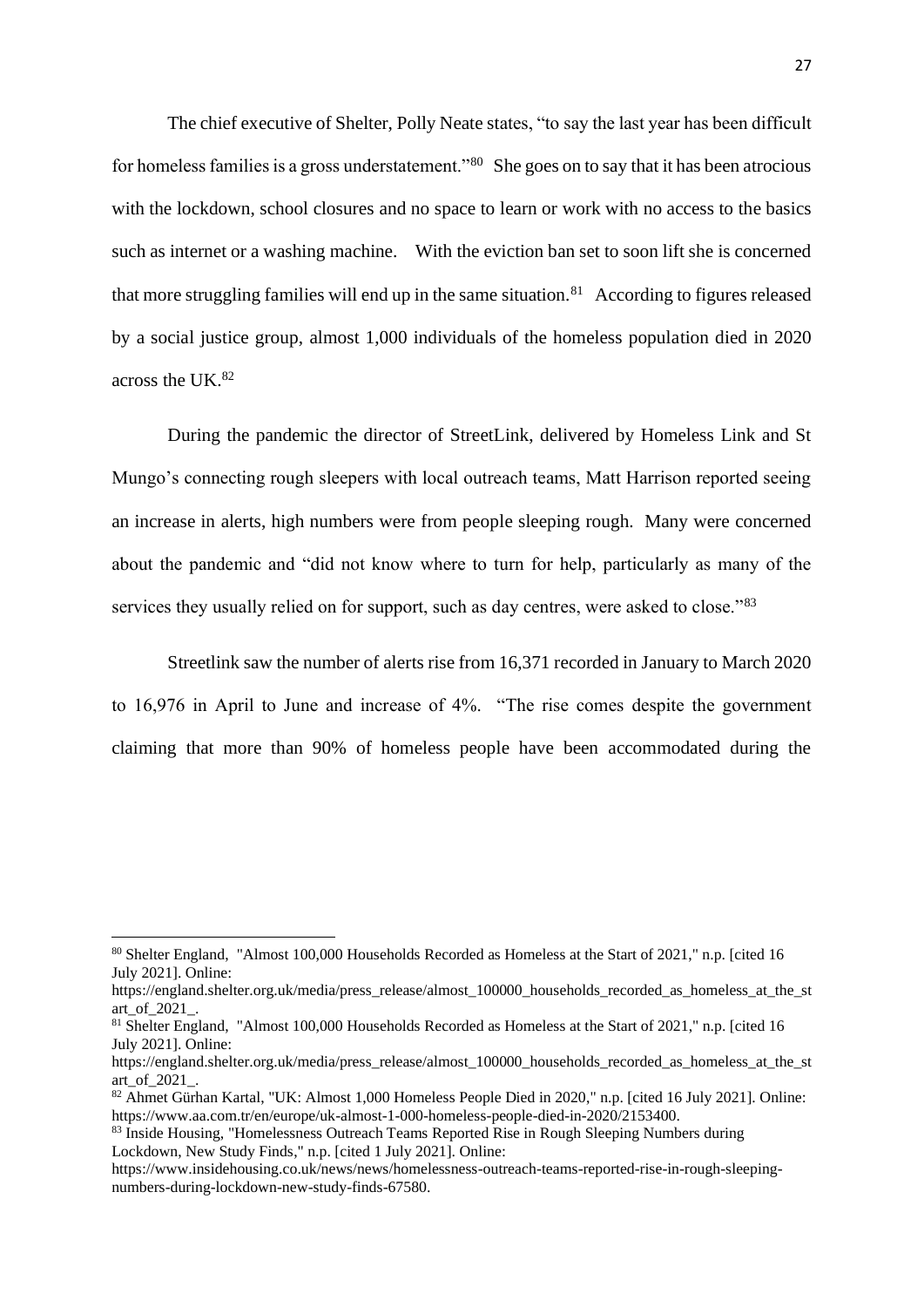pandemic via its 'Everyone In' scheme."<sup>84</sup> London saw an increase of 27% during this time frame, from 9,543 up to 12,134.<sup>85</sup>

For many when they think of someone being homeless, they think of that person sitting on a piece of cardboard or the one sleeping in the doorway. However, there are many who are homeless that remain under the radar. Before going further, it is important to offer some working definitions for homelessness.

#### <span id="page-31-0"></span>**Defining the Terms of Homelessness**

To be considered homeless means that you do not have a home. Someone is homeless even if they have a roof over their head. <sup>86</sup> Sofa surfing or staying with friends or family is still considered as an individual being homeless despite the fact that they are not rough sleeping. Those who are rough sleeping are often the ones that are seen. These are those that sleep in the streets, parks, or doorways. <sup>87</sup> For the onlooker it is these individuals who are the image of homelessness. However, there are many that remain in hidden homelessness those who do not approach their local councils. Instead, these are the ones that are often forgotten. Rough sleepers are considered in extreme homelessness, however, hidden homelessness is still considered homelessness.

Social causes of homelessness include a lack of affordable housing, poverty and unemployment. These are not the only reasons for homelessness as there are certain life events

<sup>&</sup>lt;sup>84</sup> Inside Housing, "Homelessness Outreach Teams Reported Rise in Rough Sleeping Numbers during Lockdown, New Study Finds," n.p. [cited 1 July 2021]. Online:

https://www.insidehousing.co.uk/news/news/homelessness-outreach-teams-reported-rise-in-rough-sleepingnumbers-during-lockdown-new-study-finds-67580.

<sup>&</sup>lt;sup>85</sup> Inside Housing, "Homelessness Outreach Teams Reported Rise in Rough Sleeping Numbers during Lockdown, New Study Finds," n.p. [cited 1 July 2021]. Online:

https://www.insidehousing.co.uk/news/news/homelessness-outreach-teams-reported-rise-in-rough-sleepingnumbers-during-lockdown-new-study-finds-67580.

<sup>86</sup> Shelter England, "What is Homelessness," n.p. [cited 26 May 2021]. Online:

https://england.shelter.org.uk/housing\_advice/homelessness/rules/what\_is\_homelessness#:~:text=The%20defini tion%20of%20homelessness%20means%20not%20having%20a%20home.&text=You%20count%20as%20hom eless%20if,no%20legal%20right%20to%20stay)

<sup>87</sup> Gov.UK, "Health Matters: rough sleeping," n.p. [cited 26 May 2021]. Online:

https://www.gov.uk/government/publications/health-matters-rough-sleeping/health-matters-rough-sleeping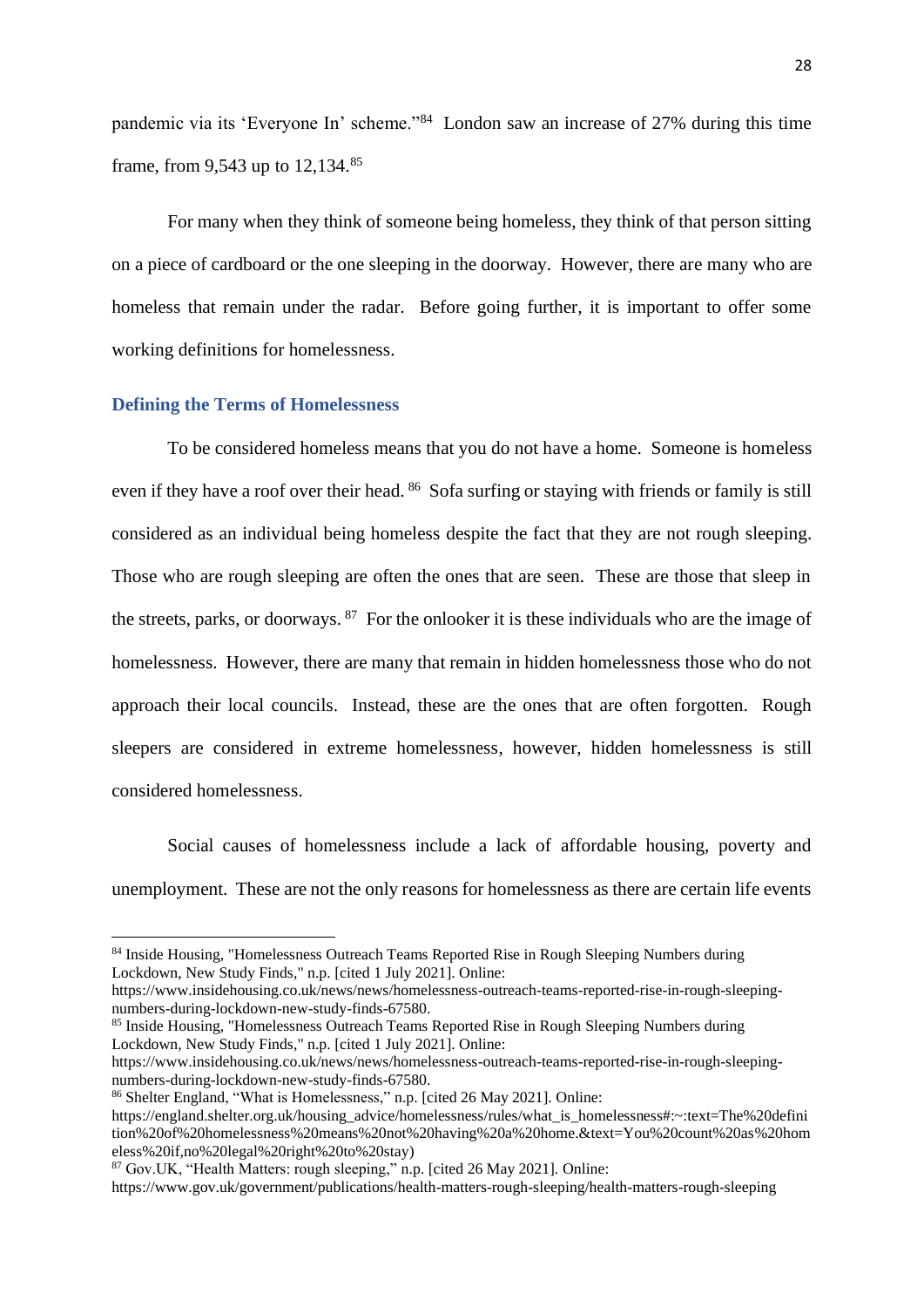which can cause individuals to become homeless. Some of these life events can include a death in the family, a relationship breakdown, loss of a job, unable to afford the rent, leaving prison or care having no home to go to, or escaping a violent relationship.<sup>88</sup> All of the events can lead to homelessness and once an individual is homeless there are many other consequences that come from their situation.

# <span id="page-32-0"></span>**The Physical and Emotional Effects of the Homeless Community**

Homelessness is not only devastating to a person emotionally but puts one at risk of danger physically. It causes one to live in isolation, engaging in risky behaviours and their physical safety remains in jeopardy. "On average, homeless people die at just 44 years old."<sup>89</sup> For people who are sleeping on the streets, they are almost 17 times more likely to be or have been a victim of violence. "More than one in three people sleeping rough have been deliberately hit or kicked or experienced some other form of violence whilst homeless," and are over nine times more likely to take their own life than in the general population.<sup>90</sup>

Health issues among the homeless population is also a concern. The risk rough sleepers face is infections, or illnesses that come from living outdoors. There is also the fact that many in the homeless community also suffer with mental health issues. The current COVID-19 pandemic makes the health risk even greater.

Abraham Maslow's hierarchy of needs comprises physiological needs, safety, love and belonging, esteem, and self-actualization. The lower needs must be satisfied before the needs higher up can be achieved.<sup>91</sup> The basic needs include things such as food, shelter, clothing,

<sup>88</sup> Crisis "About Homelessness," n.p. [cited 28 May 2021]. Online: https://www.crisis.org.uk/endinghomelessness/about-homelessness

<sup>89</sup> Crisis "About Homelessness," n.p. [cited 28 May 2021]. Online: https://www.crisis.org.uk/endinghomelessness/about-homelessness

<sup>90</sup> Crisis "About Homelessness," n.p. [cited 28 May 2021]. Online: https://www.crisis.org.uk/endinghomelessness/about-homelessness

<sup>91</sup> Saul Mcleod, "Maslow's Hierarchy of Needs," n.p. [cited 16 February 2021]. Online: https://www.simplypsychology.org/maslow.html.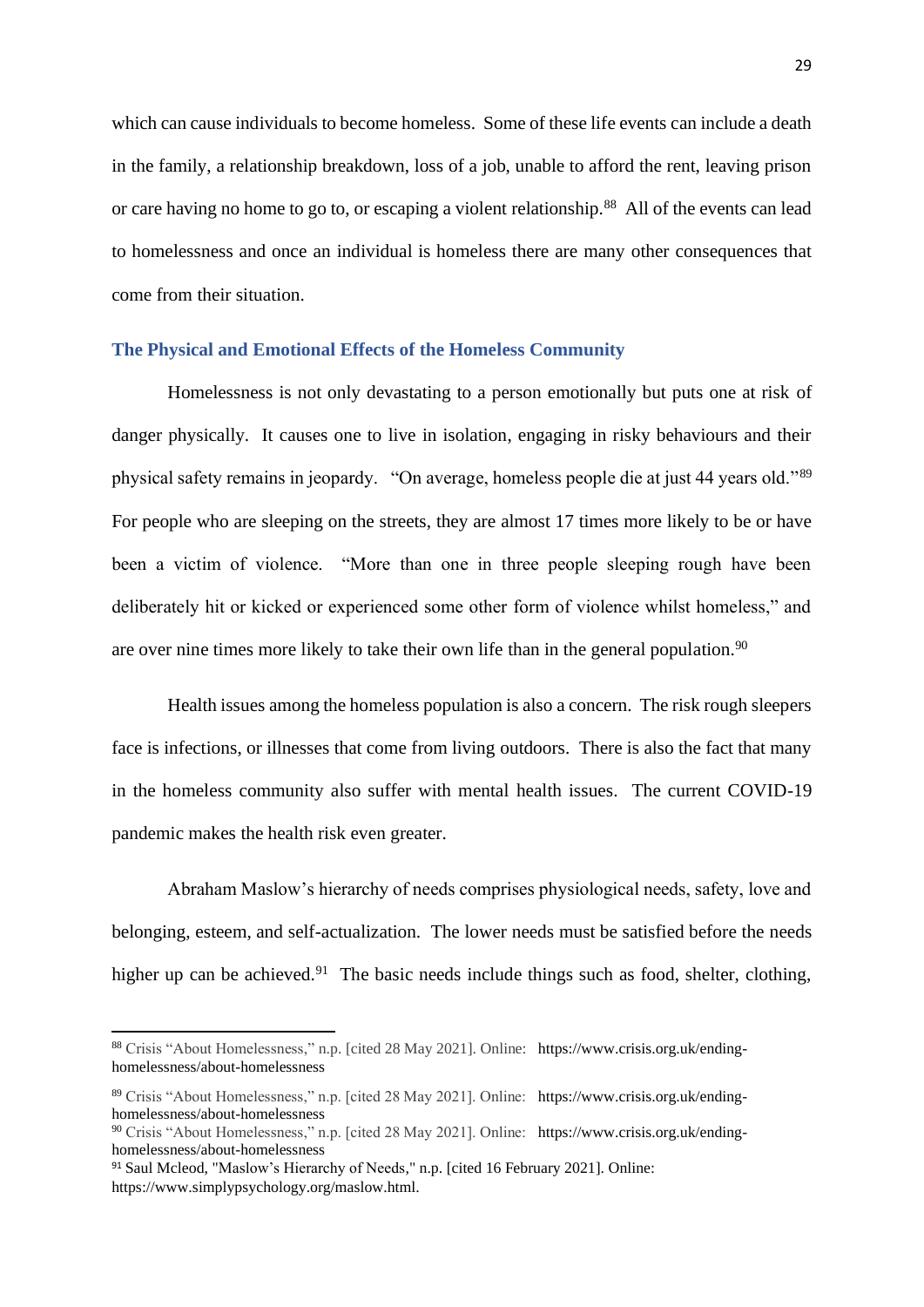and warmth. For the homeless population they are still seeking to meet these basic needs, and "for people who are 'extremely and dangerously hungry,' no other interests exist but food."<sup>92</sup> Until these needs are met, they remain stuck. This causes them to overlook their health issues, prioritising other issues such as seeking food above medical attention.<sup>93</sup>

Armartya Sen states, "poverty is better understood as being the result of deprivation of human freedoms."<sup>94</sup> For Sen "human well-being is not what people consume (economics) but what people are and do."<sup>95</sup> Sen calls these functionings or the basic stuff such as food housing clean air, water and feeling safe.<sup>96</sup> Sen argues "if the poorest can function the society is functioning too."<sup>97</sup> God's intent for humankind is more than just simply survival according to Sen.<sup>98</sup>

During the pandemic with the NHS and local authorities having to prioritise COVID-19 patients, this posed a challenge for those in the homeless population with existing or longterm health conditions. There was also a higher risk of contracting Covid-19.<sup>99</sup> With their needs falling across a range of different services they were less likely to be able to access vital information and updates regarding the pandemic. With most GP's arranging phone or virtual appointments this also proved to be challenging to those with no phones or access to the internet. For many, the services where they were able to go for social interactions or meals were now closed leaving a population that is already isolated completely cut off.

<sup>92</sup> Kreider, *Social Holiness*, 45.

<sup>&</sup>lt;sup>93</sup> Physiopedia, "Health and Wellbeing Needs of the Homeless, the Physiotherapist's Role," n.p. [cited 1 June 2021]. Online; https://www.physio-

pedia.com/Health\_and\_wellbeing\_needs\_of\_the\_homeless,\_the\_physiotherapist%27s\_role.

<sup>94</sup> Myers, *Walking with the Poor*, 29.

<sup>95</sup> Myers, *Walking with the Poor,* 29.

<sup>96</sup> Myers, *Walking with the Poor,* 29–30.

<sup>97</sup> Myers, *Walking with the Poor,* 30.

<sup>98</sup> Myers, *Walking with the Poor,* 30.

<sup>&</sup>lt;sup>99</sup> Homeless Link, "Engaging with health services during the COVID-19 pandemic," n.p. [cited 26 May 2021]. Online: https://www.homeless.org.uk/sites/default/files/site- engaging with

attachments/Engaging%20with%20health%20services%20during%20Covid-19\_final.pdf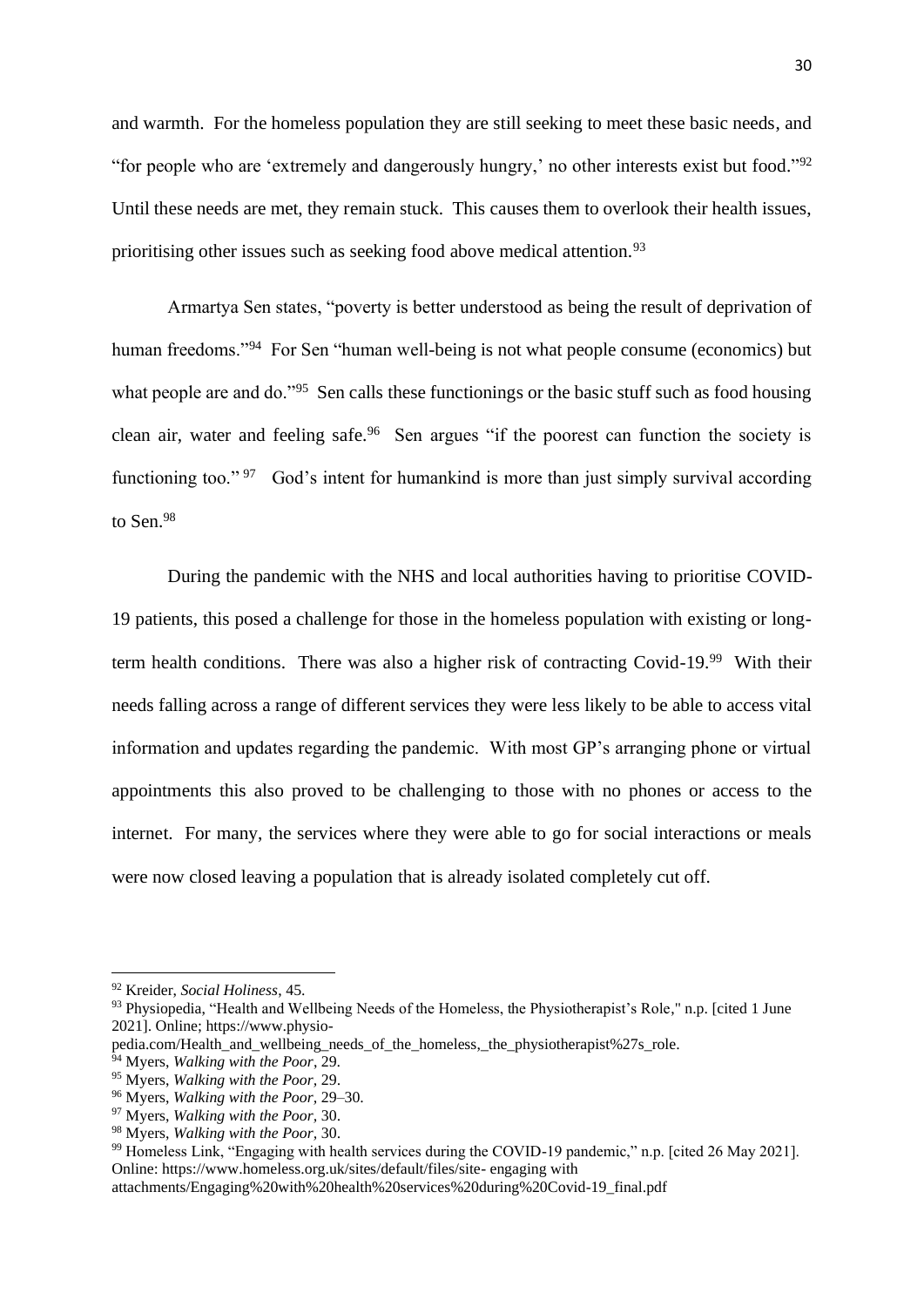Humankind is not meant to live in isolation yet for many in the homeless population this is their reality. They remain dependent on the help of others. They face judgement every day from those who look upon them with disgust, or even those who look upon them with pity. *If only they would just get a job* some may be thinking, however the problem is complex. This isolation often leads to risky behaviours. Some turn to alcohol or drugs. In my opinion alcohol and drugs are not always the cause of homelessness but instead the result. According to Crisis UK "being homeless is incredibly stressful," arguing that "it is not uncommon for those traumatised by homelessness to seek solace in drugs or alcohol."<sup>100</sup>

The National Coalition for the Homeless argue in many cases that "substance abuse is a result of homelessness rather than a cause."<sup>101</sup> It numbs the pain and the situations that are faced on a daily basis. For someone living in isolation and fear, lacking belief that they have value and worth, alcohol and drugs are a way to cope. The National Coalition for the Homeless argue that substance abuse is "an attempt to attain temporary relief from their problems."<sup>102</sup>

In the homeless community charity can only go so far. Giving a meal, a blanket or a hot cup of coffee is often needed. These are basic needs that everyone is entitled to and many of these individuals do not have them. However, charity can only do so much, as too much charity will often lead to dependency. For this population that remains on the margins, more that charity is needed. Those who are isolated and silenced need someone to advocate for them, to be a voice to speak for them. They need to be included and welcomed in instead of being stuck looking in from the outside. They are human beings, created in the image of God and are worthy of respect.

<sup>100</sup> Crisis UK, "Drugs and Alcohol," n.p. [cited 27 July 2021]. Online: https://www.crisis.org.uk/endinghomelessness/health-and-wellbeing/drugs-and-alcohol/.

<sup>&</sup>lt;sup>101</sup> National Coalition for the Homeless, "Substance Abuse and Homelessness," n.p. [cited 28 July 2021]. Online: www.nationalhomeless.org/factsheets/addiction.pdf.

<sup>&</sup>lt;sup>102</sup> National Coalition for the Homeless, "Substance Abuse and Homelessness," n.p. [cited 28 July 2021]. Online: www.nationalhomeless.org/factsheets/addiction.pdf.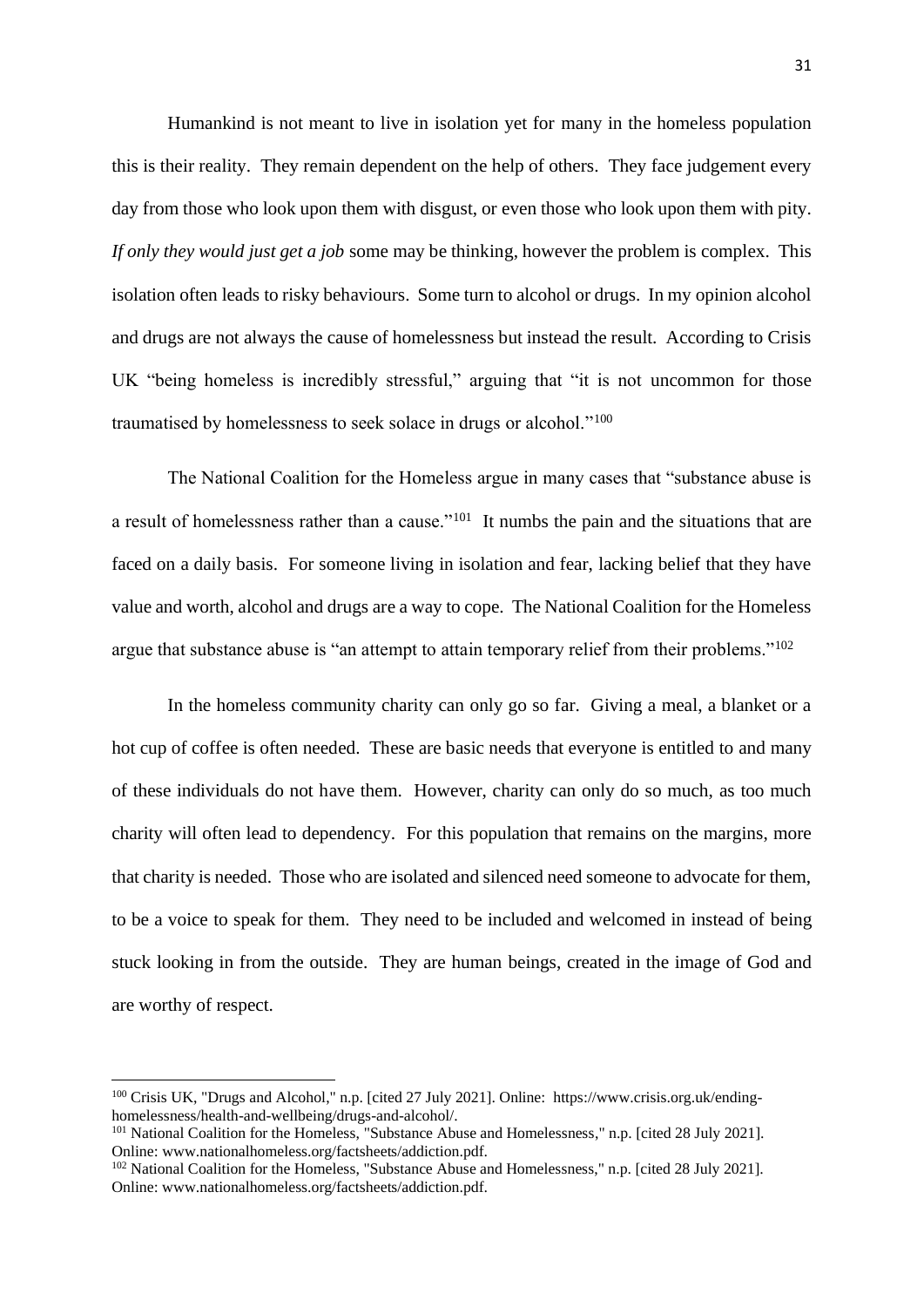"With the reopening after the pandemic *Inside Housing* has seen a letter sent to councils who received Rough Sleeping Initiative funding for 2021/22, in which the Ministry of Housing, Communities and Local Government (MHCLG) said one of the 'funding principles' was that councils should close their hotels by the end of June this year. "<sup>103</sup> Where does this leave a large group of people who are now being turned away from temporary accommodation and now face the risk of sleeping on the streets while still in the midst of the pandemic?

The Christian Community has an obligation to provide charity and justice for this population. The time for occasional acts of charity must be replaced with acts of justice seeking to bring wholeness to a broken community. Scripture tells us that "whoever closes his ear to the cry of the poor will himself call out and not be answered" (Proverbs 21:13). This shows how much caring for the poor means to God. It can also be noted that "whoever is generous to the poor lends to the LORD, and he will repay him for his deed," (Proverbs 19:17). Is it possible that one is insulting God when they choose to look the other way in regard to homelessness, for Scripture also states, "whoever oppresses a poor man insults his Maker, but he who is generous to the needy honours him," (Proverbs 14:31)? By doing nothing have we silently become the oppressor?

<sup>103</sup> Lucie Heath, "Government Tells Councils to Close 'Everyone In' Hotels as a Condition of Rough-Sleeper Funding," n.p. [cited 15 July 2021]. Online: https://www.insidehousing.co.uk/news/news/government-tellscouncils-to-close-everyone-in-hotels-as-a-condition-of-rough-sleeper-funding-71426.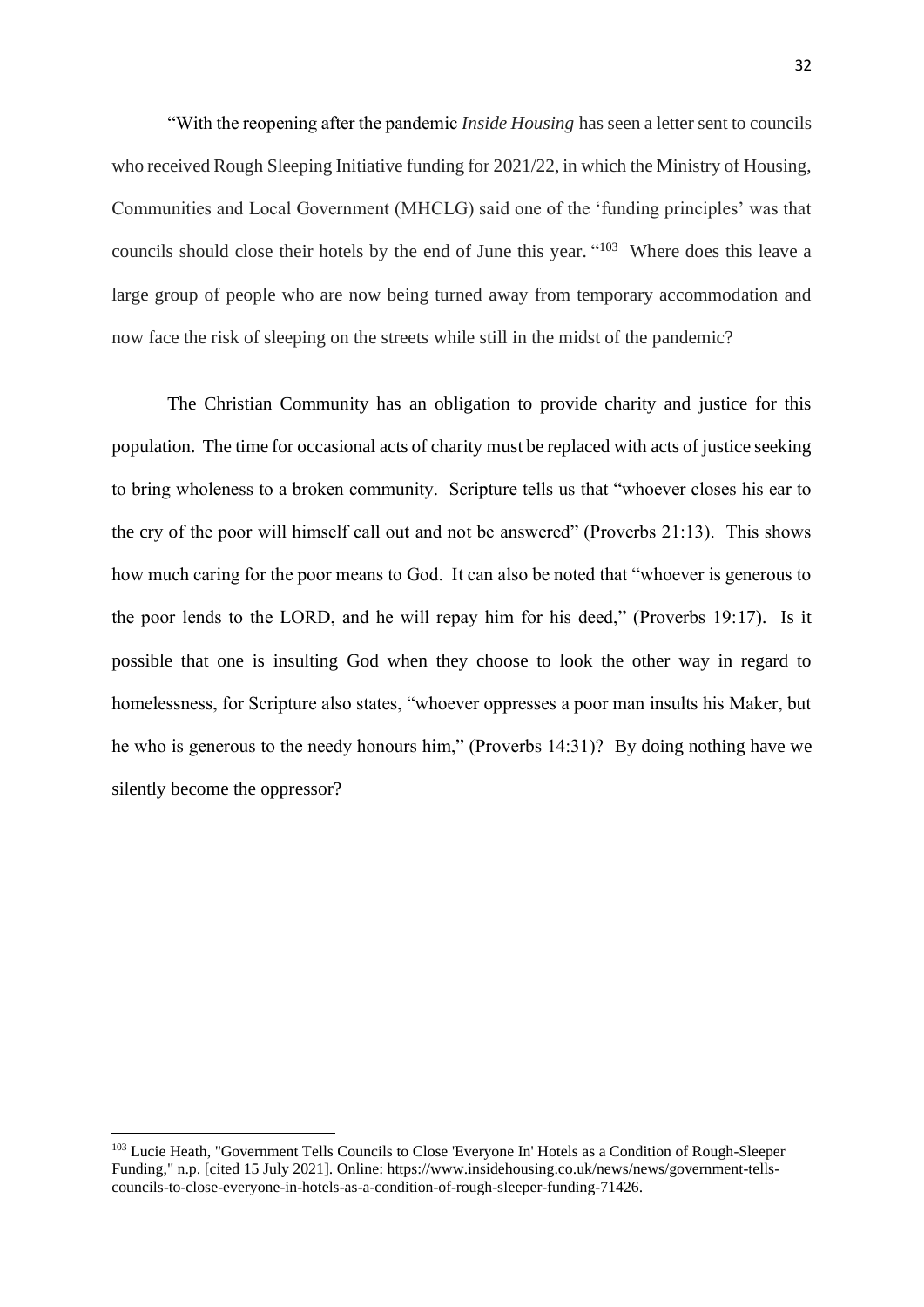# <span id="page-36-0"></span>*Chapter 5 – The Responsibility of the Christian Community for Engaging with the UK Homeless*

After the examination of the Old Testament principles, and how these were demonstrated in the life of Jesus, providing a glimpse into the UK homeless population I will now explore what this means for the Christian Community's engagement.

In Matthew's gospel Jesus makes the statement "the poor you will always have with you," (Matthew 26:11). This statement could be interpreted by some as there is nothing that can be done to alleviate poverty in the world. The question that arises is what did Jesus mean by this statement? John Bolt argues that what is intended by Jesus' words is that the presence of the poor is an opportunity as well as an ongoing obligation for the Christian community to aid the needy.<sup>104</sup> Jesus was not giving the excuse to sit idly by doing nothing to help them.

Blomberg also suggests that with this statement Jesus is in fact alluding to Deuteronomy 15:11 that there will be some in the land who are poor, which is followed by the command to be openhearted and generous toward the poor and needy in the land.<sup>105</sup> One of the reasons according to Blomberg that there will always be the poor among us is that there will always be those who are corrupt and exploit the poor.<sup>106</sup> He goes on to argue that "part of our responsibility to help them may actively involve resisting the corrupt regimes that exacerbate their plight."<sup>107</sup> Jesus was explaining not only that the poor would always be there, but so was the opportunity and responsibility to help them. The homeless population is created in the

<sup>104</sup> John Bolt, 'Christian Obligations: "The Poor You Will Always Have with You"', *Journal of Markets & Morality* 7 (2004), 468.

<sup>105</sup> Craig L. Blomberg, *Jesus and the Gospels: An Introduction and Survey* (Nashville: B&H Publishing Group, 2009), 76.

<sup>106</sup> Blomberg, *Jesus and the Gospels*, 76.

<sup>107</sup> Blomberg, *Jesus and the Gospels,* 76.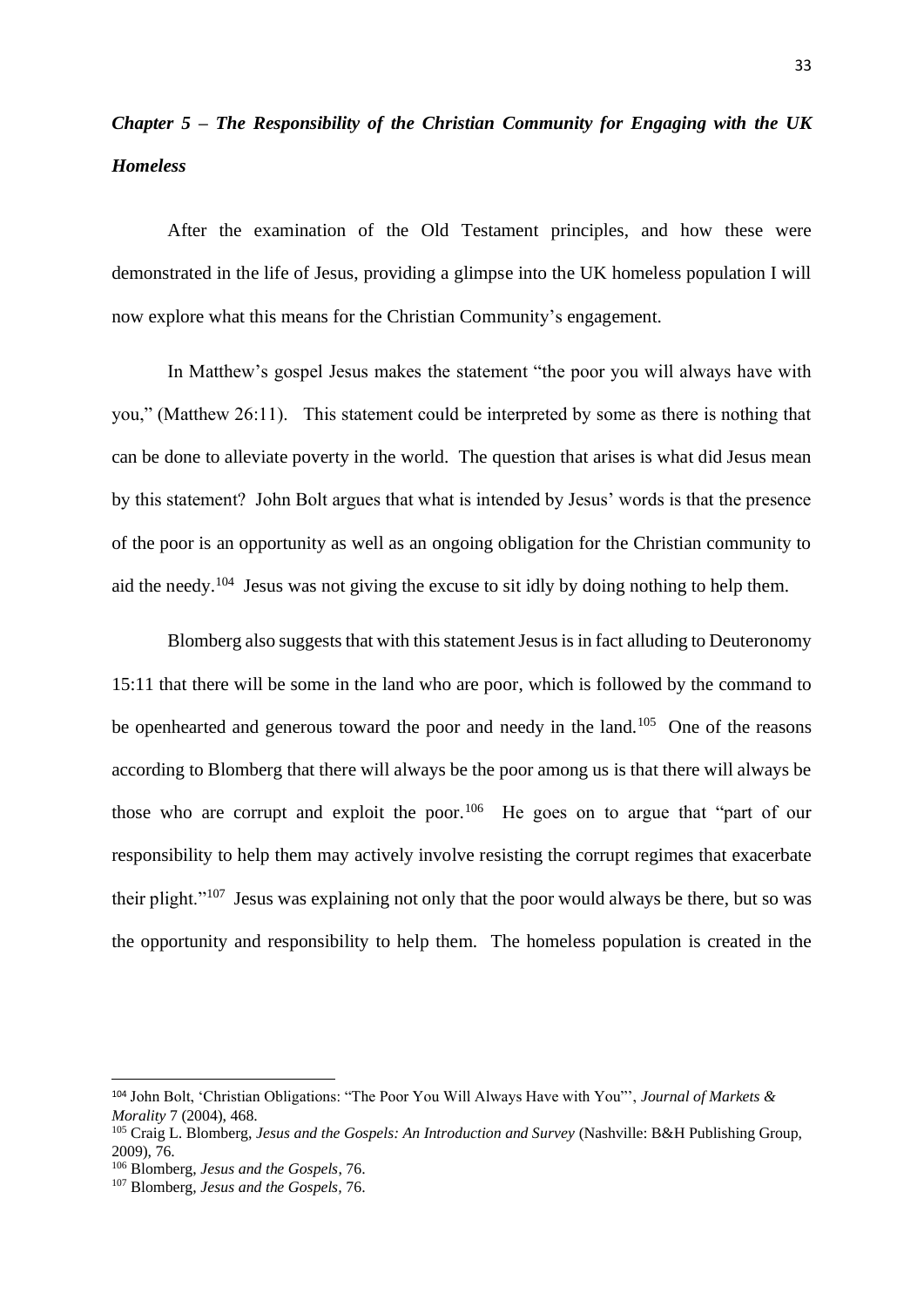image of God and God is concerned for them, their needs being met and for them to receive justice.

#### <span id="page-37-0"></span>**Reflecting the Image of God**

From the earlier examination of Scripture, finding that humankind was created in the image of God, it was suggested that they were created for community, and it is not good for man to be alone. When considering engaging with the homeless population it is important to begin here for two reasons. The first being is that the image of God is found in those who are homeless. Also, the fact that male and female were created different from each other it can be seen that the image of God reflects the many differences among humankind. Those who are well clothed and fed, who are part of a church community or those who are wealthy are not the only ones who reflect the image of God. His image is found in those who have nowhere to call home, those who are dirty and hungry, and those who society considers of no value. The beggar sitting on the sidewalk who God created in his image is valued just as much as the one who has a home to go to. "If the original humans were created in the image of God, that means that every human bears that image."<sup>108</sup>

The second reason beginning at this point is that the biblical story not only begins with community but ends in community.<sup>109</sup> Human beings were created for community and being with others. God never intended for man/woman to live alone; but were created with the need for relationship. The account in the Bible is "an account that affirms the equality and status of both men and women and their call to partnership in society and family life and in the

<sup>108</sup> David S. Gruber, "Counting the Homeless Reminds Us That Each Person Is Made in The Image of God," n.p. [cited 25 May 2021]. Online: https://myemail.constantcontact.com/Counting-the-Homeless-Reminds-Us-That-Each-Person-Is-Made-in-The-Image-of-God.html?soid=1108996851673&aid=24MigwwjbPY. <sup>109</sup> Claiborne and Wilson-Hartgrove, *Becoming the Answer to Our Prayers*, 18.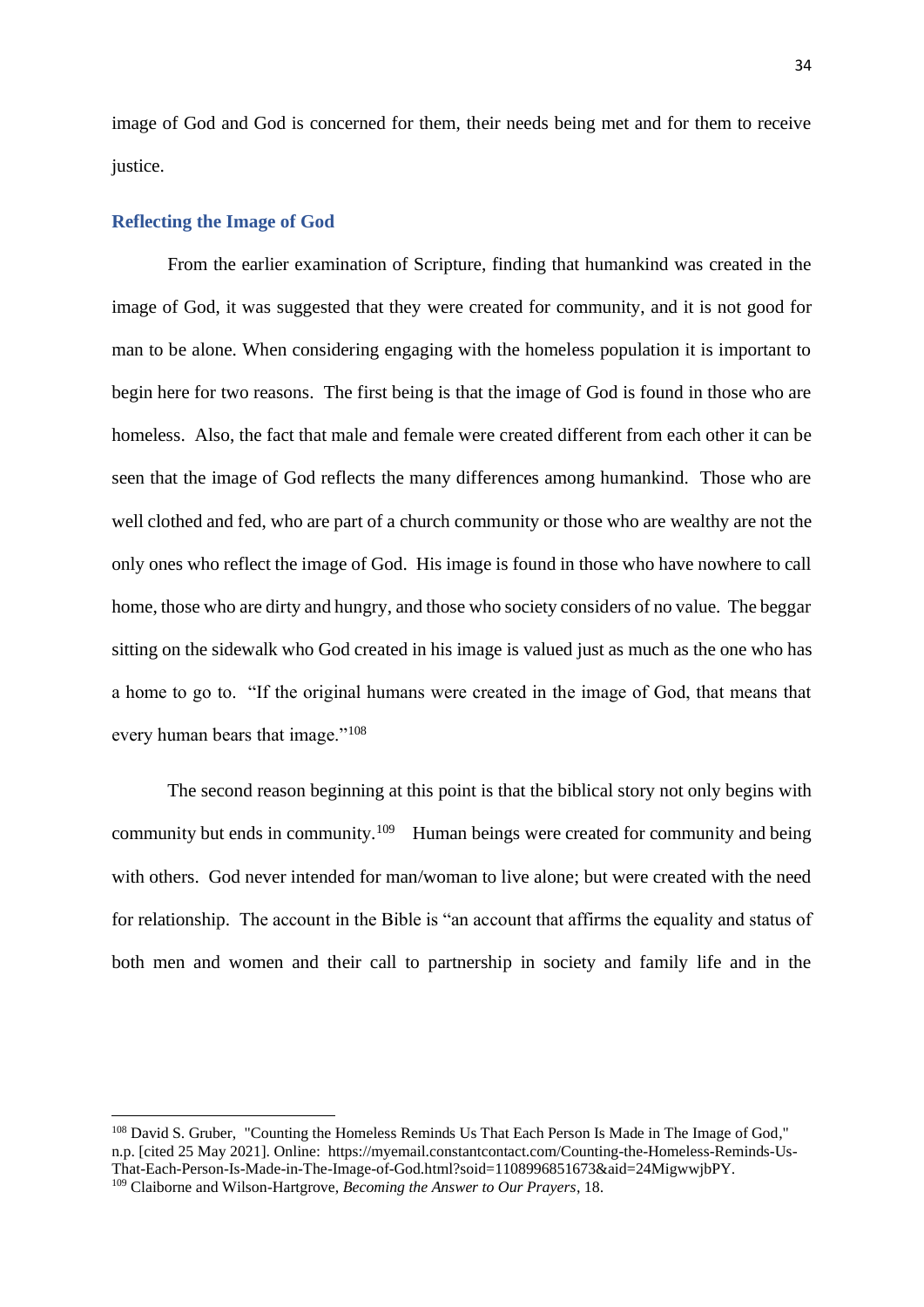church."<sup>110</sup> God declared it is not good to be alone. Bryant Meyers argues, "being fully human means being in relationship and thus relationships must work for the wellbeing of all."<sup>111</sup>

Considering a man or woman who is homeless, sitting there in isolation and alone this is not what God intended for humankind. He himself declared that it is not good. Walking by, ignoring their existence is not only disregarding God's statement, but is also failing to recognise the image of God within this community.

In our love for God and others it is important to recognise that the poor, those sleeping on the streets, those who are 'the other,' or different are our brothers and sisters.<sup>112</sup> The Anglican Communion Office in the 2015 publication of the Buffalo Statement wrote that "all human beings, regardless of their situation or condition, are loved by God and are to be valued as true persons."<sup>113</sup> The homeless community is valued equally by God deserving to be treated worthy, with dignity and respect, and valued just as God values them. John Perkins states, "you don't give people dignity. You affirm it."<sup>114</sup> Lupton argues, "dignity is eroded as people come to view themselves as charity cases," <sup>115</sup> becoming dependent on others for their mere basic needs.

When they or their situation is being ignored is "when we objectify others"<sup>116</sup> denying their existence or humanity and this leads to dehumanization. By stereotyping and looking upon them with prejudice or judgement one then becomes the oppressor, and Scripture tells us

<sup>110</sup> Steven Croft and Paula Gooder, *Women and Men in Scripture and the Church: A Guide to the Key Issues* (Norfolk: Canterbury Press, 2013), xi.

<sup>111</sup> Myers, *Walking with the Poor*, 53.

<sup>112</sup> Claiborne and Wilson-Hartgrove, *Becoming the Answer to Our Prayers*, 42.

<sup>&</sup>lt;sup>113</sup> Anglican Communion Office, "In The Image and Likeness of God: A Hope-Filled Anthropology," n.p. [cited 22 June 2021]. Online: https://www.anglicancommunion.org/media/208538/in-the-image-and-likeness-of-goda-hope-filled-anthropology-2015.pdf.

<sup>114</sup> Mere Agency, "5 Principles for Ministering to the Homeless," n.p. [cited 11 February 2021]. Online: https://erlc.com/resource-library/articles/5-principles-for-ministering-to-the-homeless/.

<sup>115</sup> Robert D. Lupton, *Toxic Charity: How the Church Hurts Those They Help and How to Reverse It* (London: Harper Collins, 2011), 21.

<sup>116</sup> David Livingstone Smith, "Dehumanization, Essentialism, and Moral Psychology: Dehumanization, Essentialism, and Moral Psychology," *Philosophy Compass* 9, (2014): 19.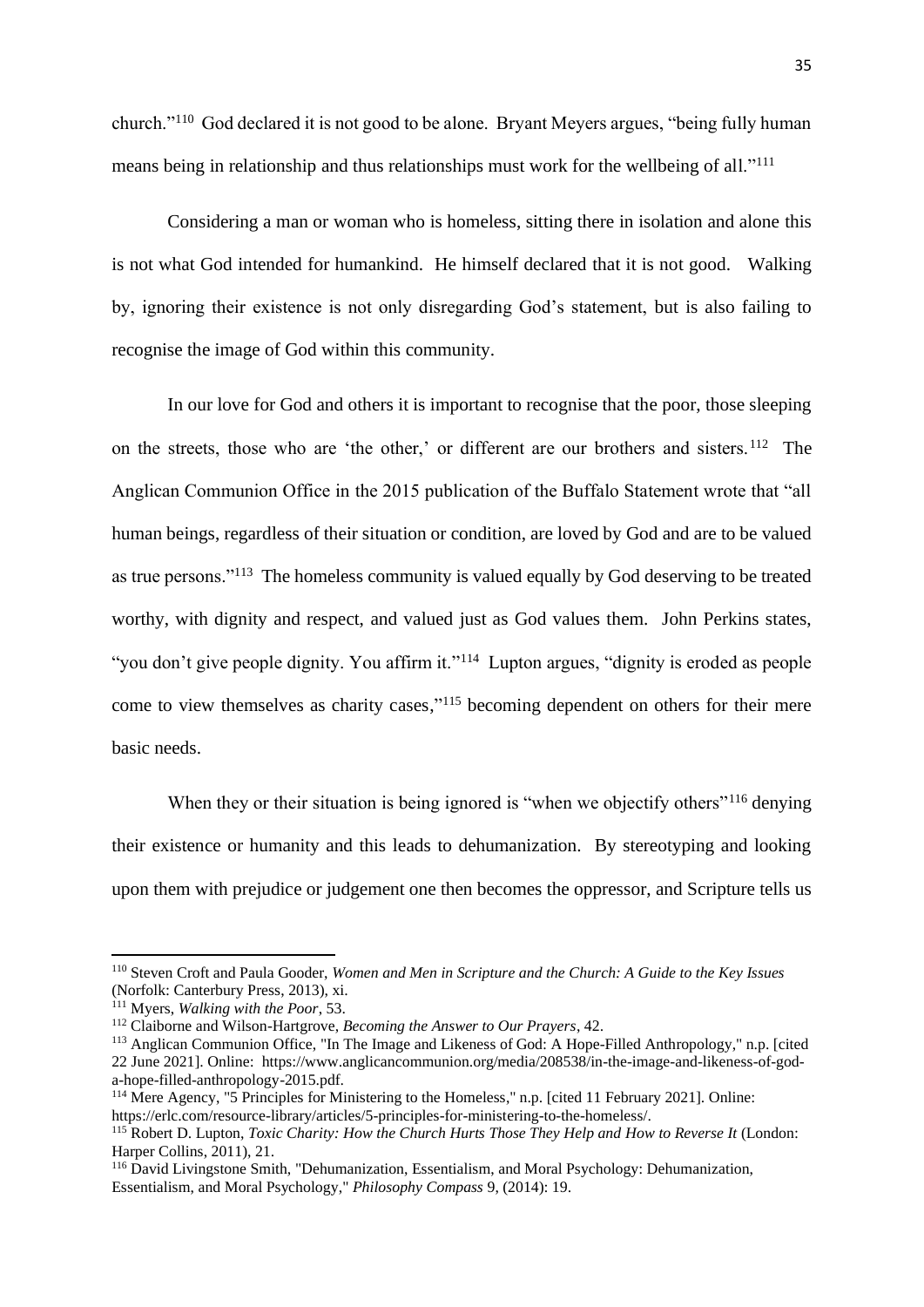that this is an insult to our Maker (Proverbs 14:31). Andy Watts states that "we dehumanize people the moment we decide we have nothing to learn from them."<sup>117</sup> One of the ways that the Christian community is to engage with the homeless population is to really see them and affirm their value as another human being. There are many sitting alone and in silence. Anthony Woods rightly states, "they do exist, in staggering numbers,"<sup>118</sup> so we cannot afford to look the other way. Recognising this population is valued by God is the first step. However, there is more needed when engaging with the homeless population. There is an obligation and responsibility to the Christian community to be generous and provide charity to those who are in need.

# <span id="page-39-0"></span>**The Responsibility to the Christian Community for Generosity and Charity**

Israel was instructed be generous in helping those among them who were in need. Jesus also demonstrated this in his feeding of the large crowd. Generosity was demonstrated in the Old Testament by leaving a few grapes for the poor for example, and in the New Testament we find the generosity of the young boy who gave his food to help others who were hungry. The example of Mary anointed the feet of Jesus with something that was of great worth. Generosity is blessing others.

Justin Welby states, "the people of God are called to be a blessing to those places where they live,"<sup>119</sup> or those places that they frequent. During the current pandemic Welby agrees that the Christian community played an enormous role serving the poor in communities and supporting those who were isolated or bereaved.<sup>120</sup> The pandemic affected everyone, and while

<sup>117</sup> Mere Agency, "5 Principles for Ministering to the Homeless," n.p. [cited 11 February 2021]. Online: https://erlc.com/resource-library/articles/5-principles-for-ministering-to-the-homeless/

<sup>118</sup> Anthony Wood, "Finding God's Image in the Homeless Population," n.p. [cited 24 June 2021]. Online: https://christianchronicle.org/finding-god-s-image-in-the-homeless-population/.

<sup>119</sup> Welby, *Reimagining Britain*, 25.

<sup>120</sup> Welby, *Reimagining Britain,* 25.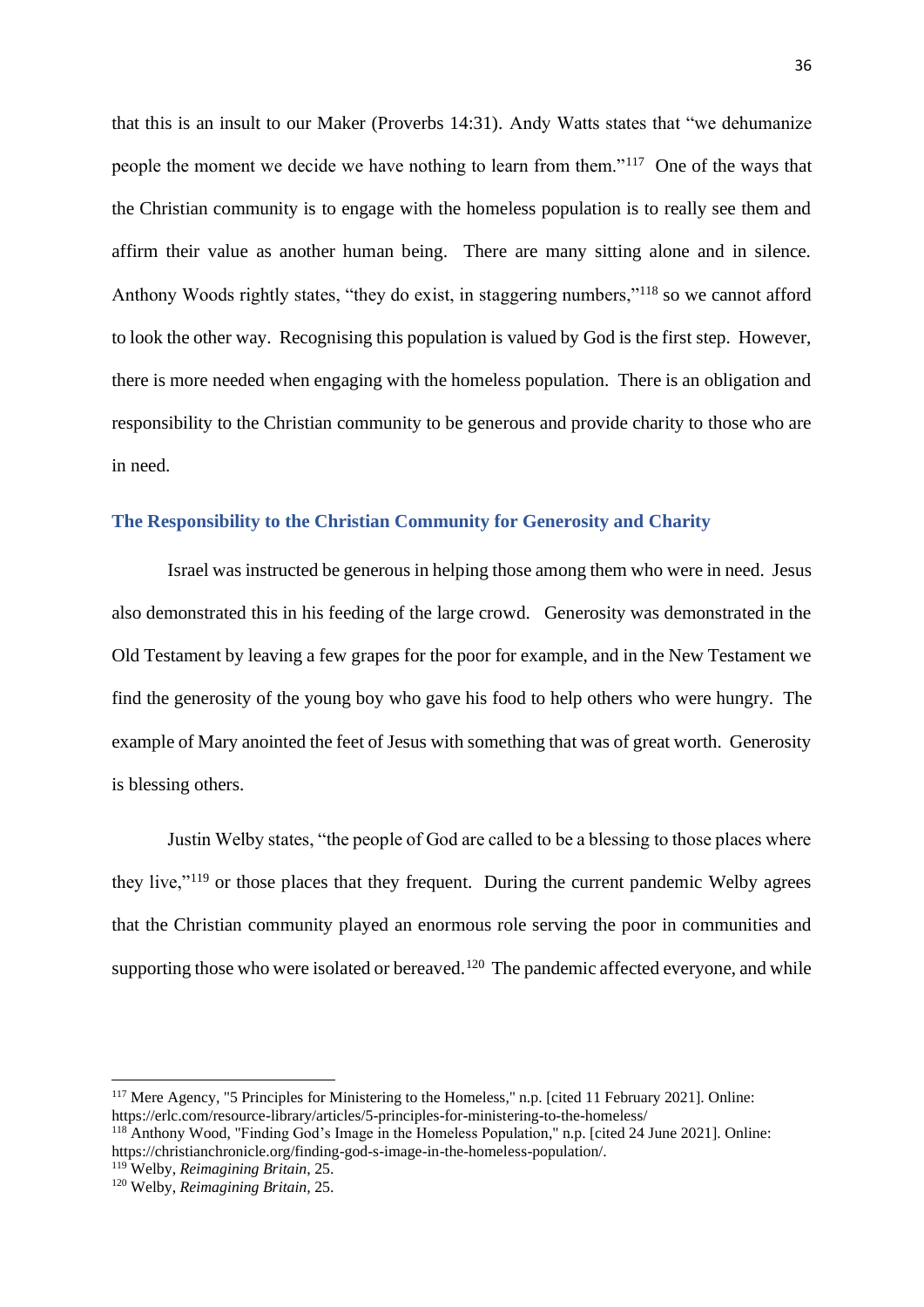the Christian community played a large role in assisting those in need what happens once the pandemic is over, and things return to normal?

According to Muhammad Yunnus, "charity is rooted in basic human concern for the poor."<sup>121</sup> Jesus made it clear that his followers are obligated to feed the hungry, clothe the naked and welcome the stranger, (Matthew 25:42-45). While Scripture does instruct being generous and providing charity there are some things to consider. Too much charity can often lead to dependency. In some cases, charity can cause more harm that it does good. For the Christian community that is filled with compassion towards the poor and generous in their giving to those in need, this needs to be recognised.

Robert Lupton, in *Toxic Charity* states, "giving to those in need what they could be gaining from their own initiative may well be the kindest way to destroy people."<sup>122</sup> While there is no denying that there are times when charity is needed, continuing to just give handouts will deepen the cycle of dependency. Wisdom and discernment are required when giving charity to the homeless.

Another thing to consider when it comes to charity is that it is often the easiest way to not have to engage with the homeless population. It is easy giving money to a church or charity believing that the responsibility has been fulfilled. However, I would argue that generosity is only a small part of the Christian's responsibility. Shane Claiborne rightly states that "charities become the brokers for our compassion toward the poor," without every really having to get to know them.<sup>123</sup> Giving charity is often done out of a compassionate heart, however, the problem is that it is done without engagement with the poor. Jesus spent time with people, especially

<sup>121</sup> Muhammad Yunus, *Creating a World Without Poverty: Social Business and the Future of Capitalism*. Kindle Edition. 2007. n.p.

<sup>122</sup> Lupton, *Toxic Charity*, 8.

<sup>123</sup> Claiborne and Wilson-Hartgrove, *Becoming the Answer to Our Prayers*, 39.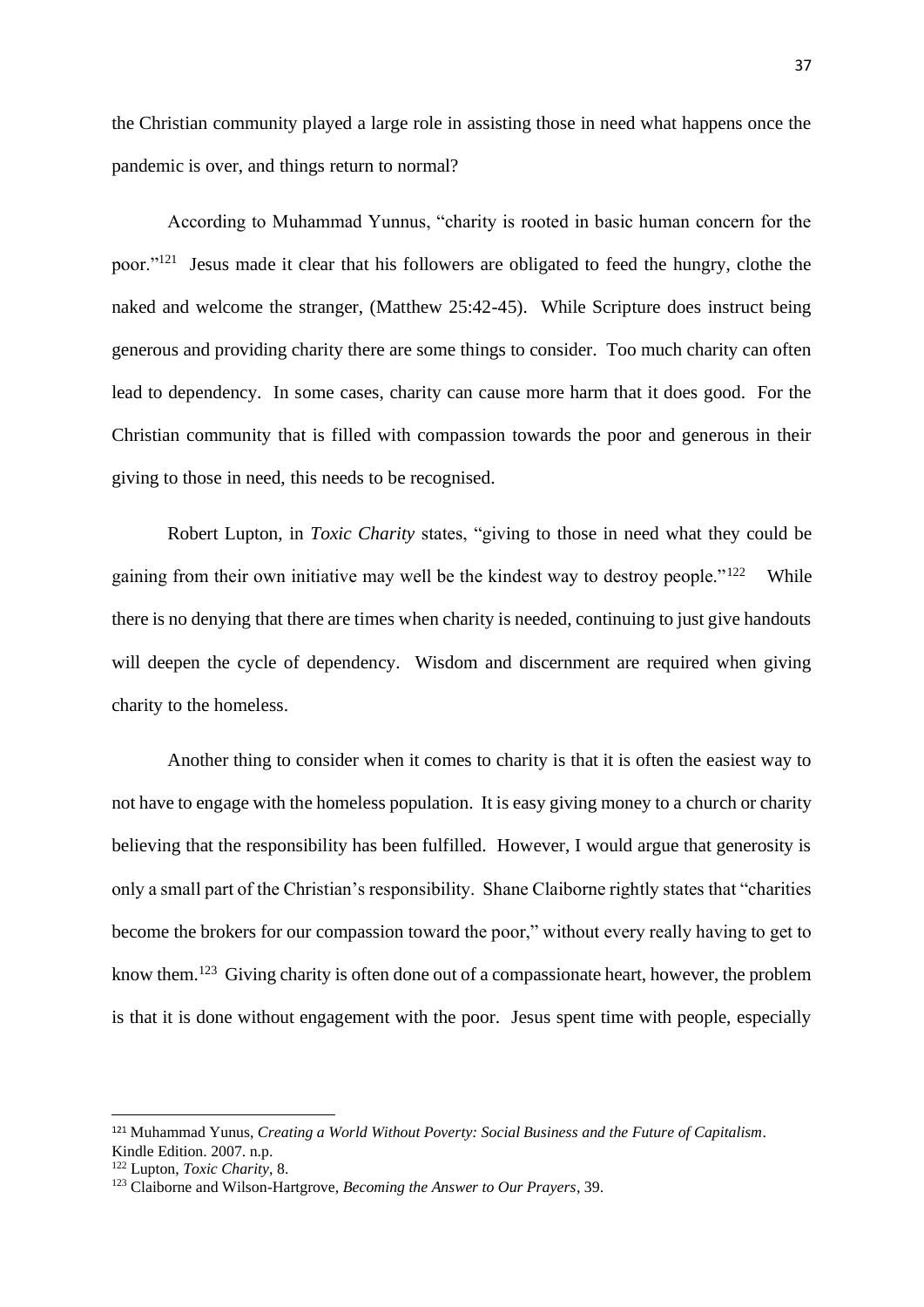those that others did not want to engage with. When considering generosity, it can also be being generous with one's time.

With engaging with the homeless population, it can also be seen that compassion for others and being generous is not only shown by those who are more fortunate. In my experience with working with the homeless population I was out on a cold day. Forgetting my gloves, my hands were very cold. My partner and I encountered a man that we stopped to talk with. As we were leaving, shaking his hand, he looked at me concerned. He said, "your hands are so cold, here please take my gloves." A man with nothing but a piece of cardboard to sit on, the clothes on his back and one pair of gloves, he was willing to give up a pair of gloves he needed to make sure my hands were warm.

There is also the responsibility of the Christian community to seek justice on behalf of the homeless population. How does this justice work into practice?

#### <span id="page-41-0"></span>**What Seeking Justice Entails**

Justice entails changing situations and structures that cause injustice. Justice for the homeless population comes through empowerment, being an advocate for those whose voice is not being heard and welcoming them in instead of keeping them out on the margins.

Seeking justice for the homeless population comes through being with them through a genuine relationship. Wells argues that this relationship "focuses more on stillness, on disposition, on letting the homeless person take the decisive steps and identify the significant issues."<sup>124</sup> This can only happen through engagement and building relationships instead of just relying on giving or giving to charities.

<sup>124</sup> Wells, *A Nazareth Manifesto*, 23.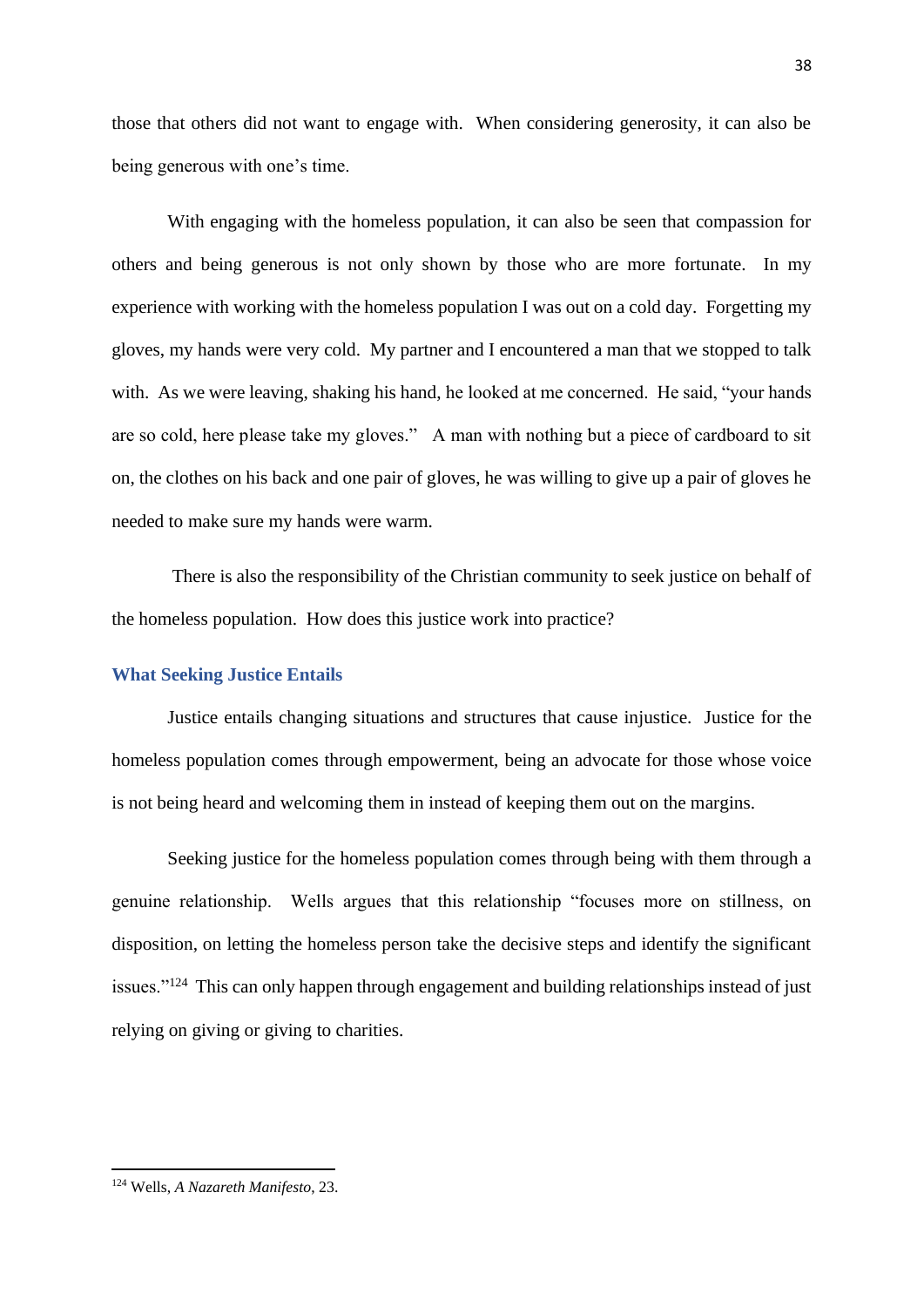One important thing that can be done for someone living in homeless is to help empower them to learn how to turn their situation around. Scripture states, "two are better than one, and they will have someone to help if they fall."<sup>125</sup> In order for the homeless population to become empowered and break out of depending on others they need someone who is willing to be with them.

## <span id="page-42-0"></span>**Empowering the Homeless for Living in Community**

Empowering others has many lasting benefits. It helps to improve local quality of life, relieve poverty, and change lives of participants.<sup>126</sup> Empowerment is based on shared responsibility and mutual support and accountability.<sup>127</sup> The Oath for Compassionate Service is to never do for the poor what they can or have the capacity to do for themselves, above all doing no harm.<sup>128</sup> There are many examples of organisations that work with the homeless population to empower them for living in the community.

# <span id="page-42-1"></span>**Case Studies: Demonstrating Justice and Love in Action**

Housing First in Leeds is an example of what empowering the homeless population should include. Their organisation works with those to develop work ready skill and helps with employment applications. They work with individuals to create a roadmap for beating addiction and planning for the future.<sup>129</sup>

Glasgow City Mission, a Christian organisation also works to empower those who are homeless or in danger of becoming homeless.<sup>130</sup> Working in partnership with other organisations they provide a space where men and women can come in and sit down to enjoy

<sup>125</sup> Ecclesiastes 4:9-12

<sup>126</sup> Lupton, *Toxic Charity*, 15–16.

<sup>127</sup> Lupton, *Toxic Charity,* 29.

<sup>128</sup> Lupton, *Toxic Charity,* 10.

<sup>&</sup>lt;sup>129</sup> Housing First Leeds, "Turning Lives Around," n.p. [cited 11 August 2021]. Online:

https://www.turninglivesaround.co.uk/housing-first-leeds/.

<sup>&</sup>lt;sup>130</sup> Glasgow City Mission, "Home," n.p. [cited 11 August 2021]. Online: https://www.glasgowcitymission.com/.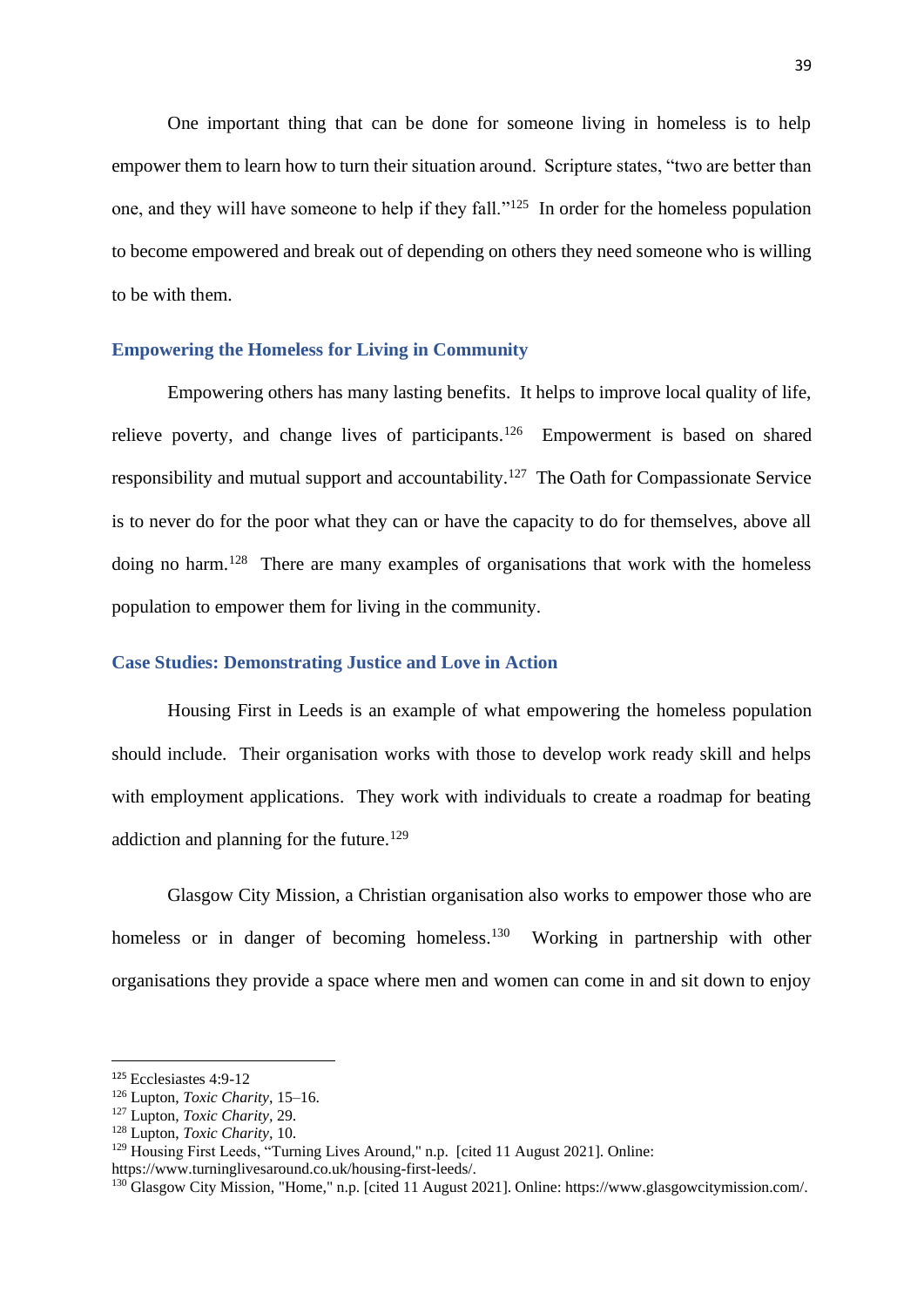a meal with others. There are staff and volunteers who work to help develop skills and offer help with benefits and applications. The important thing is that nothing is done for them, it is through their participation that things get done.

The Christian Community has the ability to aid in empowerment. Larry James describes how City Square that began in 1988 found a way to empower the poor without stripping away their dignity. In his story he explains that after giving away food to the hungry they realised that they were actually robbing dignity from these people by only giving things away without allowing them to be part of the giving. He goes on stating that the decision was made to invite those who received food to also become a part of working in the food pantry to give out food to their neighbours.<sup>131</sup>

There are important implications from these examples. In order to affirm dignity and meet individual needs justice is at work. These men and women are able to participate in changing their situations and receive the benefits of helping others instead of only being on the receiving end. They are empowered to see that they also have something to give to others and to society. By offering opportunities for the homeless to work also helps them discover their value. Being together and working together creates a community that reflects the Kingdom of God. There is also the opportunity to learn from each other as every individual is unique and has something to offer to others around. While empowerment is important for those who are able to do things for themselves, there are also times when advocacy is needed on behalf of the homeless population.

#### <span id="page-43-0"></span>**Advocating for Those whose Voices Remain Silent**

There have been Old Testament examples of advocacy, and New Testament examples demonstrated how Jesus also advocated on behalf of others. The implications of these

<sup>131</sup> James, *The Wealth of the Poor*, 12.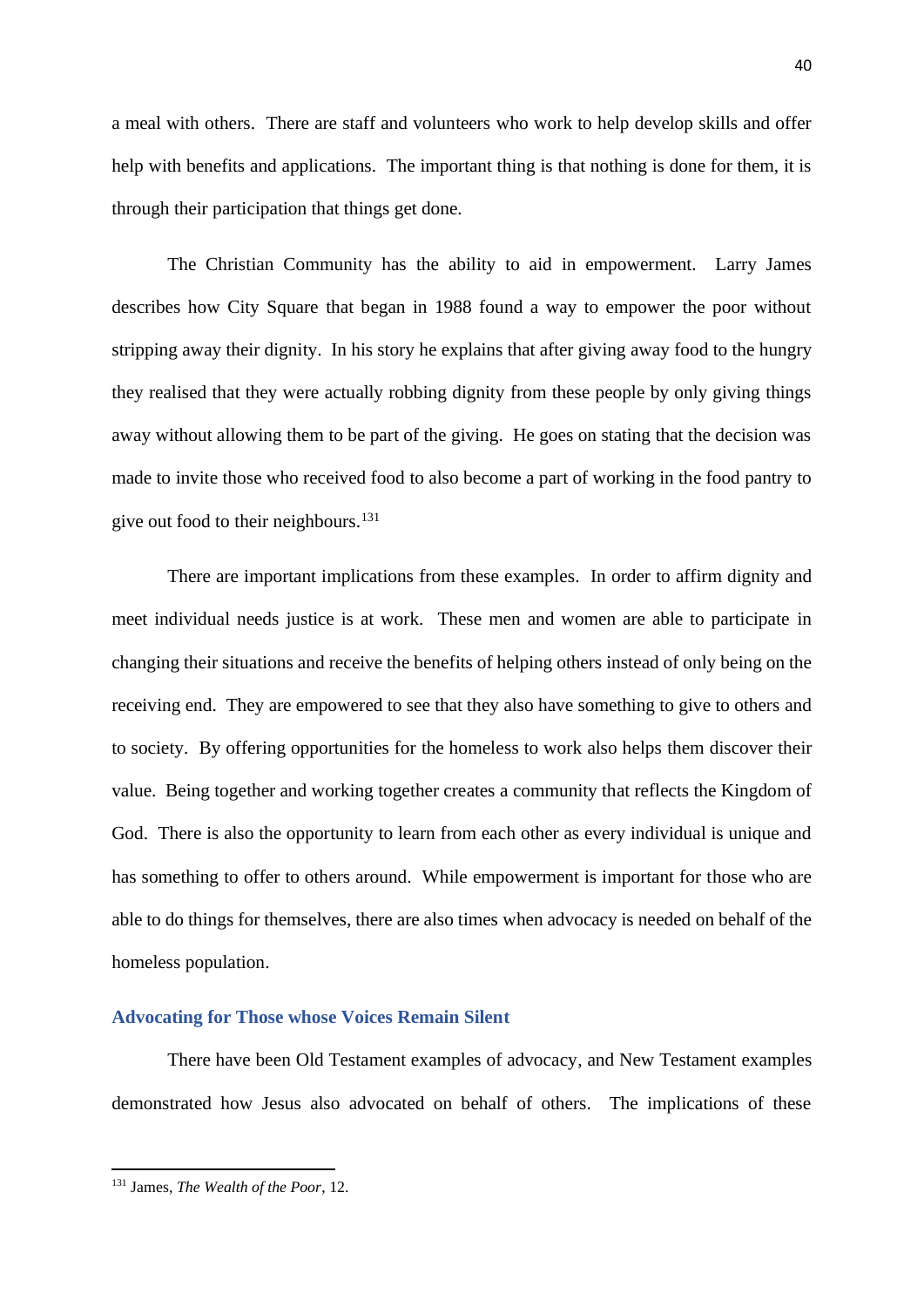examples show how the Christian community can advocate on behalf of the homeless. In the earlier example from Gehazi, he saw the need of the woman and spoke on her behalf. Esther used her power to change the situation of the Jews who were facing danger, and Jesus defended the man who was believed to be blind because of sin.

Through engagement with the homeless and building relationships with them will help recognise the issues facing these individuals. Randy Ridenour argues that "we often do not realize the systemic obstacles that keep our fellow human beings in poverty," continuing that instead the poor are often blamed for poverty.<sup>132</sup> Through listening and recognising the problems that they face will enable being in the position of speaking up on their behalf. Paulo Freire asks, "who are better prepared than the oppressed to understand the terrible significance of an oppressive society?"<sup>133</sup>

Conscientisation, a Freirean concept, is where people become aware of political, socioeconomic and cultural contradictions diminishing their lives. Freire argued that "this awareness, which is based on critical insight, leads to collective action."<sup>134</sup> Advocacy for the homeless helps to make people aware of the things that are impacting their lives negatively, and working together for collective action. Friere argues that "to surmount the situation of oppression, people must first critically recognize it causes, so that through transforming action they can create a new situation, one which makes possible the pursuit of a fuller humanity."<sup>135</sup>

The UK Jewish Community's response to extreme poverty is that as long as there is poverty and suffering in the world, there is a responsibility to act. Believing that extreme poverty is man-made and can be solved through action, not as charity (tzedekah), but rather

<sup>132</sup> Randy Ridenour, "Abandoning Jubilee: The Structural Causes of Poverty," *Review & Expositor* 116 (2019), 13.

<sup>133</sup> Paulo Freire, *Pedagogy of the Oppressed* (London: Penguin Books, 2017), 19.

<sup>&</sup>lt;sup>134</sup> Margaret Ledwith, *Community Development: A Critical Approach*, Second Edition (Bristol: Policy Press, 2011), 100.

<sup>135</sup> Paulo Freire, *Pedagogy of the Oppressed*, 21.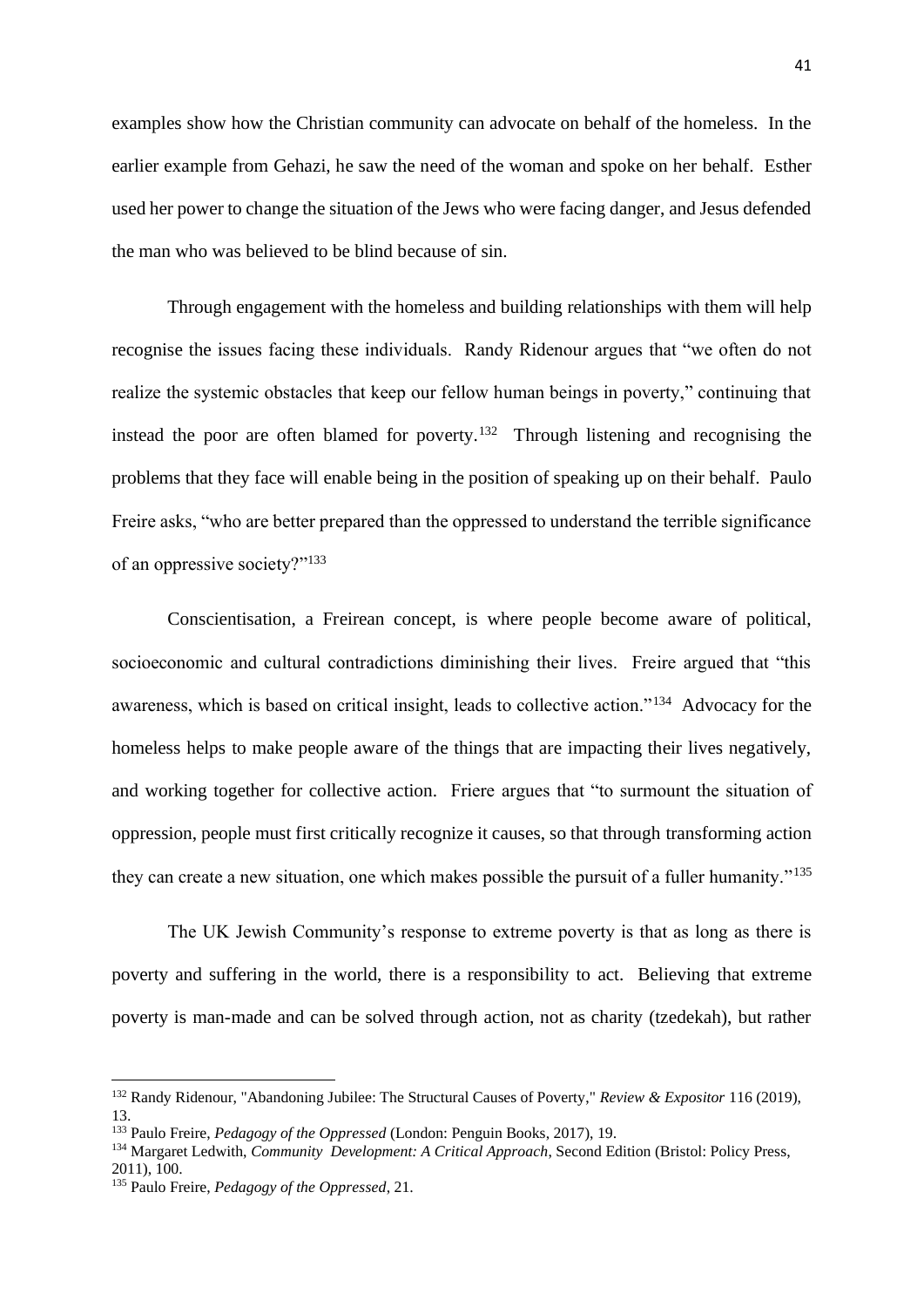seeking to increase justice (tzedek). They believe it is their responsibility to bring greater justice to the world.<sup>136</sup>

Justice for the homeless can also be seen by *A Bed Every Night* in Manchester. While meeting the immediate need of providing a bed they go further. Their website explains how they have strengthened links to health services. These services include substance misuse and mental health while also focusing on monitoring health outcomes. They offer housing support services working toward empowering these individuals toward independent living.<sup>137</sup> They recognise the complex issues and work to change these issues that keep individuals in homelessness.

Jesus provided another example of how the Christian community can advocate on behalf of the homeless. When the disciples assumed that a man was blind due to sin, Jesus corrected them. He did not allow this stereotype and spoke up for the man. The homeless population often face judgement, discrimination, and stereotypes. As seen earlier homelessness is a complex issue and there are many obstacles that these individuals face. There are many myths surrounding homelessness that can cause people to be wary of engagement. Speaking out in defence of someone being unfairly judged is what Jesus did and is the responsibility of the Christian Community. Not speaking out and allowing the stereotypes to continue is what keeps this group of people excluded in society. Another way for seeking justice is welcoming those in who have been excluded as biblical justice is inclusion into the community.

<sup>136</sup> 'Tzedek "The UK Jewish Community's Response to Extreme Poverty," n.p. [cited 29 June 2021]. Online: https://tzedek.org.uk/.

<sup>&</sup>lt;sup>137</sup> Manchester City Council, "A Bed Every Night Scheme," n.p. [cited 11 August 2021]. Online:

https://secure.manchester.gov.uk/info/200117/homeless\_people/7586/what\_were\_doing\_to\_help\_homeless\_peo ple/2.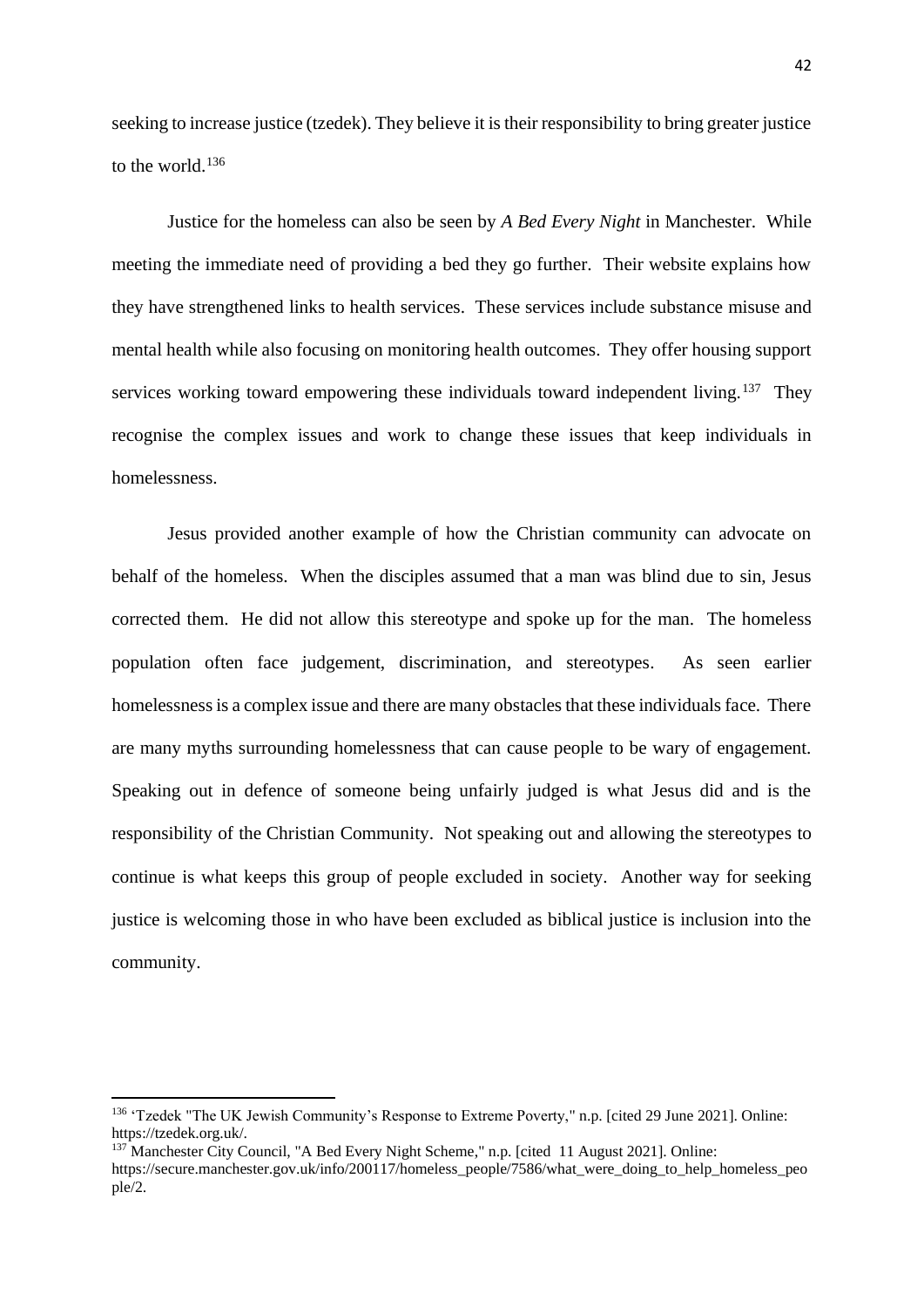#### <span id="page-46-0"></span>**Inclusion of Those in Society Who are Cast Aside and Rejected**

Jonah provided the example what exclusion looked like. He did not believe that the people of Nineveh were worthy of God's mercy. While it can be easy to criticise Jonah, can the response today prove like those who homeless or rough sleeping. Walking by pretending not to see them or believing that it is their fault for their situation they face echoes the thoughts of Jonah.

Jesus associated with those who were overlooked. He spent time eating with them, talking to them, coming to their defence, and welcoming them into his presence. When the Christian community welcomes the homeless population to dwell with them it reflects the inclusion showed by Jesus. "This world judges them to be beggars, destitute, and burdens to the state,"<sup>138</sup> when they are valued by God, and these are the very ones that Jesus considered important enough to socialise with.

As earlier stated, God declares it is not good for man to be alone, and that two are better than one. To seek justice on behalf of the poor these two things are important. God never meant for man/woman to be excluded, this is the effect of a sinful world. If two are better than one, what do you do for the one who is alone? The argument by Samuel Wells is a strong one. Engagement with the homeless population means that we welcome in these individuals, listen to what they have to say, and be willing to learn from them. Inclusion is not only for the benefit of the homeless but brings a new understanding to the Christian community. It allows for seeing things from a new perspective and recognising what action is needed to change the systems that are keeping them in their situation.

Inclusion is the principle holding everything together. Being in relationship with others recognises the image of God within them, becoming aware of immediate needs that can be met,

<sup>138</sup> Marcella Hoesl, "The Kingdom: Preferential Option for the Poor," *Missiology: An International Review* X (1982), 63.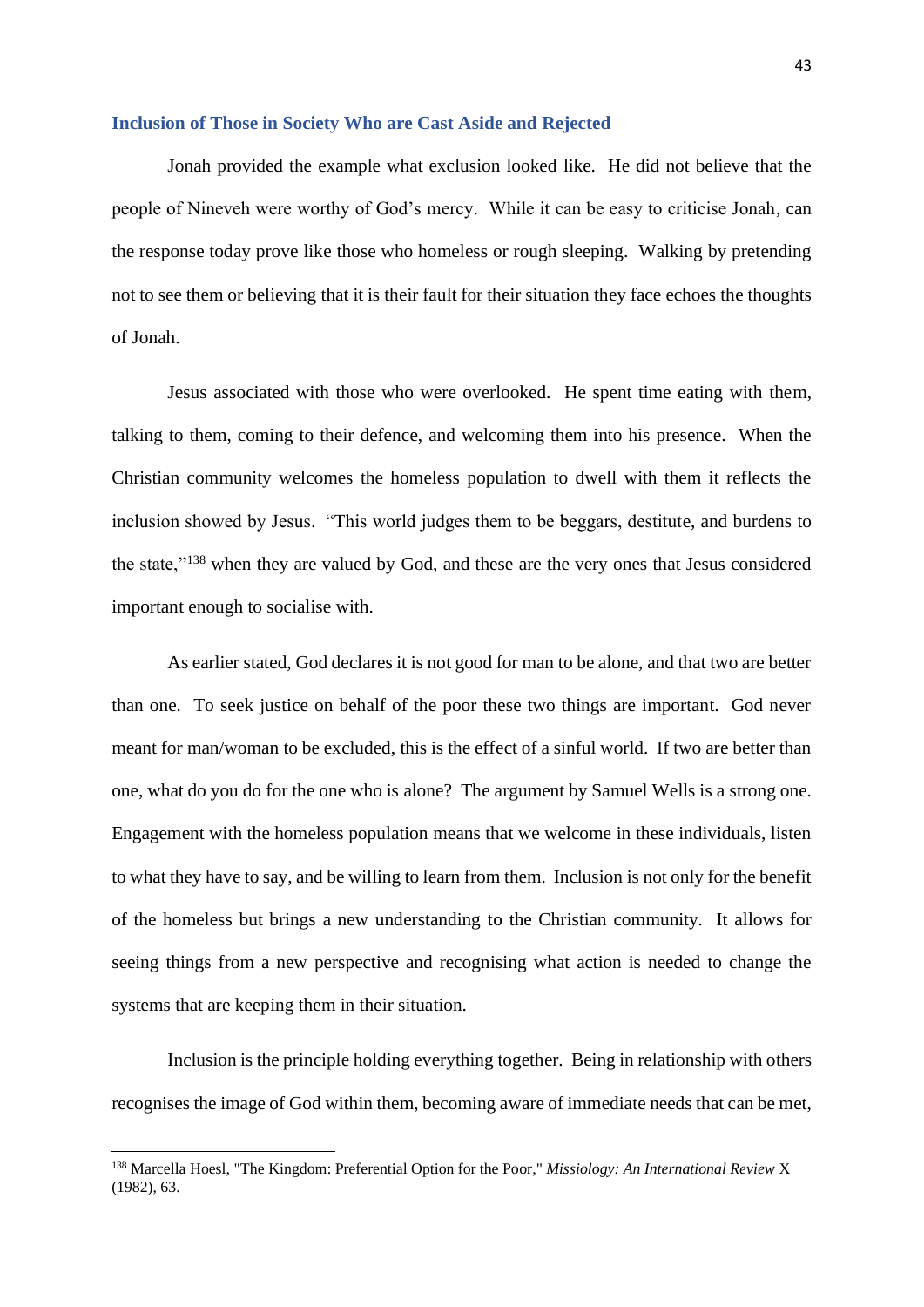and offers the opportunity for empowering others and speaking up on their behalf. Justice cannot take place until inclusion takes place.

# <span id="page-47-0"></span>**Conclusion: A Biblical Vision**

Through the examination of Old Testament principles for the people of Israel and how they were demonstrated in the ministry of Jesus it is clear that these principles still apply to the Christian Community today. The statistics of the UK homeless makes it evident that there is the poor living among the communities today.

The Christian Community has a responsibility to this population. Humankind was created for community and relationship, and "the Christian witness is that the reconciliation that comes through Christ can begin to redeem all that is broken."<sup>139</sup> The Christian Community must engage with this population and build relationships with them affirming their value that bears the image of God. Just as Jesus was with people, the call is to also be with people. This calls for engaging with and walking with the homeless population.

Through examination of Scripture there is the call for generosity and charity. Through generous giving the Christian Community becomes the image bearers of God. This not only reflects love for God, but it reflects love for neighbour. It is evident from the statistics that there are those who have immediate needs and charity is needed. However, it was also shown that too much charity can lead to harm. While I argued that the Christian Community must be generous about meeting immediate needs, it must also work to empower individuals so that they do not fall into dependency.

By creating opportunities for the needy to participate in change, or to also become a part of giving as in the example of City Square or working alongside them to learn new skills

<sup>139</sup> Mere Agency, "5 Principles for Ministering to the Homeless," n.p. [cited 11 February 2021]. Online: https://erlc.com/resource-library/articles/5-principles-for-ministering-to-the-homeless/.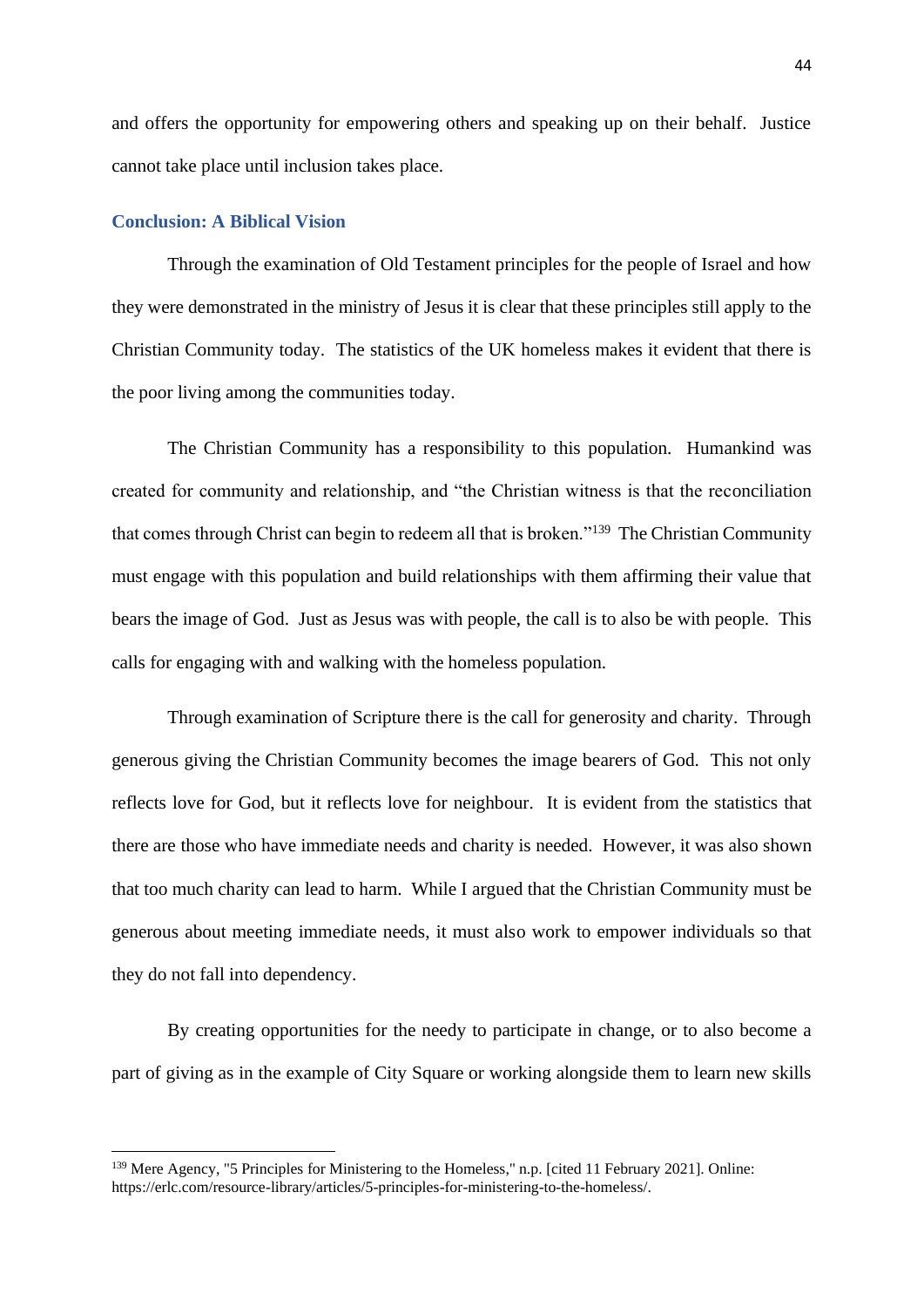will eventually lead to a change in their situation and lead to empowerment instead of dependency.

The Christian Community is called to seek justice on behalf of the poor. Justice as argued by Wells is "recognizing that every individual has inherent worth as a human being. Pursuing justice means taking up the cause of those whose rights have been ignored or suppressed."<sup>140</sup> Justice is advocacy and making unjust structures and situations right. This can only happen through inclusion of the homeless population.

"The calling for Christians to the homeless is not an either-or of 'material' or 'spiritual' care. It is both-and."<sup>141</sup> This can only be done through including those that are on the margins, when we "recognize God's word in the poor who cry out for saving action on their behalf. We hear the message better when we find our place beside the poor, when we share the good news together."<sup>142</sup>

It is through these things that the Christian Community will not only engage with the UK homeless but make this biblical vision a reality. Returning to the words of Tutu, "God relies on us to help make this world all that God has dreamed of it being."

**Total Word Count: 14,301**

<sup>140</sup> Wells, *A Nazareth Manifesto*, 274.

<sup>&</sup>lt;sup>141</sup> Mere Agency, "5 Principles for Ministering to the Homeless," n.p. [cited 11 February 2021]. Online: https://erlc.com/resource-library/articles/5-principles-for-ministering-to-the-homeless/.  $142$  Hoesl, "The Kingdom: Preferential Option for the Poor," 63.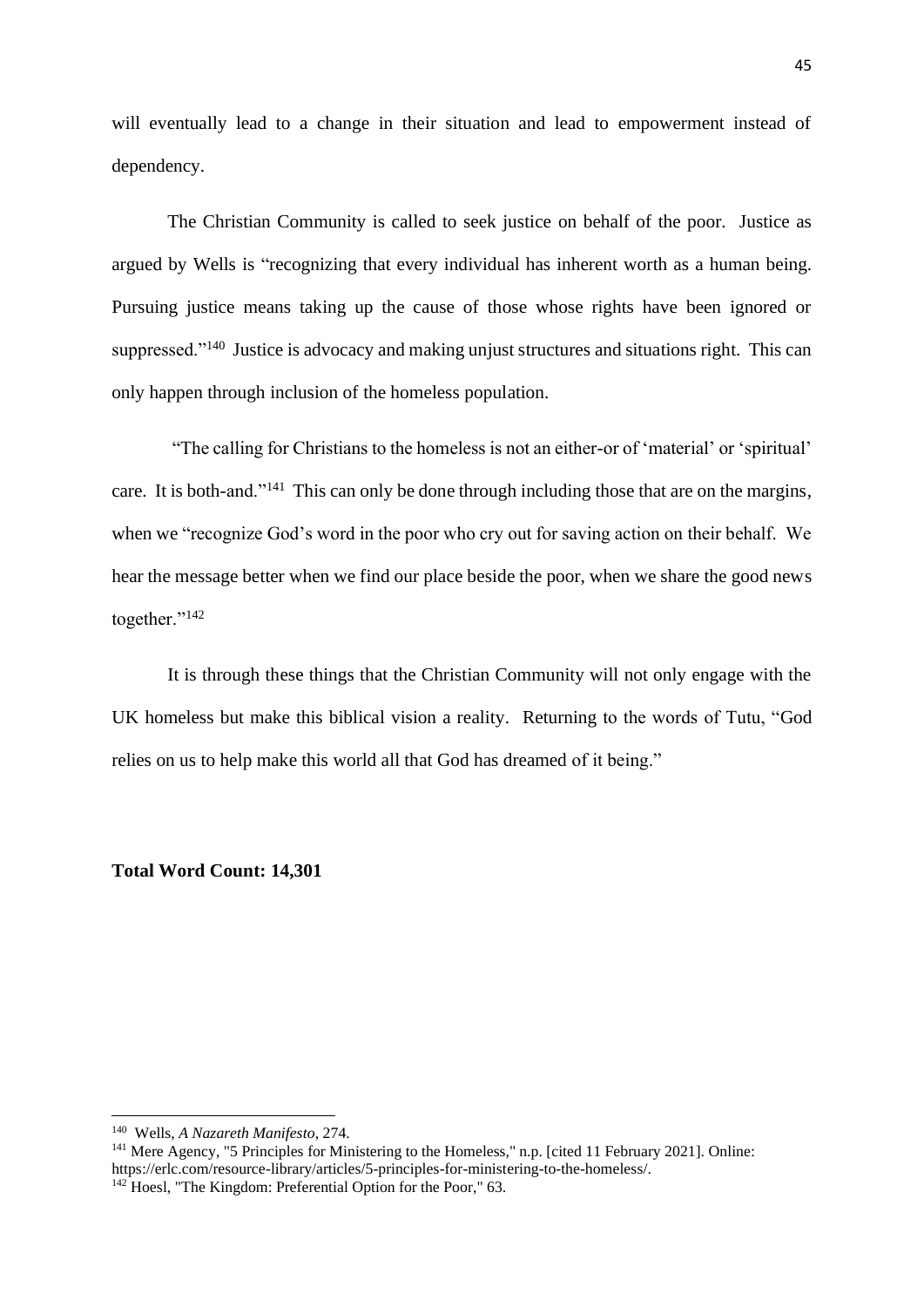- <span id="page-49-0"></span>Agency, Mere. "5 Principles for Ministering to the Homeless," Nopages. Cited 11 February 2021. Online: https://erlc.com/resource-library/articles/5-principles-for-ministeringto-the-homeless/.
- Allen, Leslie C. *The Books of Joel, Obadiah, Jonah, and Micah*. Grand Rapids: Wm. B. Eerdmans Publishing, 1976.

Anglican Communion Office. "In The Image and Likeness of God: A Hope-Filled Anthropology," Nopages. Cited 22 June 2021. Online: https://www.anglicancommunion.org/media/208538/in-the-image-and-likeness-ofgod-a-hope-filled-anthropology-2015.pdf.

- Ballard, Paul and Lesley Husselbee. *Community and Ministry: An Introduction to Community Development in a Christian Context*. London: SPCK, 2007.
- Blomberg, Craig L. *Jesus and the Gospels: An Introduction and Survey*. Nashville: B&H Publishing Group, 2009.
- Blomberg, Craig L. *Neither Poverty Nor Riches: Biblical Theology Of Possessions*. Kindle Edition. 2020.
- Boloje, Blessing Onoriode. 'Deuteronomy 15:1–11 and Its Socio-Economic Blueprints for Community Living'. *Hervormde Teologiese Studies* 74 (2018): 1–7.
- Bolt, John. "Christian Obligations: "The Poor You Will Always Have with You." *Journal of Markets & Morality* 7 (2004): 467–93.
- Brace, Robin A. "The Gospel of Jesus Christ; An Inclusive Message," Nopages. Cited18 July 2021. Online: http://www.ukapologetics.net/08/gospelinclusive.htm.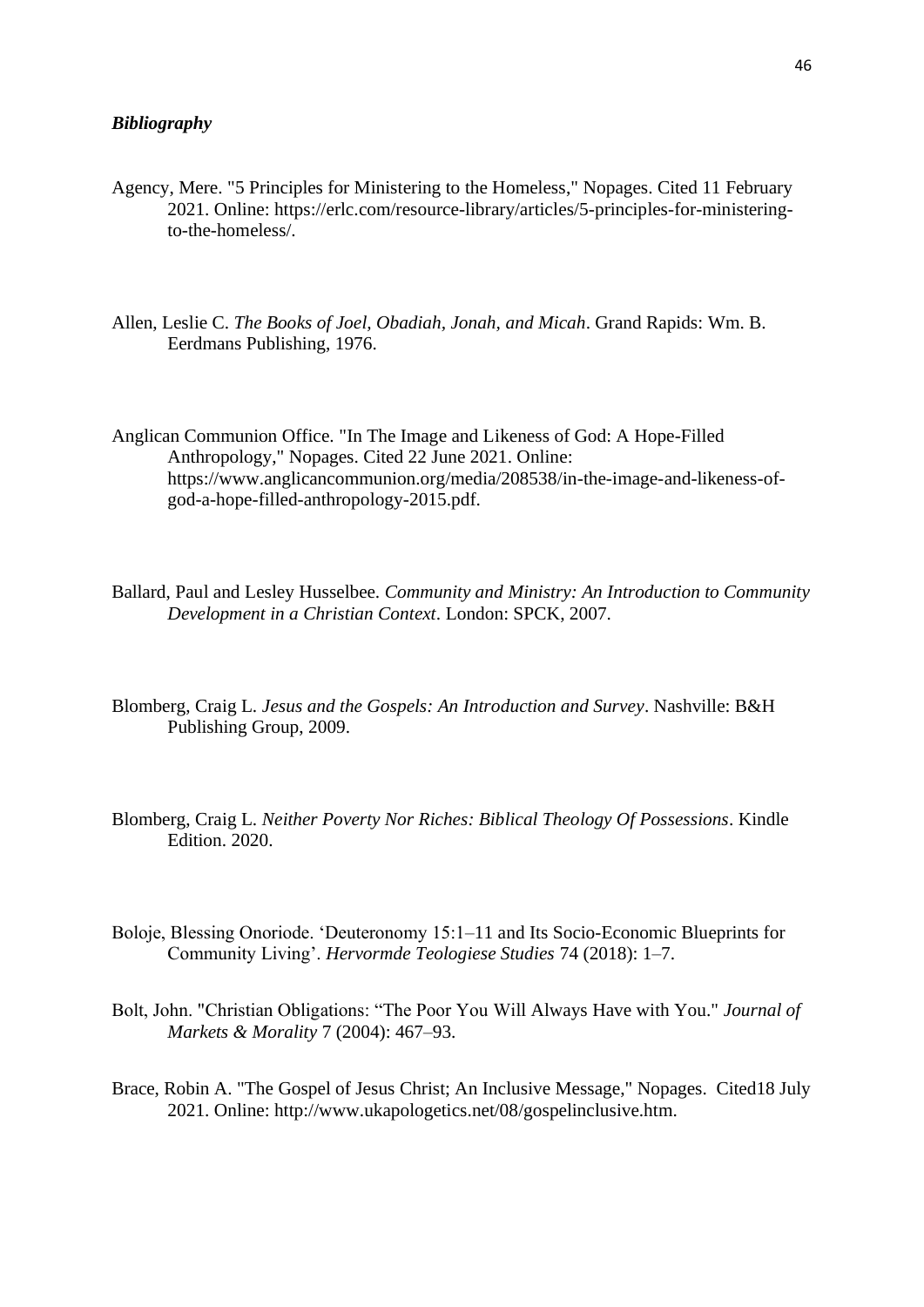- Brueggemann, Walter. *Genesis: Interpretation: A Bible Commentary for Teaching and Preaching*. Atlanta: Westminster John Knox Press, 2010.
- Brueggemann, Walter. *The Prophetic Imagination: 40th Anniversary Edition*. Minneapolis: Fortress Press, 2018.
- Claiborne, Shane, and Jonathan Wilson-Hartgrove. *Becoming the Answer to Our Prayers: Prayer for Ordinary Radicals*. Downers Grove: InterVarsity Press, 2008.
- Corbett, Steve, Brian Fikkert. *When Helping Hurts: How to Alleviate Poverty without Hurting the Poor...and Yourself*. Chicago: Moody Publishers, 2012.
- Craigie, Peter C. *The Book of Deuteronomy*. Grand Rapids: Wm. B. Eerdmans Publishing, 1976.
- Croft, Steven, and Paula Gooder. *Women and Men in Scripture and the Church: A Guide to the Key Issues*. Norfolk: Canterbury Press, 2013.
- Crisis. "Drugs and Alcohol," Nopages. Cited 27 July 2021. Online: https://www.crisis.org.uk/ending-homelessness/health-and-wellbeing/drugs-andalcohol/.
- Fee, Gordon D. and Douglas Stuart. *How to Read the Bible for All Its Worth*. Fourth. Grand Rapids: Zondervan, 2014.
- Finley, Tom. "Social Justice in Amos," Nopages. Cited 28 June 2021. Online: https://www.biola.edu/blogs/good-book-blog/2015/social-justice-in-amos.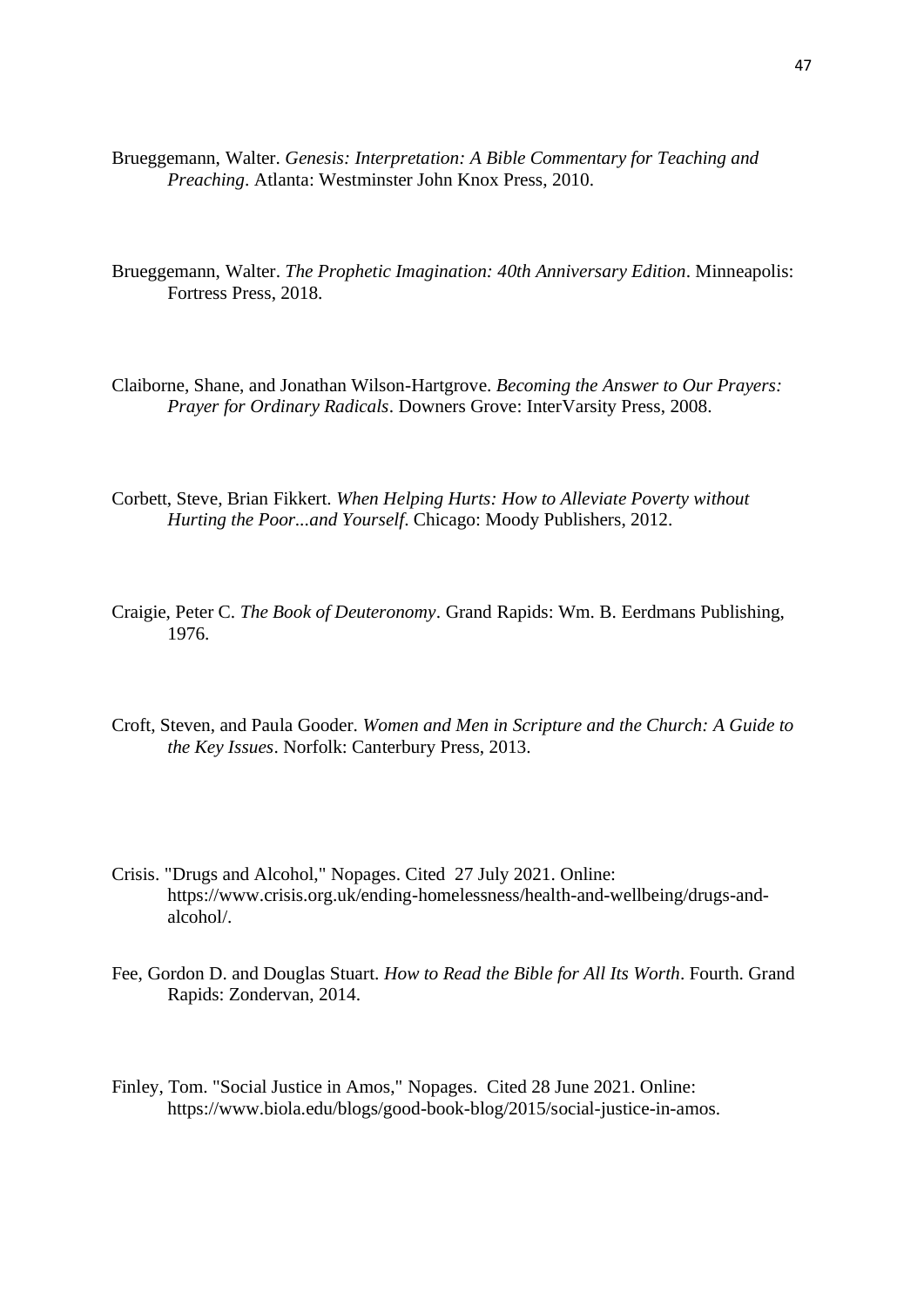Firm Staff. "The Hebrew Meaning of Generosity: In Giving We Receive," Nopages. Cited 24 June 2021. Online: https://firmisrael.org/learn/the-hebrew-meaning-of-generosity/.

Freire, Paulo.*Pedagogy of the Oppressed*. London: Penguin Books, 2017.

Glasgow City Mission. "Home," Nopages. Cited 11 August 2021. Online: https://www.glasgowcitymission.com/.

Greenberg, Ben. "Inclusion Is a Jewish Imperative," Nopages. Cited 1 July 2021. Online: https://www.myjewishlearning.com/2013/06/07/inclusion-is-a-jewish-imperative/.

Grimsrud, Ted. "Jesus and Justice," Nopages. Cited 18 July 2021. Online: https://peacetheology.net/restorative-justice/6-jesus-and-justice/.

Gruber, David S. "Counting the Homeless Reminds Us That Each Person Is Made in The Image of God," Nopages. Cited 25 May 2021. Online: https://myemail.constantcontact.com/Counting-the-Homeless-Reminds-Us-That-Each-Person-Is-Made-in-The-Image-of-God.html?soid=1108996851673&aid=24MigwwjbPY.

Gurhan Kartal, Ahmet. "UK: Almost 1,000 Homeless People Died in 2020," Nopages. Cited 16 July 2021. Online: https://www.aa.com.tr/en/europe/uk-almost-1-000-homelesspeople-died-in-2020/2153400.

Heath, Lucie. "Government Tells Councils to Close 'Everyone In' Hotels as a Condition of Rough-Sleeper Funding," Nopages. Cited 15 July 2021. Online: https://www.insidehousing.co.uk/news/news/government-tells-councils-to-closeeveryone-in-hotels-as-a-condition-of-rough-sleeper-funding-71426.

Hiers. Richard H. *Justice and Compassion in Biblical Law*. London: Continuum, 2009.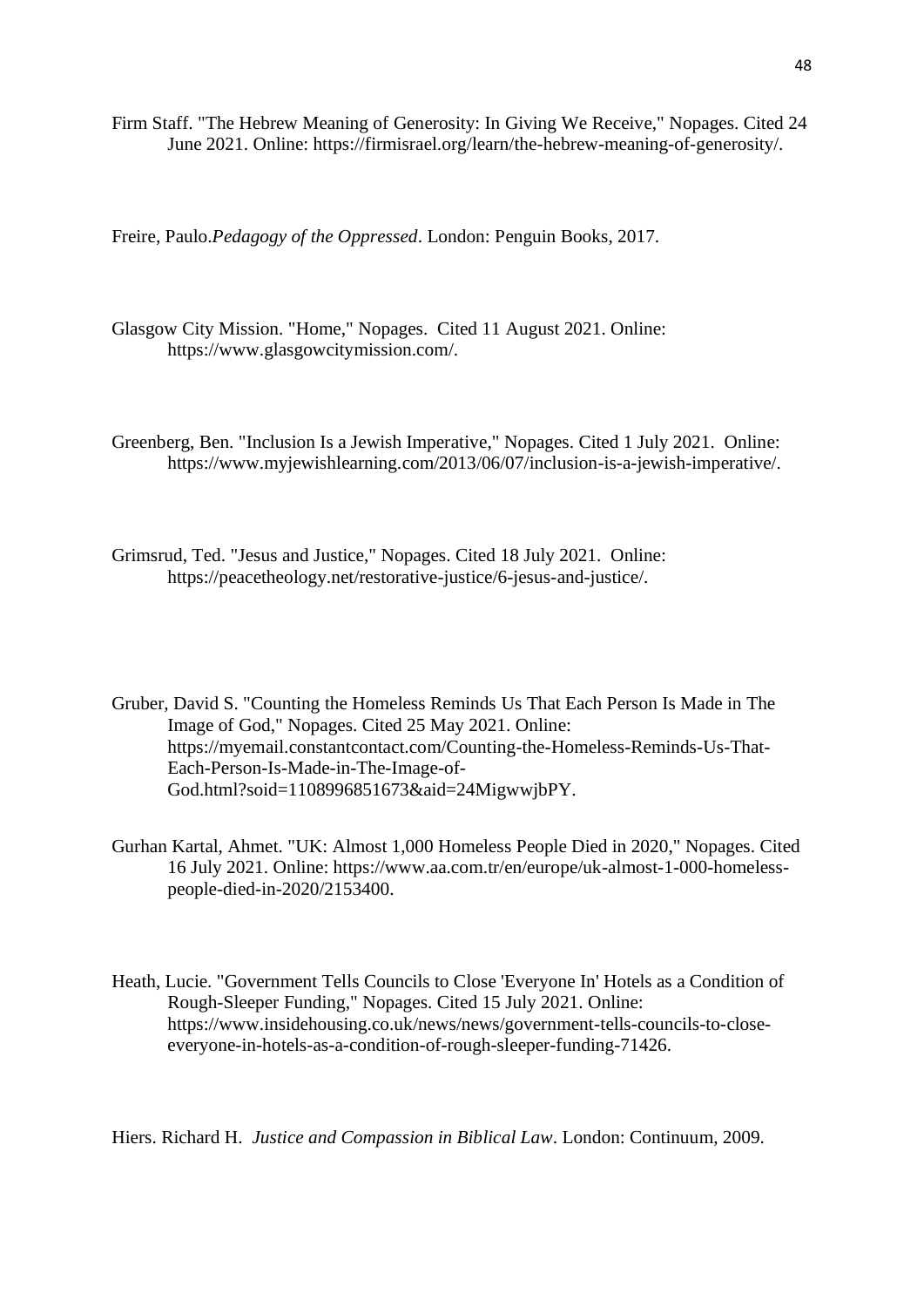- Hoesl, Marcella. "The Kingdom: Preferential Option for the Poor." *Missiology: An International Review* X (1982): 57–68.
- Holland, Allyson. "Who Were the 12 Disciples and What Should We Know about Them?," Nopages. Cited18 July 2021. Online: https://www.crosswalk.com/faith/biblestudy/who-were-the-12-disciples-and-what-should-we-know-about-them.html.
- Homeless Network Scotland. "Homelessness in Scotland: 2020-21 Statistics," Nopages. Cited 16 July 2021. Online: https://homelessnetwork.scot/2021/06/29/homelessness-inscotland-2020-21-statistics/.

Housing First Leeds, "Turning Lives Around," Nopages. Cited 11 August 2021]. Online: https://www.turninglivesaround.co.uk/housing-first-leeds/.

- Houston. Walter J. *Justice for the Poor?: Social Justice in the Old Testament in Concept and Practice*. EUGENE: Cascade Books, 2020.
- Inside Housing. "Inside Housing News Homelessness Outreach Teams Reported Rise in Rough Sleeping Numbers during Lockdown, New Study Finds," Nopages. Cited 1 July 2021. Online: https://www.insidehousing.co.uk/news/news/homelessnessoutreach-teams-reported-rise-in-rough-sleeping-numbers-during-lockdown-newstudy-finds-67580.
- James, Larry M. *The Wealth of the Poor: How Valuing Every Neighbor Restores Hope in Our Cities*. Dallas: Abilene Christian University Press, 2013.
- Kreider, Alan. *Social Holiness: A Way of Living for God's Nation*. Eugene: Wipf and Stock Publishers, 2008.
- Ledwith. Margaret. *Community Development: A Critical Approach*. Second. Bristol: Policy Press, 2011.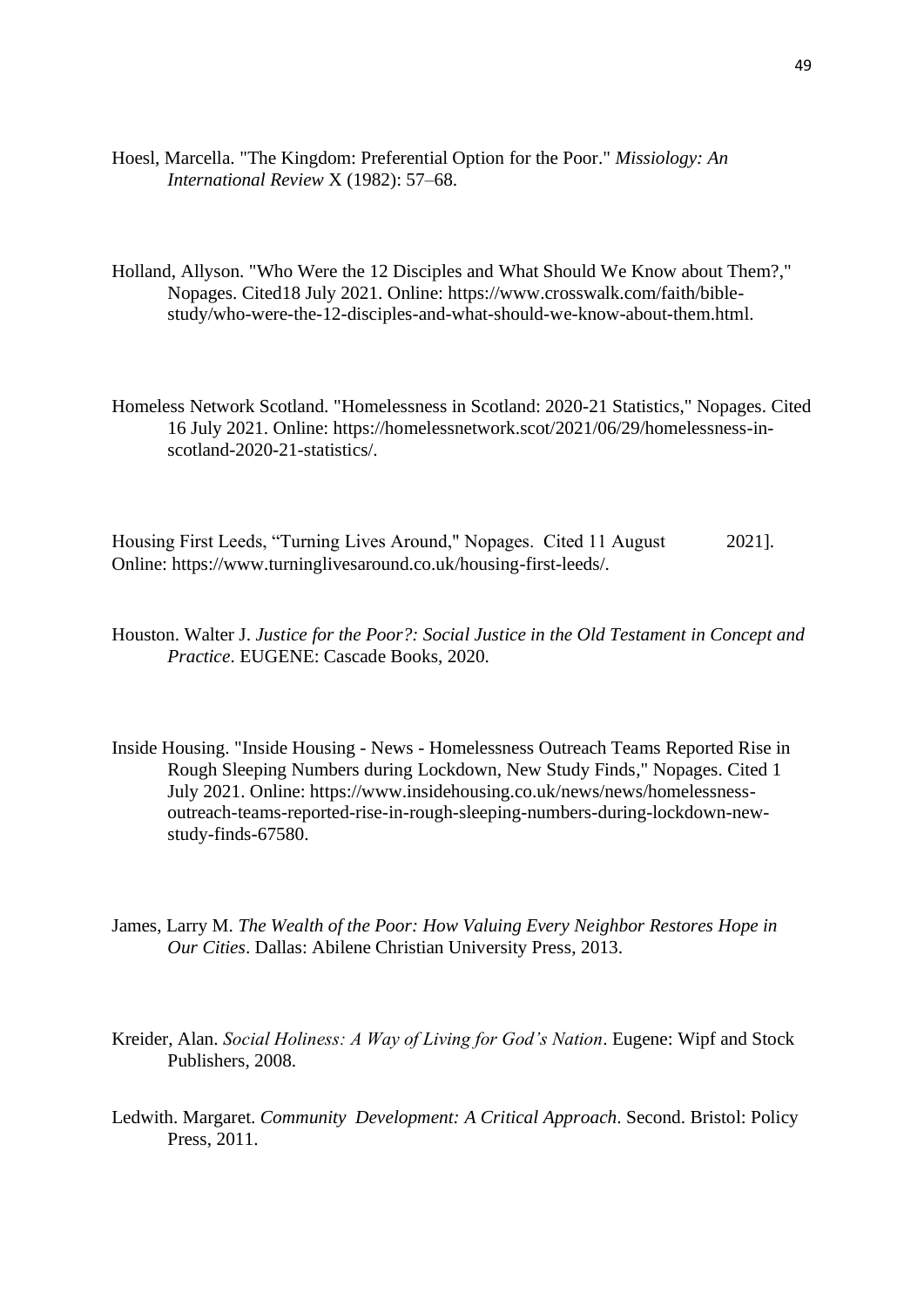Lupton, Robert D. *Toxic Charity: How the Church Hurts Those They Help and How to Reverse It*. London: Harper Collins, 2011.

Manchester City Council. "A Bed Every Night Scheme," Nopages. Cited 11 August 2021. Online: https://secure.manchester.gov.uk/info/200117/homeless\_people/7586/what\_were\_doi ng to help homeless people/2.

- Mcleod, Saul. "Maslow's Hierarchy of Needs," Nopages. Cited Accessed 16 February 2021. Online: https://www.simplypsychology.org/maslow.html.
- Metzger, Paul Louis."What Is Biblical Justice?," Nopages. Cited 29 June 2021. Online: https://www.christianitytoday.com/pastors/2010/summer/biblicaljustice.html.
- Myers, Bryant L. *Walking with the Poor: Principles and Practices of Transformational Development*. Maryknoll: Orbis Books, 2011.
- National Coalition for the Homeless. "Substance Abuse and Homelessness," Nopages. Cited 28 July 2021. Online: www.nationalhomeless.org/factsheets/addiction.pdf.
- Noble, T. A. *Holy Trinity: Holy People: The Theology of Christian Perfecting*. Cambridge: James Clarke & Co, 2013.
- Offutt, Stephen, F. David Bronkema, Krisanne Vaillancourt Murphy, Robb Davis, and Gregg Okesson. *Advocating for Justice: An Evangelical Vision for Transforming Systems and Structures*. Grand Rapids, Michigan: Baker Academic, 2016.
- Oxford Learner's Dictionaries. "Advocacy," Nopages. Cited 1 July 2021. Online: https://www.oxfordlearnersdictionaries.com/.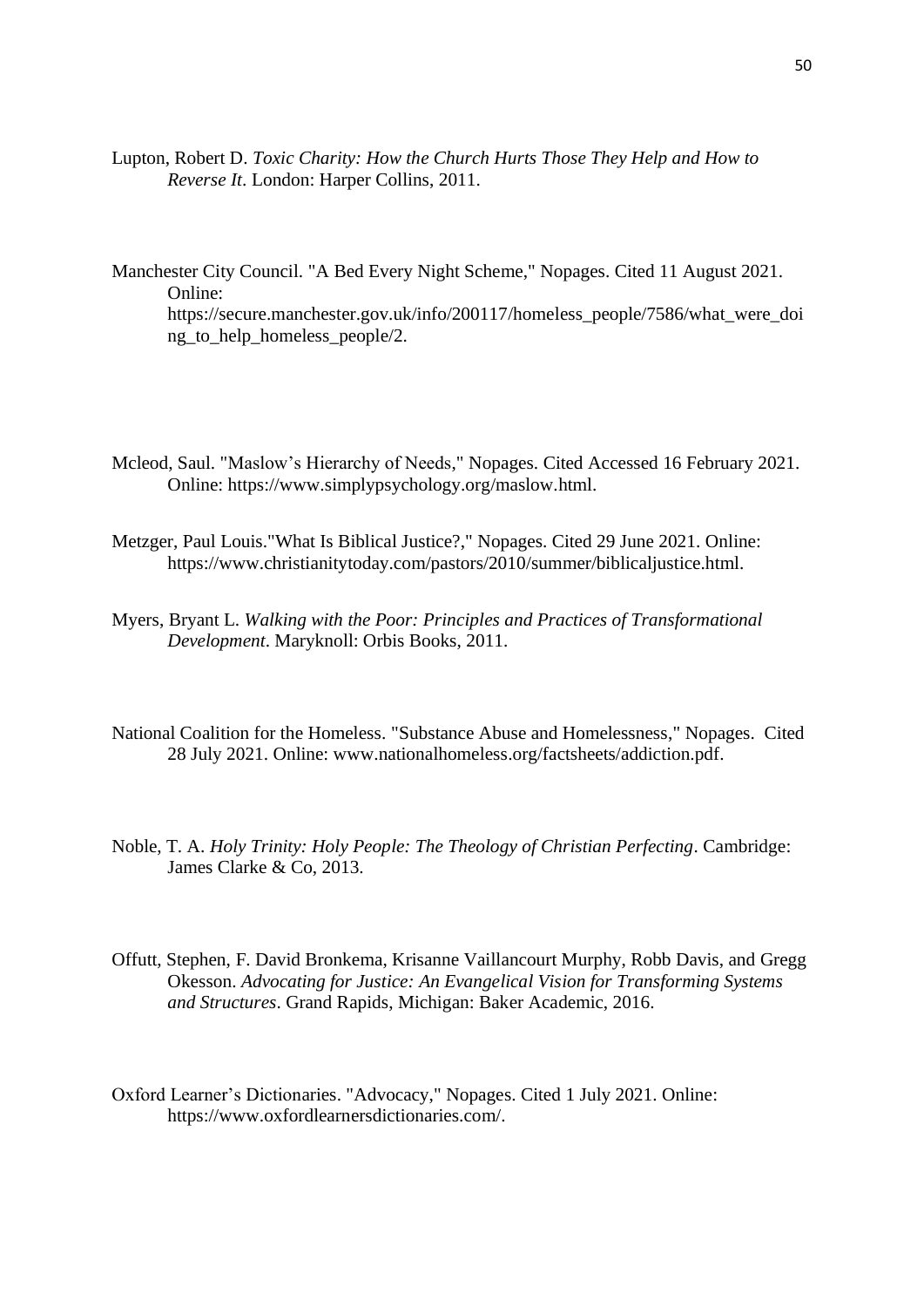- Physiopedia. "Health and Wellbeing Needs of the Homeless, the Physiotherapist's Role," Nopages. Cited 1 June 2021. Online: https://www.physiopedia.com/Health\_and\_wellbeing\_needs\_of\_the\_homeless,\_the\_physiotherapist%27s \_role.
- Ridenour, Randy. "Abandoning Jubilee: The Structural Causes of Poverty." *Review & Expositor* 116, no. 1 (2019): 6–15.
- Sefaria. "Exploitation | Texts & Source Sheets from Torah, Talmud and Sefaria's Library of Jewish Sources," Nopages. Cited 1 July 2021. Online: https://www.sefaria.org/topics/exploitation.
- Shelter England. "Almost 100,000 Households Recorded as Homeless at the Start of 2021," Nopages. Cited 16 July 2021. Online: https://england.shelter.org.uk/media/press\_release/almost\_100000\_households\_record ed as homeless at the start of 2021.
- Sine, Tom. *Live like You Give a Damn! Join the Changemaking Celebration*. Eugene: Cascade Books, 2016.
- Smith, David Livingstone. "Dehumanization, Essentialism, and Moral Psychology: Dehumanization, Essentialism, and Moral Psychology." *Philosophy Compass* 9, no. 11 (November 2014): 1–29.
- St. Basil the Great. *On Social Justice*. New York: St. Vladimir's Seminary Press, 2009.
- Tutu, Desmond, and Douglas Abrams. *God Has a Dream: A Vision of Hope for Our Time*. London: Random House, 2005.
- Tzedek. "Tzedek | The UK Jewish Community's Response to Extreme Poverty," Nopages. Cited 29 June 2021. Online: https://tzedek.org.uk/.